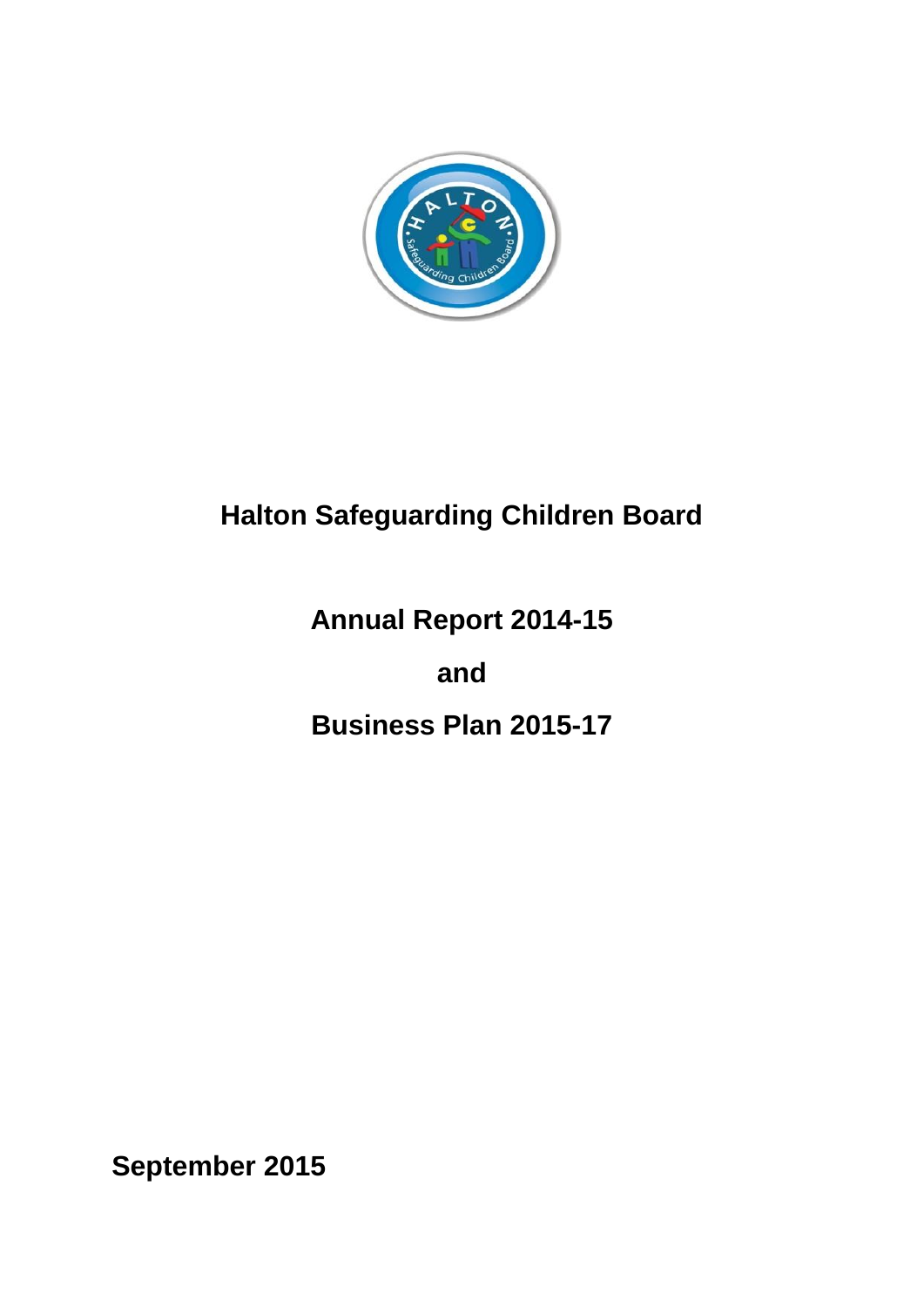## **CONTENTS**

- **1. Independent Chair's Introduction**
- 2. **Structure of the LSCB**
- 3. **Demographics of Halton**
- **4. Key Priorities 2014-15**
- **5. Safeguarding Activity 2014-15**
- 6. **The Work of the Sub Groups**
- 7. **LSCB Challenge**
- 8. **Learning and Improvement**
- **9. Key Priorities 2015-16 and Business Plan 2015-17**
- 10.**Budget Information**

**Appendices**

- **i. HSCB Membership and Attendance 2014-15**
- **ii. Halton Levels of Need Framework**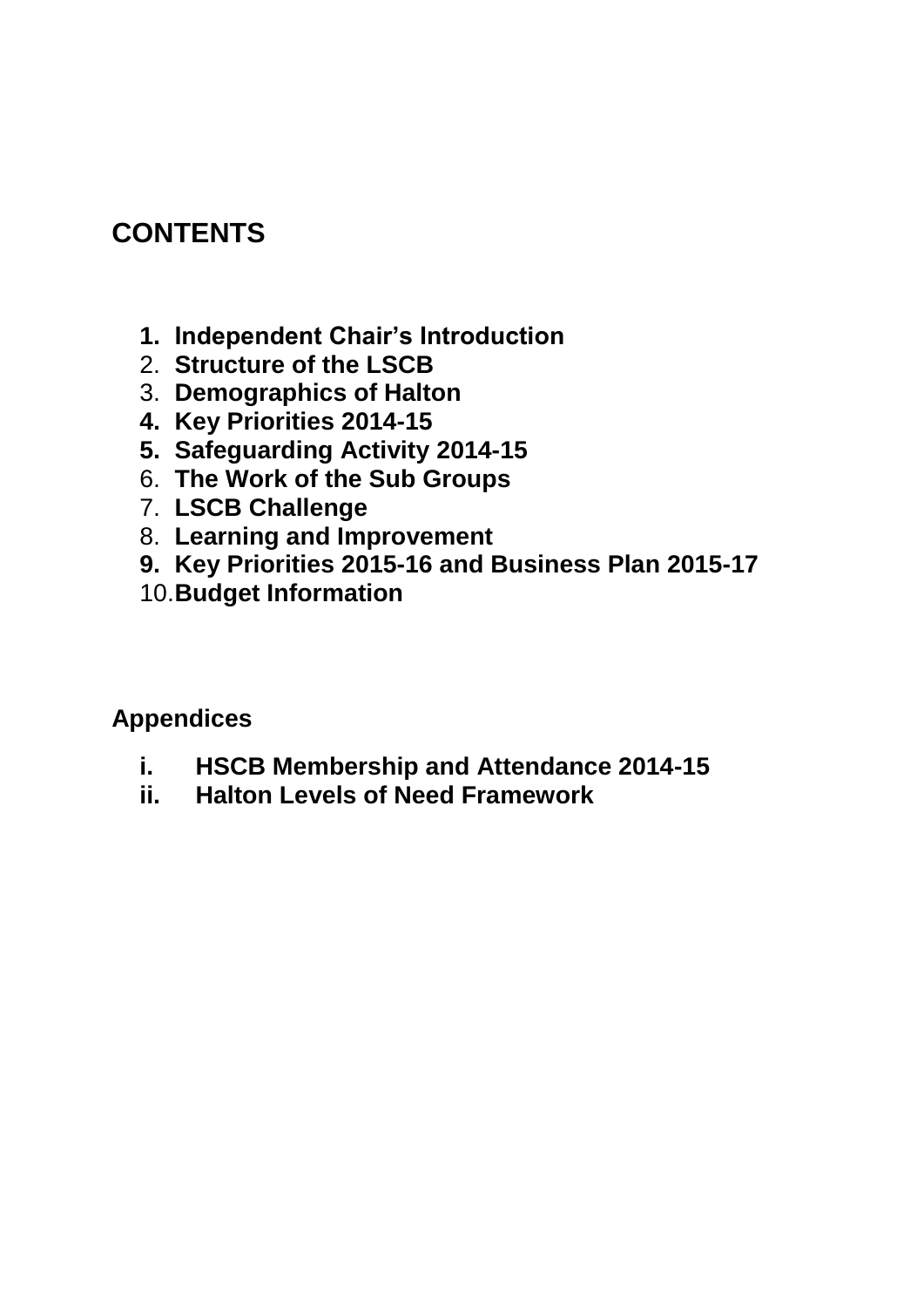### **1. Independent Chair's Introduction**

I am pleased to present to you the Halton Local Safeguarding Children Board (HSCB) Annual Report for 2014 - 2015. I hope you will find it useful in understanding the way all services in Halton work together to safeguard children who are or may be at risk of harm. This report is intended to provide information for all involved in the work of, or who are interested in safeguarding children and young people.

The HSCB recognises that the work of partners to safeguard children and young people is continuing against a backdrop of a challenging economic environment and fundamental reshaping of public services. This has brought a greater need for organisations and services to work even closer together. The audit and scrutiny work led by the HSCB ensures that safeguarding remains a priority for all partners.

The HSCB does not work in isolation and has defined Governance and Accountability agreements in place for how we work with other Strategic Partnerships in Halton. The HSCB has continued to develop its structure and membership to ensure that it can deliver effective scrutiny and challenge to promote improving safeguarding practice.

The recent Ofsted review of HSCB recognised that partners in Halton are working well together to address key safeguarding areas whilst identifying some areas for improvement. The Board welcomed the scrutiny provided by Ofsted and has developed a comprehensive action plan to build upon our continuous improvement ambition. The Board needs to strengthen its communication with faith and community groups and will continue to focus on engaging with and listening effectively to children and young people to ensure their views are influencing safeguarding practice.

Work with other Safeguarding Children Boards in Cheshire has strengthened arrangements for dealing with Child Sexual Exploitation and has provided high quality communication and information to young people and their families so that they can recognise risk and abusive relationships.

The report provides information on how many children in Halton need protecting and require additional support and how agencies have worked together to provide this support. The report highlights the achievements of the HSCB and identifies priorities for future work. It shows how we continue to scrutinise and challenge the work of partner agencies and promote a culture of openness and learning. By doing this we seek to improve the safety and wellbeing of the children of Halton.

Richard Strachan Independent Chair Halton Safeguarding Children Board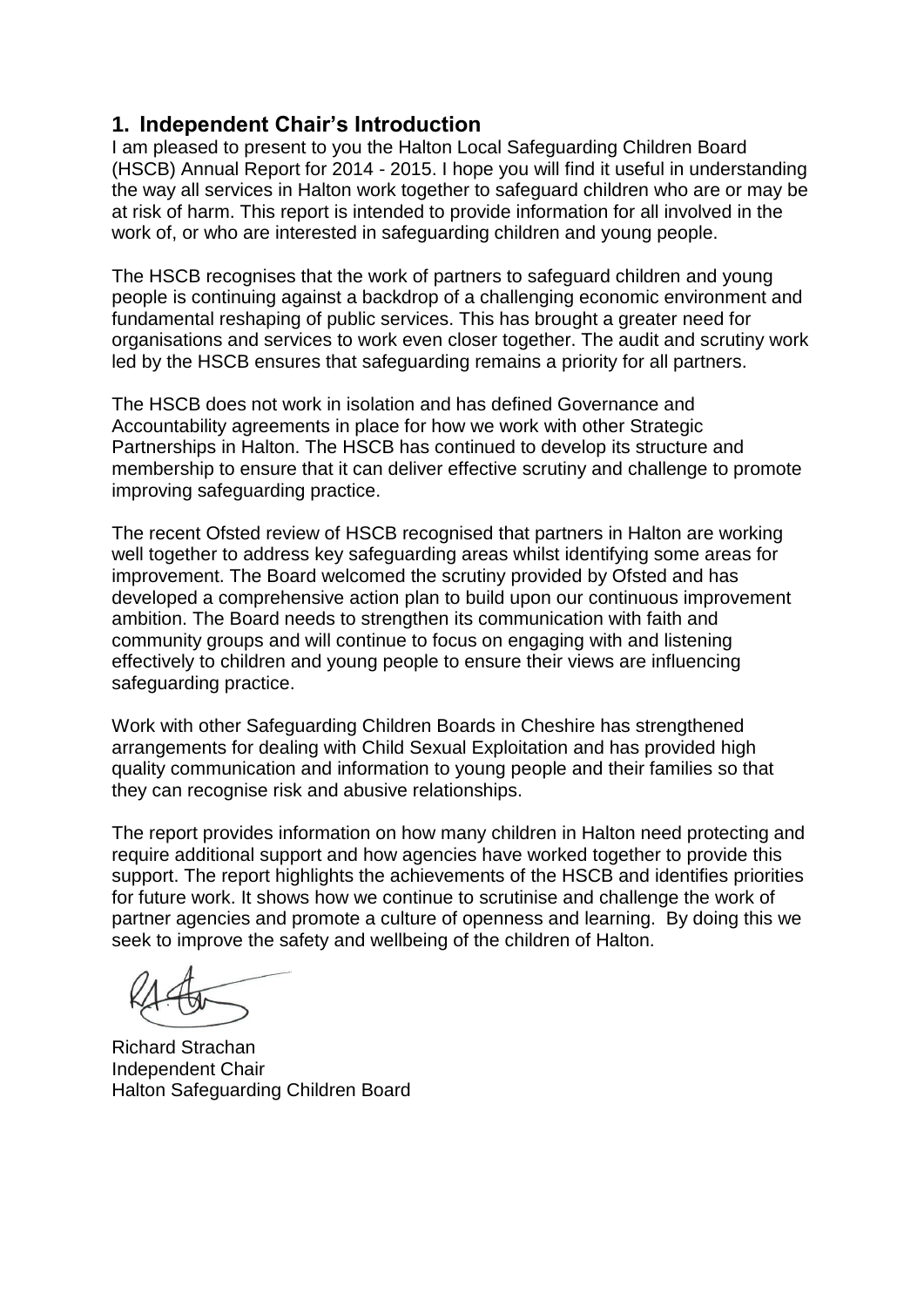## **2. The Structure of the LSCB**

The Main Board is the overarching decision making body; the Executive and Sub Groups are accountable to the Board. The LSCB Executive drives the business on behalf of the Board, with the Sub Groups reporting directly to it.

The Health Sub Group has proven to be an effective addition to the structure of the Board. All NHS Trusts providing services to Halton residents sit on the Sub Group alongside representation from Primary Care (i.e. GP Practices) and Public Health and NHS Halton Clinical Commissioning Group (CCG) as the commissioners. The Sub Group Chair sits on the Executive and Main Board to ensure that NHS provider services are represented alongside commissioners.

The remit of the CSE and Missing Children Sub Group has broadened to include Trafficking. This reflects the additional vulnerabilities that children who are trafficked face in terms of risk to CSE. This also reflects the broadened remit of the Pan Cheshire Strategic Group.

We now have three sub groups which operate on a Pan-Cheshire basis: Child Sexual Exploitation, Missing & Trafficked Children; Policies & Procedures; and Child Death Overview Panel (CDOP). These Pan-Cheshire arrangements support the four LSCBs to work more effectively. We are able to share and compare information to address issues which do not recognise local authority boundaries, such as Child Sexual Exploitation or Trafficking. We can also pool our diminishing resources to develop effective awareness raising campaigns such as Safe Sleep or Child Sexual Exploitation.

The LSCB has joint protocols in place with the Children's Trust and Health & Wellbeing Board, and Safeguarding Adults Board. This supports work on issues which overlap the strategic partnerships, as well as ensuring that the LSCB can hold to account, and be held to account by, these strategic partnerships.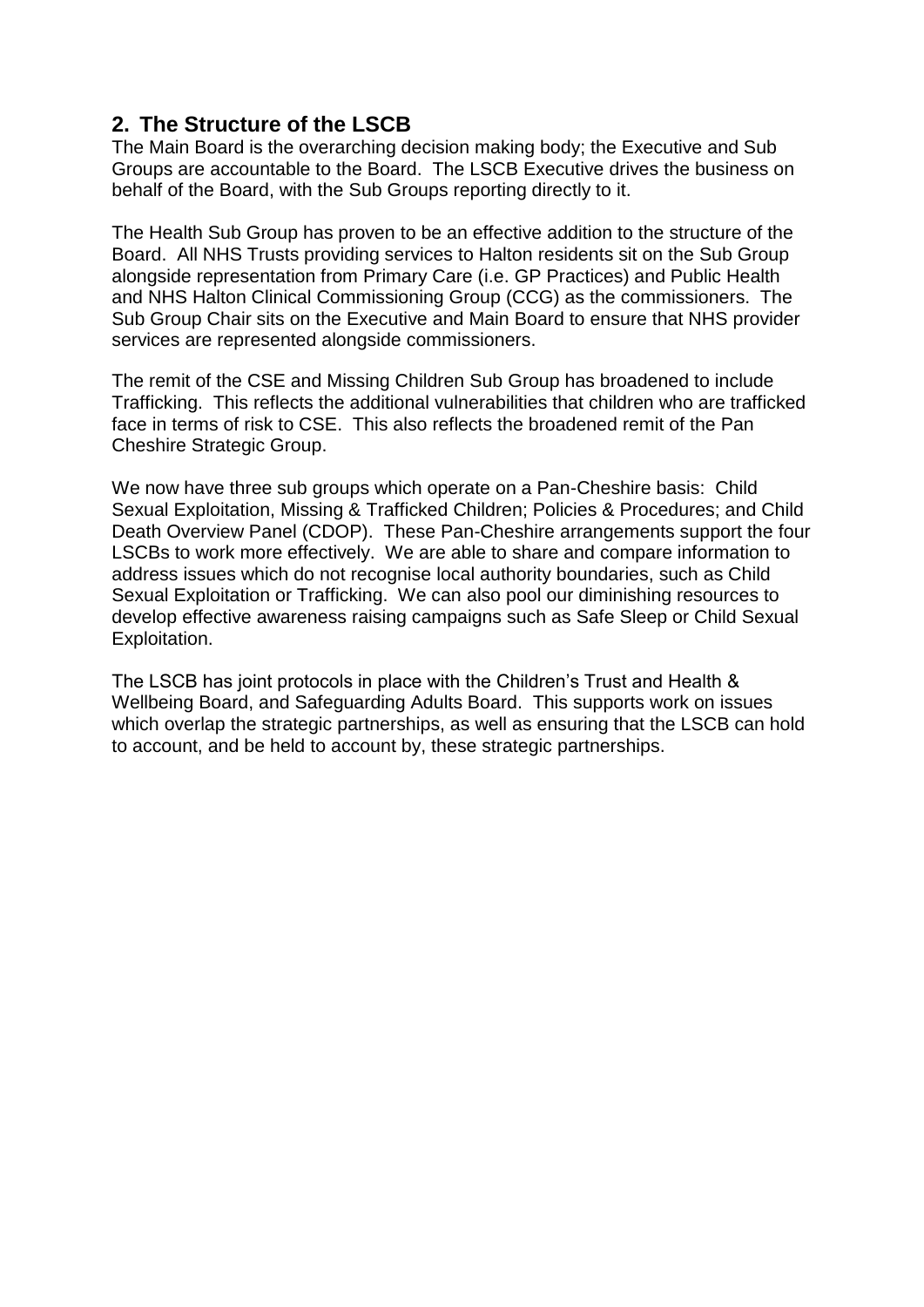#### **HALTON SAFEGUARDING CHILDREN BOARD STRUCTURE**



\*Denotes joint Sub Group of the LSCB and Safeguarding Adults Board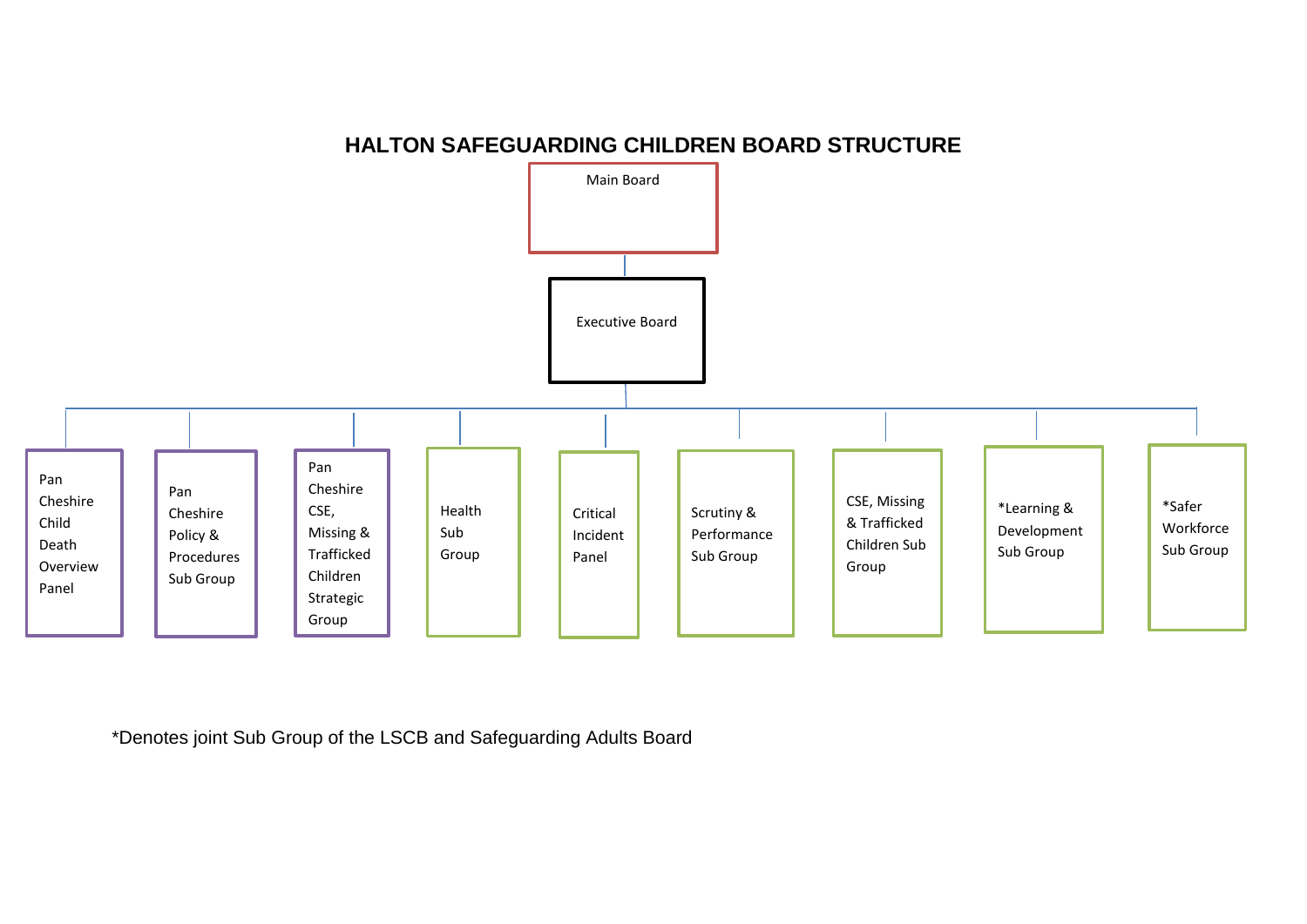## **3. Demographics of Halton**

Halton has an estimated population of 126,400, of which approximately 29,700 children aged between 0-18 years are living in the borough. (Source: ONS, 2014 Population Estimates). The population is largely white, with only 3.2% of the population identified as being from a minority ethnic group. (Source: 2011 Census)

Halton is the  $27<sup>th</sup>$  most deprived local authority area in England out of 326. 26% of the population live in areas that fall in the top 10% most deprived nationally. (Source: Index of Multiple Deprivation, 2010) In 2014, 22% of children and young people were living in poverty. (Source: DWP, Out of Work Benefit Claimant Households, 2014)



#### If Halton was a village of 100 Children & Young People...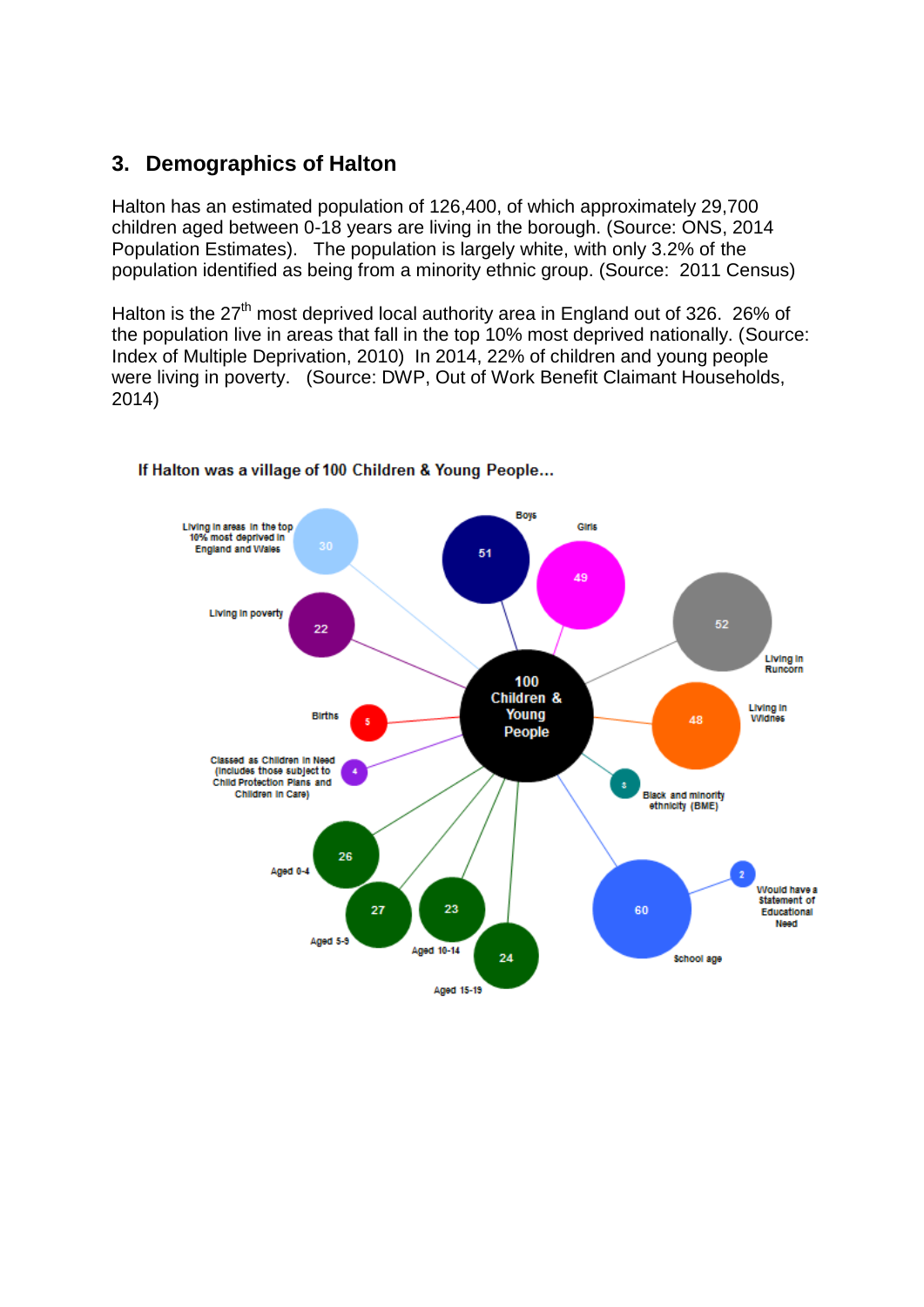## **4. Key Priorities 2014-15:**

The LSCB's 2013-15 Business Plan identified five strategic objectives:

- 1. Identify and prevent children suffering harm.
- 2. Protect children who are suffering or at risk of suffering harm.
- 3. Ensure that children are receiving effective early help and support.
- 4. Support the development of a safe and informed workforce, including volunteers.
- 5. Engage with Children and Young People, their Families and Communities in developing and raising awareness of Safeguarding.

In addition to the strategic objectives, the LSCB identified five areas of focus to be considered across all of the strategic objectives:

- a) Neglect
- b) Early Help and Support
- c) Children in Care
- d) Child Sexual Exploitation and Missing Children
- e) Domestic Abuse

The five areas of focus were identified from performance monitoring, audit of practice, the outcome of reviews, feedback from frontline staff and engagement work with children & families. Our partners undertook a range of activities in relation to the LSCB's key priorities:

#### **Cheshire Police**

- Implemented new Vulnerable Persons Assessment (VPA) process
- Delivered Operation Encompass pilot in Widnes, reporting daily to schools on Domestic Incidents
- Supported a range of activities across schools in Halton aimed at raising awareness of CSE and risk associated with online activity, including Crucial Crew and E-Safety Officers programme
- Committed dedicated resources to the CSE Team
- Aligned dedicated local officer and/or PCSO to all children's homes under Operation Arundel
- Developed consistent data tracker to share information with partners on missing children

#### **Cheshire West, Halton and Warrington Youth Offending Service (YOS)**

- Expanded Divert Team into a wider Divert and Court Team
- Undertake 6 monthly Domestic Abuse Audits
- Analysed re-offending rates of children in care looking at profile, type of offending and prevalent factors for offending
- Highlighted cases where trafficked children were being prosecuted for offences rather than treated as victims of modern slavery triggering a learning review to be reported to the LSCBs in Cheshire
- Participate in quarterly multi-agency reviews of children detained in police custody overnight
- Involved in developing a transfer protocol with Police and Children's Social Care for children with post charge accommodation requirements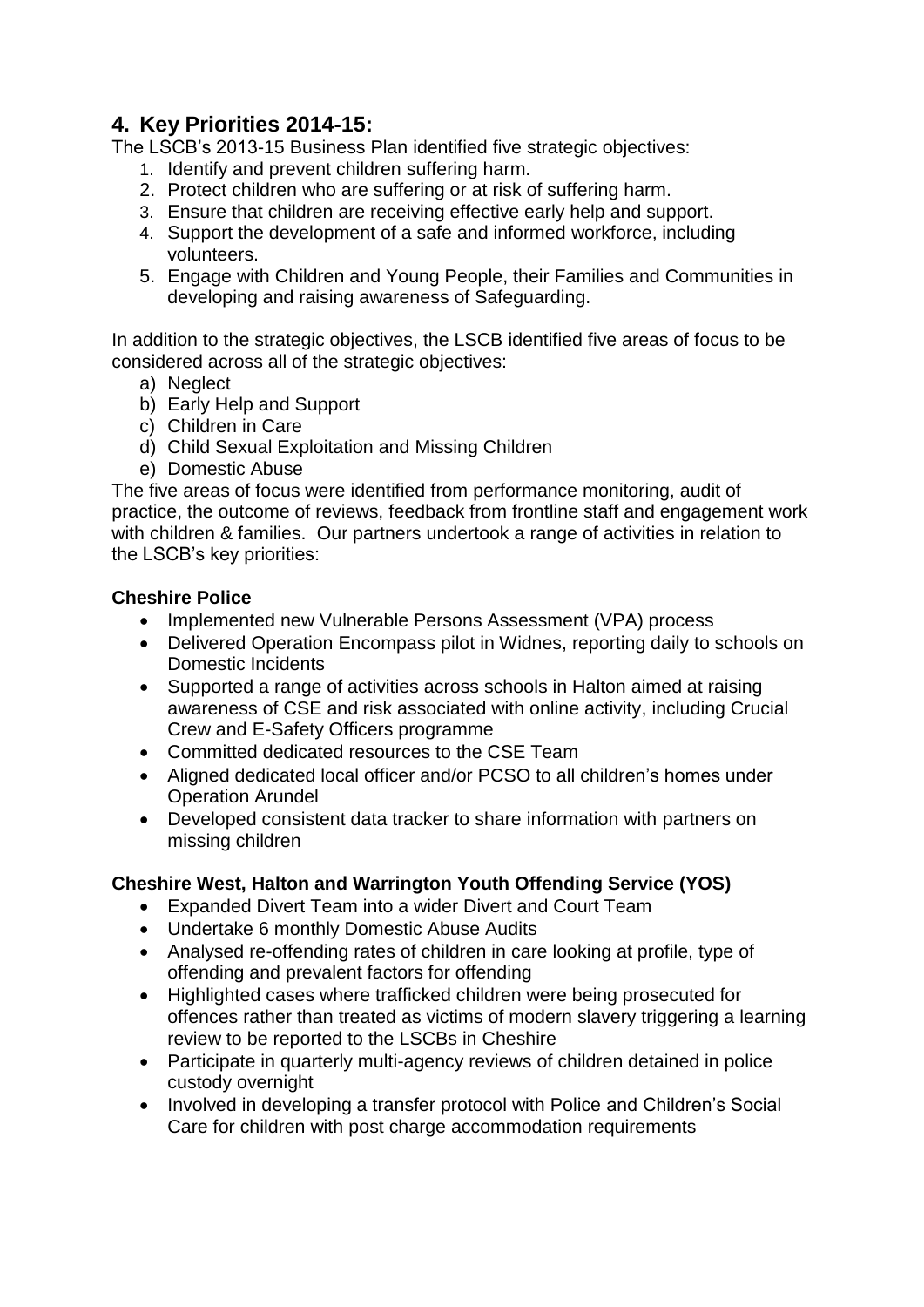#### **Children and Families Court Advisory Support Service (CAFCASS)**

- Commission accredited agencies to undertake Domestic Abuse courses for perpetrators which are then included in court assessments
- Developed a CSE strategy
- Following Cafcass' "good" Ofsted judgement in April 2014, implemented an action plan to address recommendations; an audit in November 2014 assessed that the safeguarding actions had been met.
- Use funded research into best practice to support evidenced based assessment to improve practice.

#### **Children's Social Care**

- Revised strategic approach to Early Intervention to move to multi-agency integrated teams and reconfigured Early Intervention Teams into 3 localities
- Introduced Early Help Officer into the Contact and Referral Team (CART) as a single point of contact to advise on Level 2 cases in the Halton Levels of Need Framework
- Piloted aligning Family Support with settings to improve school readiness
- Young Person's Domestic Abuse and Sexual Violence Advocate undertook survey of young people's experiences of Domestic Abuse in their relationships leading to revised training delivery
- Supported CSE Team with secondment of a Social Worker, management oversight and accommodation alongside CART
- Reviewed and re-commissioned a service which has increased the range of interventions for emotional health and wellbeing advice, support and assessment to children in care, care leavers, post adoption, including support for carers/social workers to support placement stability

#### **NHS Halton Clinical Commissioning Group (CCG)**

- Coordinated GP Practice Safeguarding Leads meetings
- Ensured GPs are actively engaged with local early help and support services
- Supported Domestic Abuse awareness raising
- Used Commissioning for Quality and Innovation (CQUIN) to improve coverage of health assessments and outcomes for children in care

#### **Public Health**

- Provided part funding for Child Death Overview Panel Chair
- Commissioned Wellbeing magazine promoting safeguarding messages to children in secondary and special schools and Children's Centres
- Appointed a School Nurse to work with the multi-agency CSE Team
- Ran campaigns on: Foetal Alcohol Spectrum Disorder and Drinking in Pregnancy, Smoking in Pregnancy, Co-sleeping with Babies, Domestic Abuse
- Produced briefings on Legal Highs and Cannabis use

#### **Riverside College**

- Work in partnership with agencies such as YoungAddaction, the Amy Winehouse Foundation and Terrence Higgins Trust to support young people.
- Developed a counselling service to provide intervention at an early stage for students who need it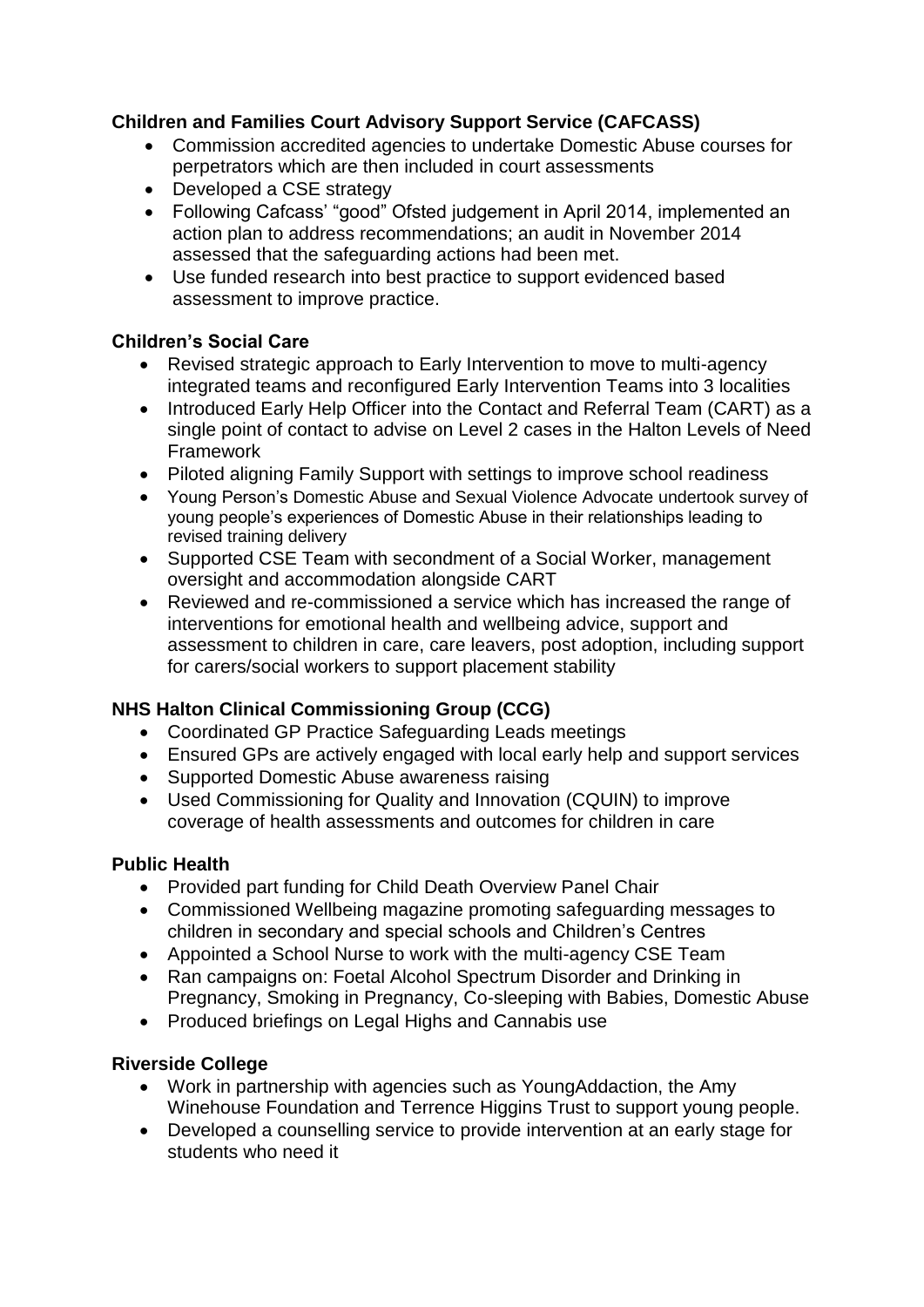- Use Health & Wellbeing magazine to promote positive messages and raise awareness amongst students
- Track and monitor attendance on a daily basis in order to trigger intervention in relation to absences immediately
- Recognised centre for distribution of foodbank vouchers
- Supported Domestic Abuse White Ribbon events and Advice Zones set up to support healthy relationships
- In conjunction with the Local Authority, put protocol in place for supporting transition of children in care

## **5. How safe are our Children and Young People in Halton?**

## **Safeguarding Activity 2014-15**

### **5.1 Early Intervention**

Halton's Early Intervention Strategy ensures that identified and assessed needs of children and families are met at the lowest, safe level of service possible. In some instances children may have additional needs which if addressed at an early stage will prevent the need to refer to Children's Social Care at a later point. The child and family may need a range of supportive services to address these additional needs. The Common Assessment Framework (CAF) is a voluntary process, requiring informed consent of the family or young person, dependent upon age and understanding. The child's needs are assessed holistically, services delivered in a coordinated manner and reviewed regularly.

The CAF may also be used when the level of risk has been reduced so that families no longer need a service from Children's Social Care. This is to ensure that any ongoing needs of families continue to be met and/or that families and young people are supported to access universal services.

Since September 2014 all new referrals to early intervention and Children's Social Care are through an integrated front door staffed by social workers and early intervention workers. This Contact and Referral Team (CART) currently process on average approximately 100 early intervention referrals a month.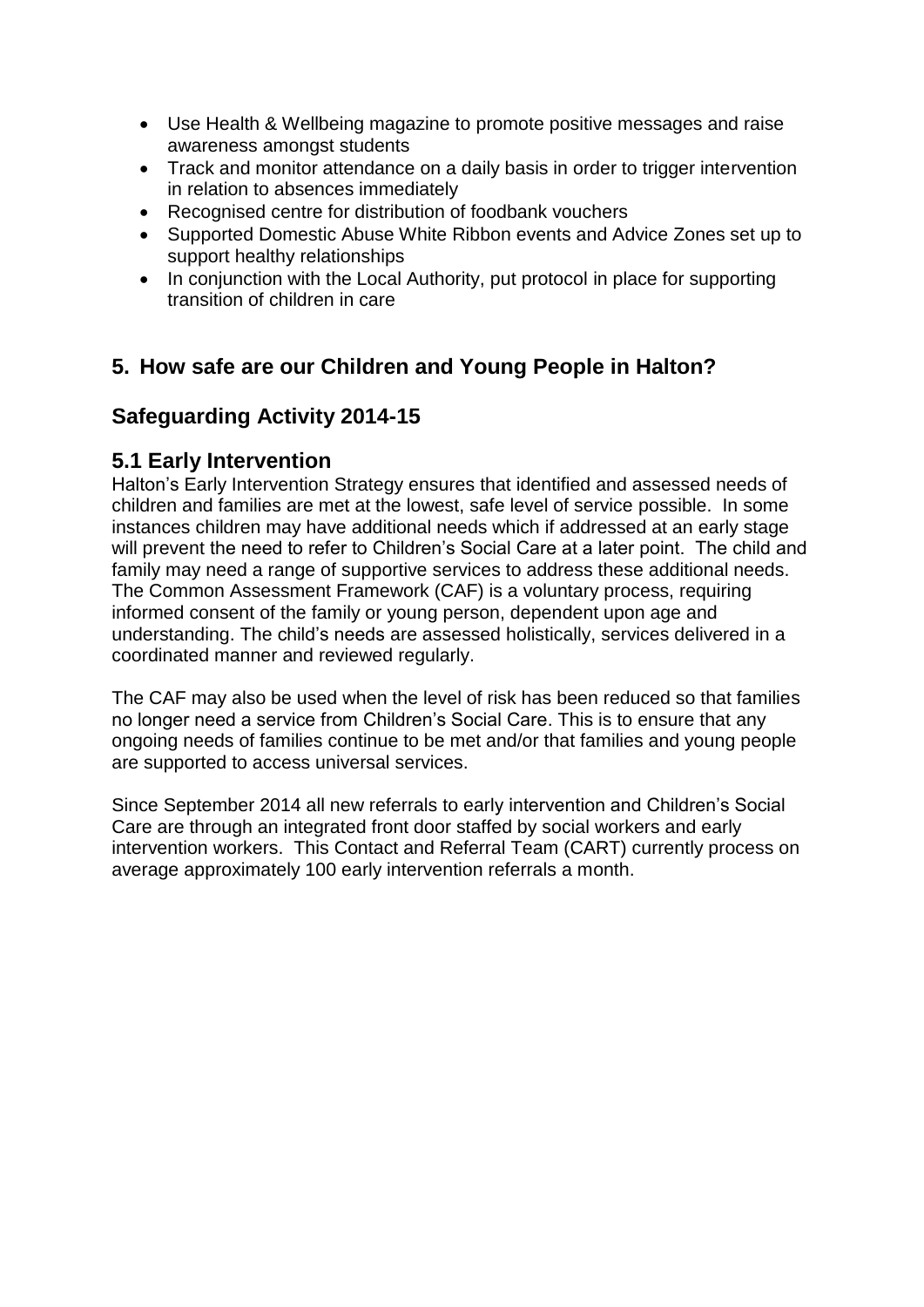

At the end of 2014-15 there were 209 open CAFs in Halton. This was a reduction from 269 in the previous year. A total of 466 children had been subject of a CAF during 2014-15. This compares with 536 for 2012-13 and 618 for 2013-14. The graph above shows the downward trend in the number of CAFs over the past three years. The reduction in the total number of children subject to a CAF can, in part, be attributed to the ongoing monitoring systems now in place, ensuring that all CAFs in place are active. This means that there is a plan in place which is regularly reviewed.

The number of CAFs does not represent all the work that is taking place to support children at the early intervention level. The Locality Early Intervention teams also use TAFs (Family Assessments) for children and families whose needs are multiple and complex. Since the introduction of the Locality Early Intervention teams, Halton has also introduced use of a pre-CAF to enable partners to identify needs quickly and easily. The pre-CAF is used to identify if a CAF would be appropriate or if needs could be met through signposting and referral to other services. Halton is in the process of introducing an electronic CAF (eCAF) and once this system is live it will be possible to report on the use and outcomes of pre-CAFs, CAFs and TAFs, which will better represent the broad range of support offered to families at the early intervention level.

In addition, the Health Sub Group has been undertaking work to identify whether the low proportion of CAFs led by health practitioners is due to staff using universal and targeted approaches with families when a multi-agency coordinated approach via CAF would be more beneficial to the child; or whether the work undertaken by health services at this early help level has been preventing the need for early intervention. The outcome of this work will be reported to the Board in 2015-16.

Also, as reporting of advice given at the front door by staff in CART on initiating CAFs has become more robust, the Board will be able to receive information on instances whereby initiating a CAF is advised but does not lead to a CAF being put into place. This will help the Board in challenging the multi-agency partners on the reasons for this.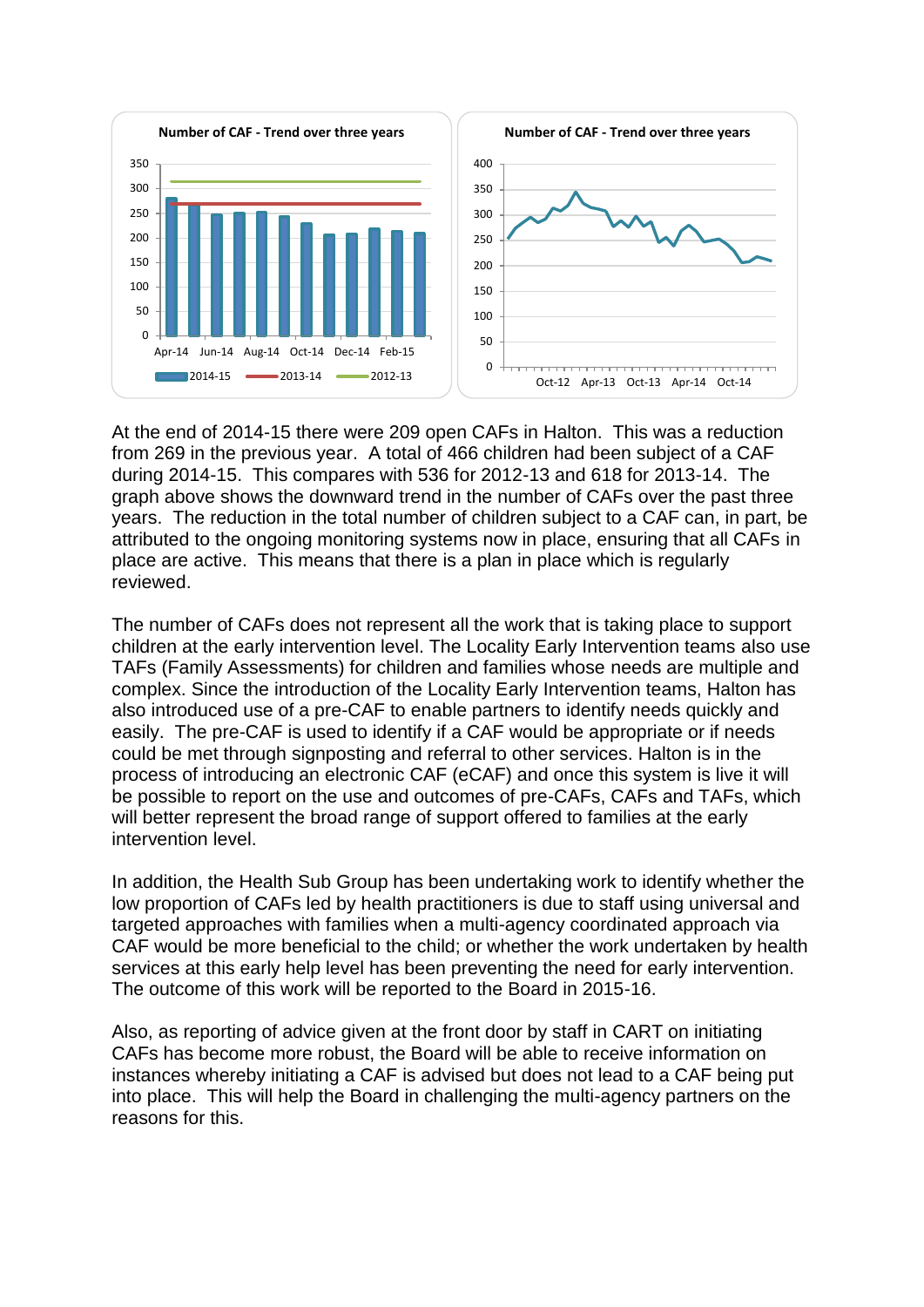## **5.2 Children in Need and Child Protection**

All services and the community in Halton need to be vigilant and have the confidence to report concerns where they think that a child may be at risk of harm. We also need to ensure that children have opportunities to speak out when they are at risk, or are being harmed. Specialist services such as Children's Social Care and the Police can only intervene to protect children if they are alerted to concerns. The LSCB promotes messages to both the public and staff of what to do if concerned about a child's welfare. In addition, specific campaigns are also promoted by the LSCB; such as recognising Child Sexual Exploitation, or how to keep safe using social media and the Internet.

The following information is about children and young people in Halton who have been identified by the Local Authority and partner agencies as being in need of safeguarding.

The rate of Children in Need in Halton on 31<sup>st</sup> March 2014 is 462 per 10,000 population based on those children and young people who have been involved with Social Care across the Levels of Need Framework (see Appendix B Halton Levels of Need Framework). This includes those receiving an assessment, subject of Child Protection Plans, Children in Need and Care Leavers. The latest available data from 2013-14 shows that the average for Halton's statistical neighbours was 456.2 per 10,000 population.

## **5.3 Referrals**

A referral is information received by Children's Social Care where there are concerns about a child. The response may be to provide advice, a single agency response, early intervention or to undertake a Social Worker led single assessment.

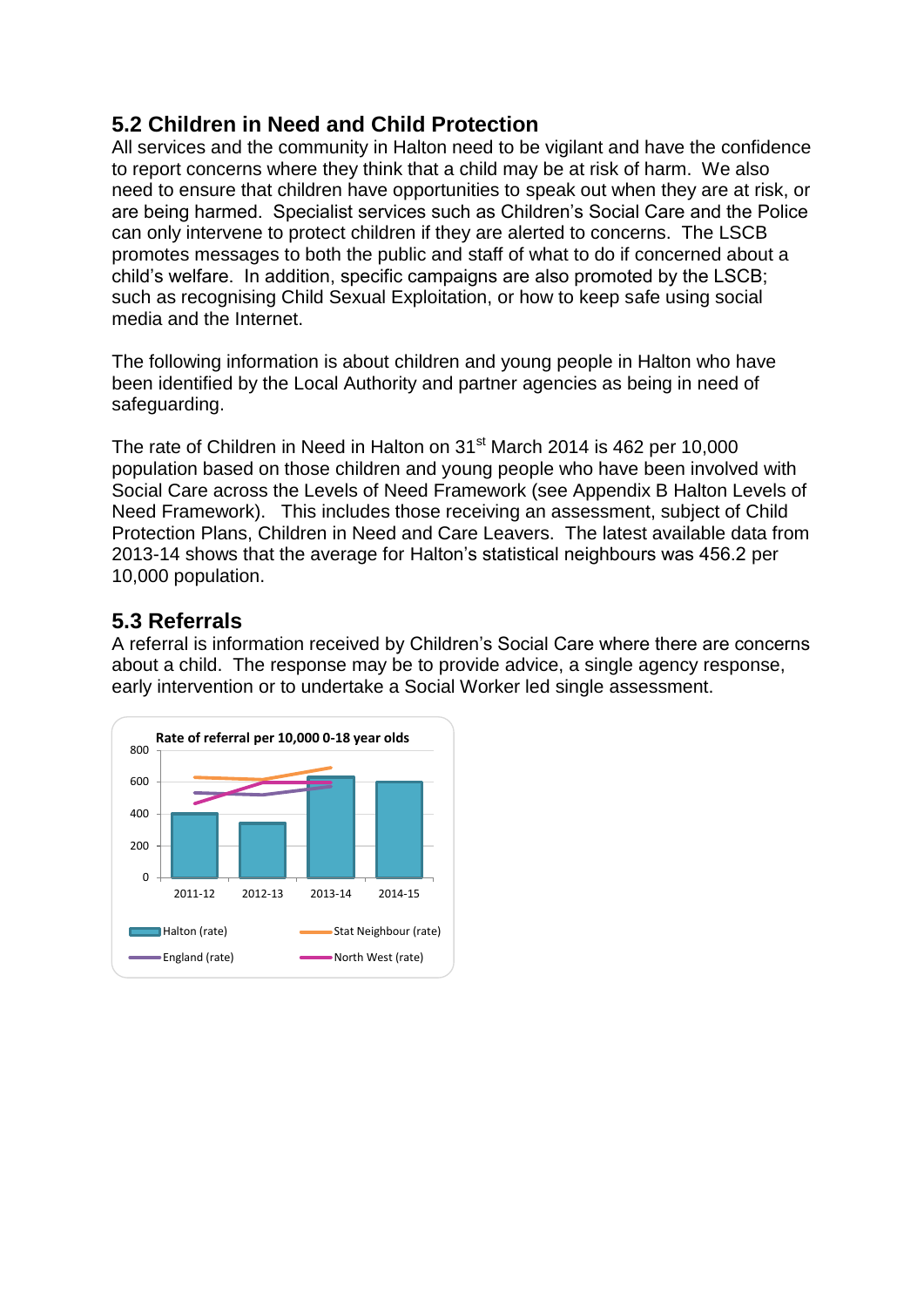

The number of referrals to Children's Social Care has reduced slightly in comparison to last year. However, since 2011-12 there has been an 85% increase in referrals. Halton's statistical neighbours have also seen high rates of referral. The latest available data for 2013-14 shows that statistical neighbours had a rate of referral of 691 per 10,000 population. In Halton we are still seeing high levels of referrals in relation to Domestic Abuse and Neglect as seen in previous years.

## **5.4 Re-Referrals:**

We also look at re-referral rates. Over the last two years the re-referral rate has risen from 9% to 24% in 2014-15. Previously the rate has been below that of our statistical neighbours. This was of concern as a proportion of re-referrals should be expected as circumstances can change, putting children at risk despite previous work undertaken. The latest available data for 2013-14 reported that statistical neighbours had a re-referral rate of 21.1%. Although we are now more in line with statistical neighbours, the LSCB is concerned that almost a quarter of all cases were re-referrals during 2014-15. The LSCB is to scrutinise this further in order to understand what the reasons behind this may be.

#### **5.5 Assessments:**

When Children's Social Care accepts a referral an assessment is undertaken by a Social Worker. The Single Assessment process replaced Initial and Core Assessments during 2013-14. In 2014-15 all assessments were undertaken as Single Assessments. Social workers have up to 45 working days to complete their assessment and determine what services, if any, are appropriate for that child/children and family. At the end of 2014-15 73% of assessments had been completed within the timescale. There is no nationally set target but the indicative national benchmark in 2013-14 was 82.2%. The locally set target is 90% which may be overly ambitious. Local intelligence suggests that completion in timescale across the North West has worsened, with provisional data indicating that only 9 out of 22 local authorities achieved in excess of 82.2% completion within 45 working days in 2014-15.

Performance was on track to be significantly improved with 86% of assessments completed within timescale at the end of December 2014. However the Ofsted Inspection in November/December 2014 had an adverse impact on the capacity of the service as staff and managers met the needs of the inspection. This resulted in staff accruing significant amounts of leave and time owing that had to be taken; there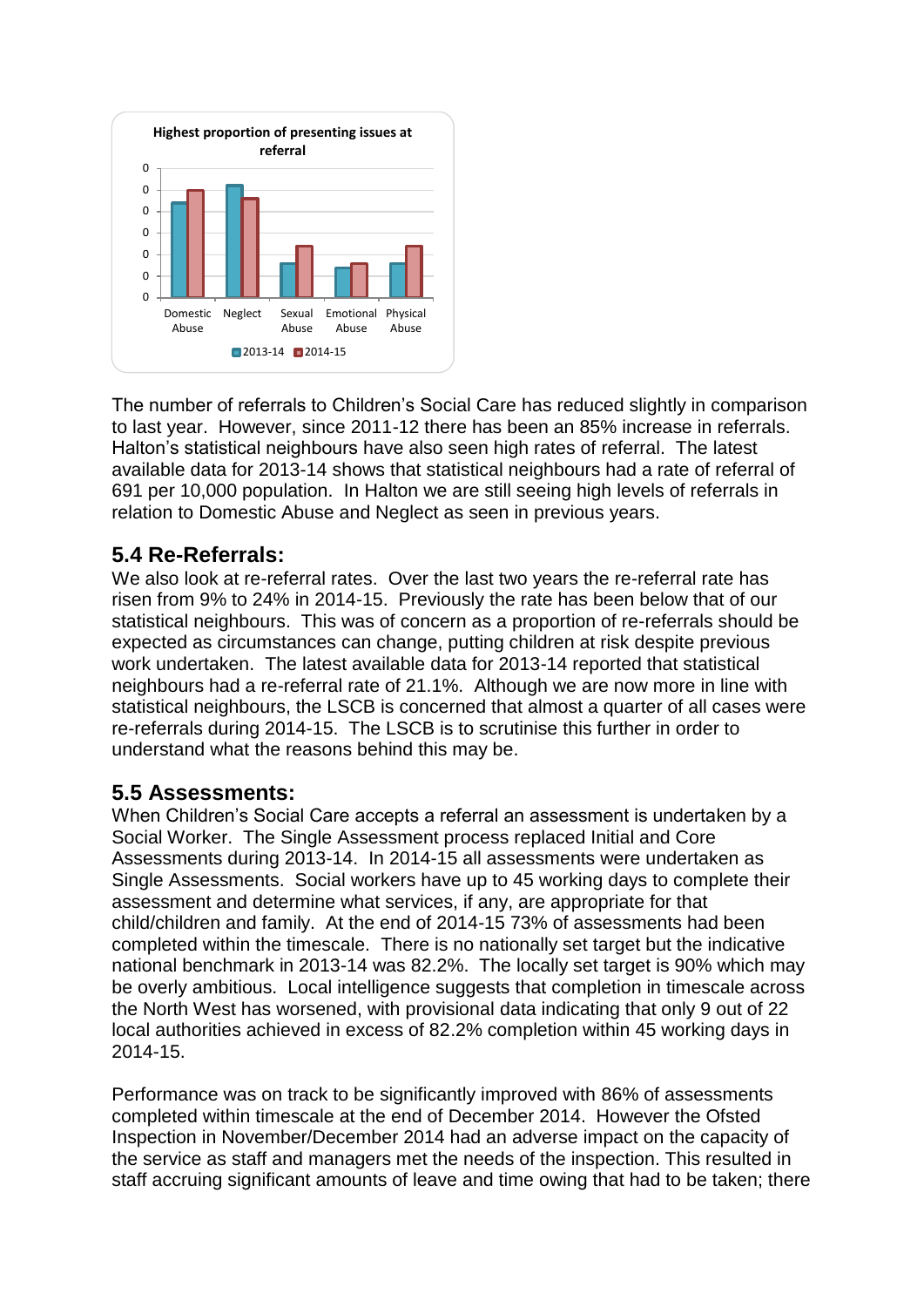was also an increase in sickness absence in the months immediately following the inspection.

### **5.6 Children Subject to Child Protection Plans:**

Children become subject of a Child Protection Plan when it has been identified that they are in need of protection from either neglect, physical, sexual or emotional abuse. Only the most vulnerable children have child protection plans.



A range of work was undertaken last year to better understand the reasons behind our low child protection numbers. This was reported on in last year's Annual Report. The rate of Child Protection Plans continued to increase during 2014-15.

271 Child Protection Plans were commenced in 2014-15. This was an increase of 57 on the previous year. Although the number of plans has risen again, the increase has levelled off towards the end of the year. In quarter 4 (January – March) this related to 112 families; compared with 75 families at the same point last year. Halton continues to see the impact of families with large sibling groups entering the child protection process. The rate of children who were subject of a Child Protection Plan at 31<sup>st</sup> March 2015 per 10,000 population is 81.6 for Halton. The latest available data from 2013-14 shows that the average for Halton's statistical neighbours was 63.5 per 10,000 population.

The Local Authority responded to the increased demand for conferences by recruiting to an additional Conference Chair in the Safeguarding Unit during 2014-15. However, a continued increase in the number of children subject to Child Protection Plans during the year meant that conference chairs continued to have high caseloads. The impact of this on the chairs' ability to monitor the progress of plans between conferences was identified as an area for improvement in the Ofsted inspection report. Increasing the chairs' capacity is included in the Local Authority's inspection action plan and will be monitored by the LSCB via quarterly reporting from the Safeguarding Unit.

The increase in Child Protection activity has impacted across agencies. Staff across the partnership are being asked to attend and provide reports for more meetings.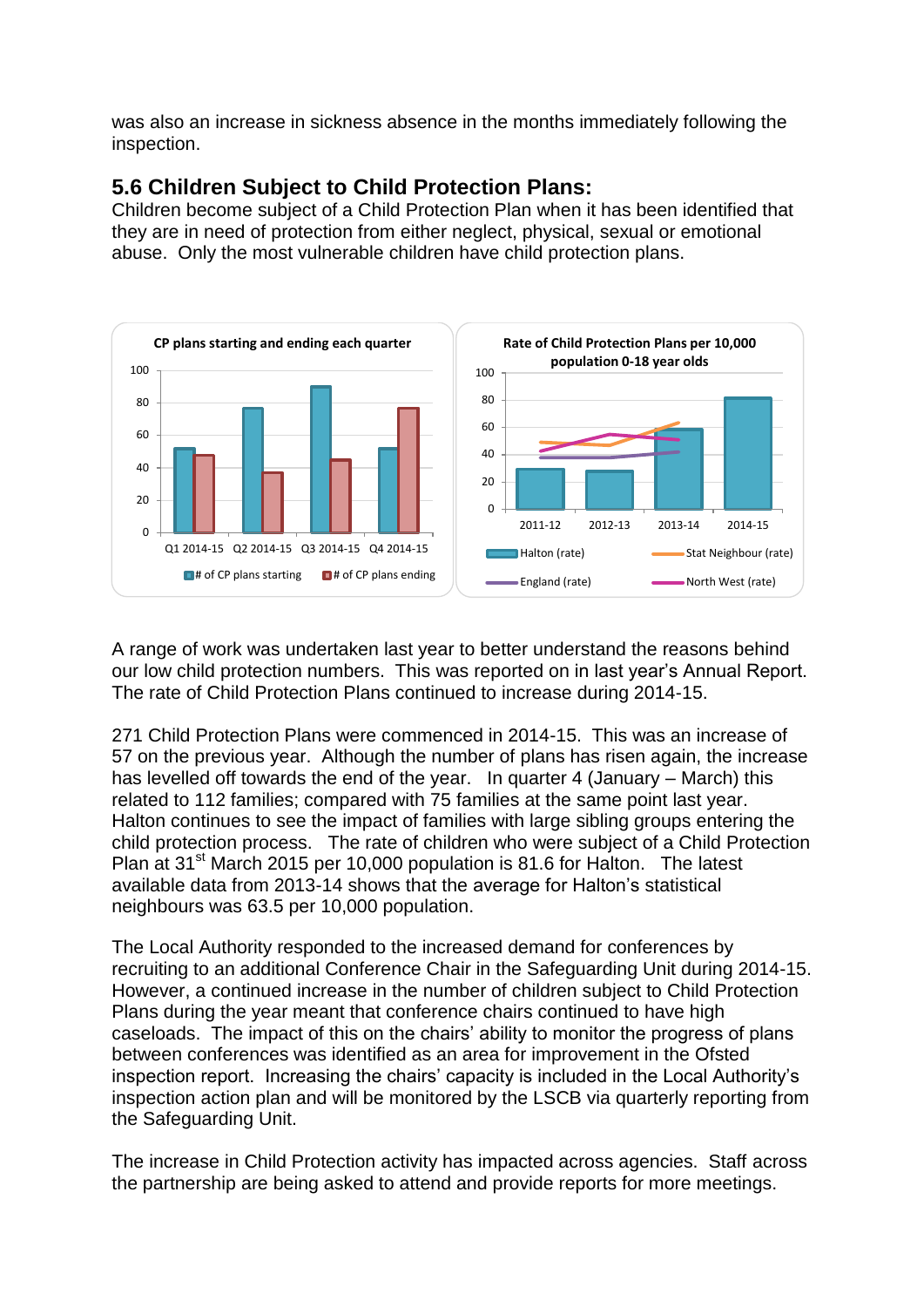The LSCB had previously been alerted to issues with attendance and reporting to conferences. If staff do not attend or submit written reports this impacts on information sharing, decision making and can lead to much longer meetings which can be difficult for the family. The LSCB undertook an audit of attendance and reporting to conferences. This has informed administration processes within the Safeguarding Unit and work on multi-agency good practice in the Child Protection process.



## **Category of Abuse for Child Protection Plans:**

|                  | 2011-12      | 2012-13 | 2013-14 | 2014-15 |
|------------------|--------------|---------|---------|---------|
| <b>Neglect</b>   | 38%          | 38%     | 54%     | 54 %    |
| <b>Sexual</b>    | 10%          | 10%     | 13%     | 10%     |
| <b>Physical</b>  | 13%          | 9%      | 5%      | 5%      |
| <b>Emotional</b> | 39%          | 43%     | 28%     | 31%     |
|                  | $\mathbf{A}$ |         |         |         |

*NB Children may change category of abuse during the course of the Plan and therefore may appear in more than one category.*

Neglect remains the most common reason for children to become subject of Child Protection Plans. There has been an increase in the proportion of plans under the category of emotional harm which reflects the national trend. This year has seen a slight decrease in Child Protection Plans where sexual harm is identified. This is a concern given the work undertaken in previous years to raise awareness of sexual abuse. The LSCB will be exploring this further in 2015-16.

At the end of the year 20% of children had become subject of Child Protection Plans for a second or subsequent time. Although this is only a 1% increase on last year, it is a high level given the increase in Child Protection Plans overall. Some of this will be due to changes to the Public Law Outline which has resulted in all children subject to pre-proceedings being subject of a Child Protection Plan given the level of risk and multi-agency coordination required. The LSCB will undertake further analysis of this group focusing upon children who have become subject of Child Protection Plans for a second or subsequent time within the previous one to two years, in order to understand how all agencies are working to reduce risk in the longer term.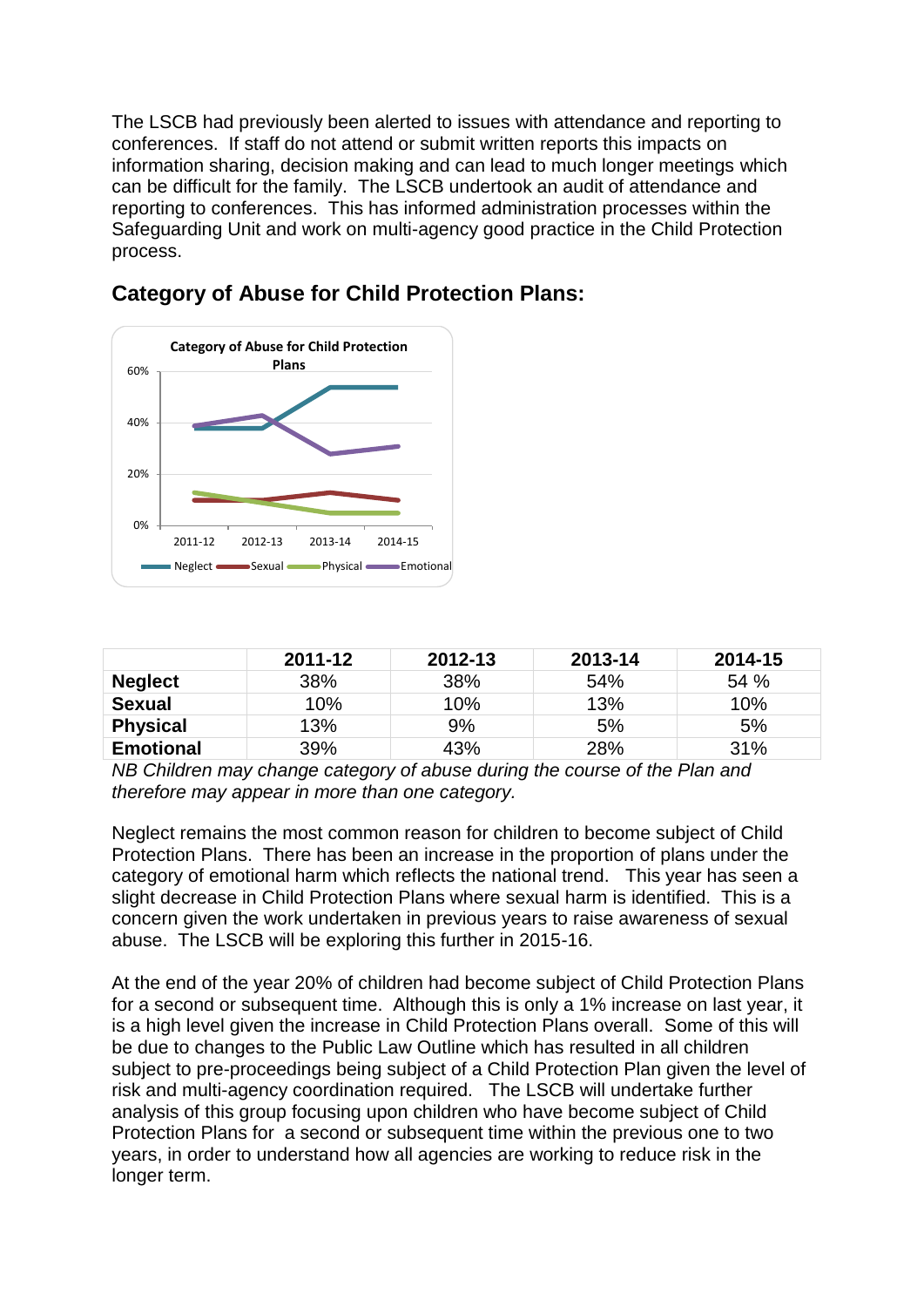## **Quality of Child Protection Plans:**

The quality of Child Protection Plans was an issue identified in the Ofsted inspection report. Work is already underway to address this across all levels of the safeguarding continuum from early intervention to child protection. The LSCB's multi-agency training will support these changes with its audit activity scrutinising all partners to evidence improvement.

## **5.7 Children in Care**



At 31<sup>st</sup> March 2015 there were 229 Children in Care. This was similar to the previous year. This is a rate of 83.0 per 10,000 population. The latest data in relation to statistical neighbours shows the rate as 84.6 per 10,000 population in 2013-14. In addition the majority of these children were aged 11 years or under. This is significant as it shows that the work requested by the Board of the Children's Trust last year in relation to early intervention and neglect has had an impact on reducing the number of older children coming into care.

The LSCB receives reports form the Commissioning Team on the quality of residential placements for Halton children. There is a clear process in place for reviewing any provision that falls below the Ofsted "good" judgement whilst a Halton child is placed there. In addition arrangements are in place whereby the Commissioning Team receive information from local authorities in the North West, North East and Pan London on the quality of independent placement providers which inform decisions on where to place children.

## **5.8 Children in Care of Other Local Authorities (CiCOLA)**

Some children living in Halton are Children in Care of other local authorities; this means that they live in foster care placements, independent children's homes or within a Leaving Care/Semi Independent placement where the placement has been arranged by another local authority.

Each local authority is required to maintain a current list of the children placed into its area.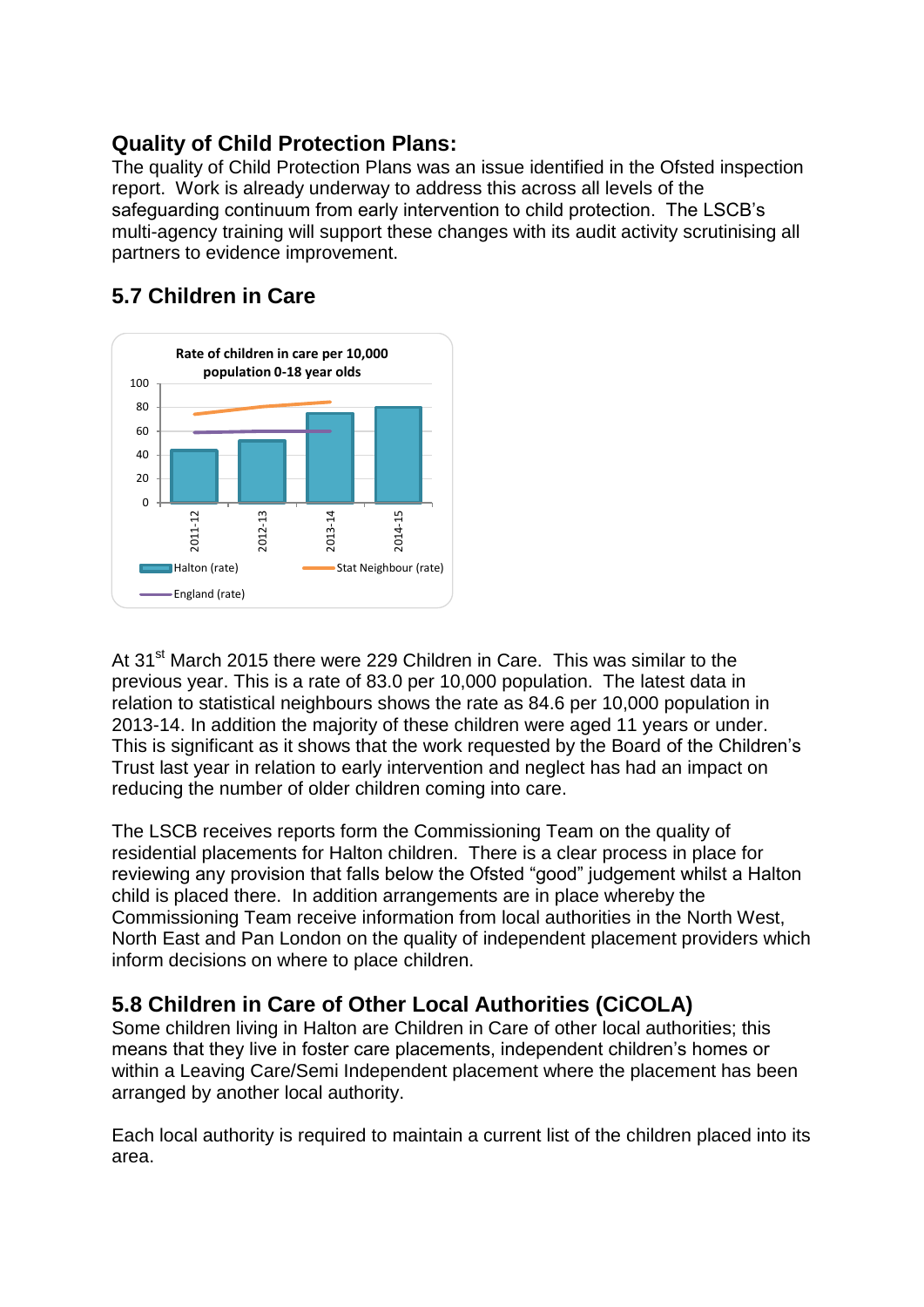On 31<sup>st</sup> March 2015 there were 169 children on the CICOLA list. Five neighbouring local authorities - Cheshire West & Chester, Knowsley, Liverpool, St Helens and Warrington account for 65% of those placements. 87% of placements overall come from North West local authorities. This shows a further continuation in the positive trend of children being placed nearer to home.

The commissioner responsible for the oversight of notifications attends the Children Missing from Education meetings to support information sharing and confirm the school/educational placement of these children. The Commissioning Team also support the Placement Provider Forum which has developed links between the independent providers in the borough and multi-agency partners such as the Local Authority, Police, Health Services, Missing & CSE Service and young people's Drug & Alcohol Service. The forum provides an opportunity for local providers to share good practice on themes such as Missing from Care, CSE, Health Improvement offer, LADO procedures and Legal Highs.

#### **5.9 Private Fostering**

Private fostering is an arrangement, usually made by a parent, for a child under 16 years (or under 18 years if they have a disability) to be cared for by someone other than a close relative (i.e. grandparent, brother, sister, aunt or uncle) for 28 days or more. It does not apply to children who are looked after by the Local Authority.

LSCBs are expected to ensure that effective processes are in place to promote the notification of private fostering arrangements in their local area. This includes raising awareness amongst staff and the public of what constitutes a private fostering arrangement, and the requirement to notify Children's Social Care. The local authority is required to provide an annual Private Fostering Report to the LSCB, which the LSCB reviews and responds to any findings as necessary.

During 2014-15 five private fostering notifications were received by the Local Authority, which led to four arrangements. This was an increase of two on 2013-14, and in line with previous years. Three of the arrangements are ongoing, with one ending in the year.

The Ofsted inspection identified that more needed to be done to raise awareness, identification and notification of private fostering in Halton. The Private Fostering Group has been reviewed and is working to raise awareness. Significantly two young people are supporting the group in its work and will be reporting to the Board during 2015-16.

#### **5.10 Children who are Adopted**

The number of adoptions from care during the reporting period was 18. The average time (over three years performance) between a child entering care and moving in with their adoptive family was 521 days which has once again reduced from the previous year, and remains better than the England average of 628 days and the threshold of 547 set by government.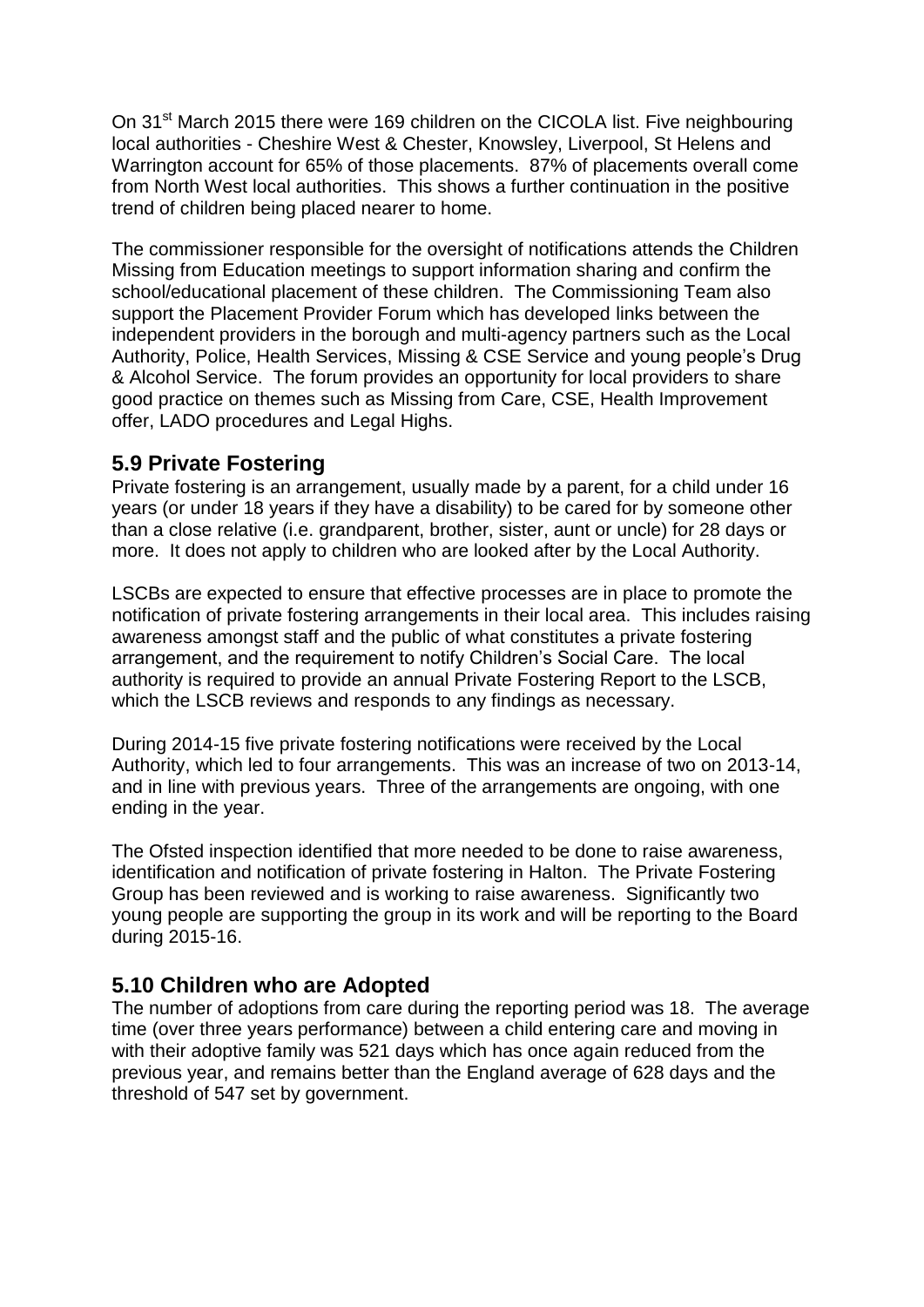## **5.11 Missing Children**

Catch22 is the commissioned service which has been providing the Missing from Home Service across Cheshire since 2012. Staff from Catch22 work closely with the police Missing from Home Coordinator and other partners. They undertake return interviews and assessment, followed by direct intervention work as required. They also undertake independent return interviews with children in care, placed outside Cheshire, but living within a 30 mile radius.

In April 2014 the revised Pan Cheshire Missing from Home Protocol was launched to reflect the updated National Guidance on Missing Incidents. The Catch22 Case Worker receives a notification for all missing incidents for children and young people under the age of 18 years. Cheshire Police forward notifications regarding all young people reported missing Pan Cheshire to the Catch22 service. For Halton children in care placed outside Cheshire, but living within a 30 Mile radius, it is the responsibility of the child's Social Worker to inform the Catch22 service of the missing incident in order that the young person can be offered an independent 'Return Home Interview.'

The Ofsted inspection found that not all children who go missing from home received a return interview and in some cases where they did receive a return interview, the record of this did not influence planning and decision making in a timely way. The Local Authority were given a priority action to ensure that all children and young people who go missing from home and care have a return home interview, and that information is made available to relevant professionals in a timely manner to inform risk assessment, management and planning. The processes were reviewed with significant improvements to recording and reporting made and staff briefed on their roles and responsibilities. The LSCB will monitor the impact of this during 2015-16.





#### **Missing Children Data April 2014 – March 2015**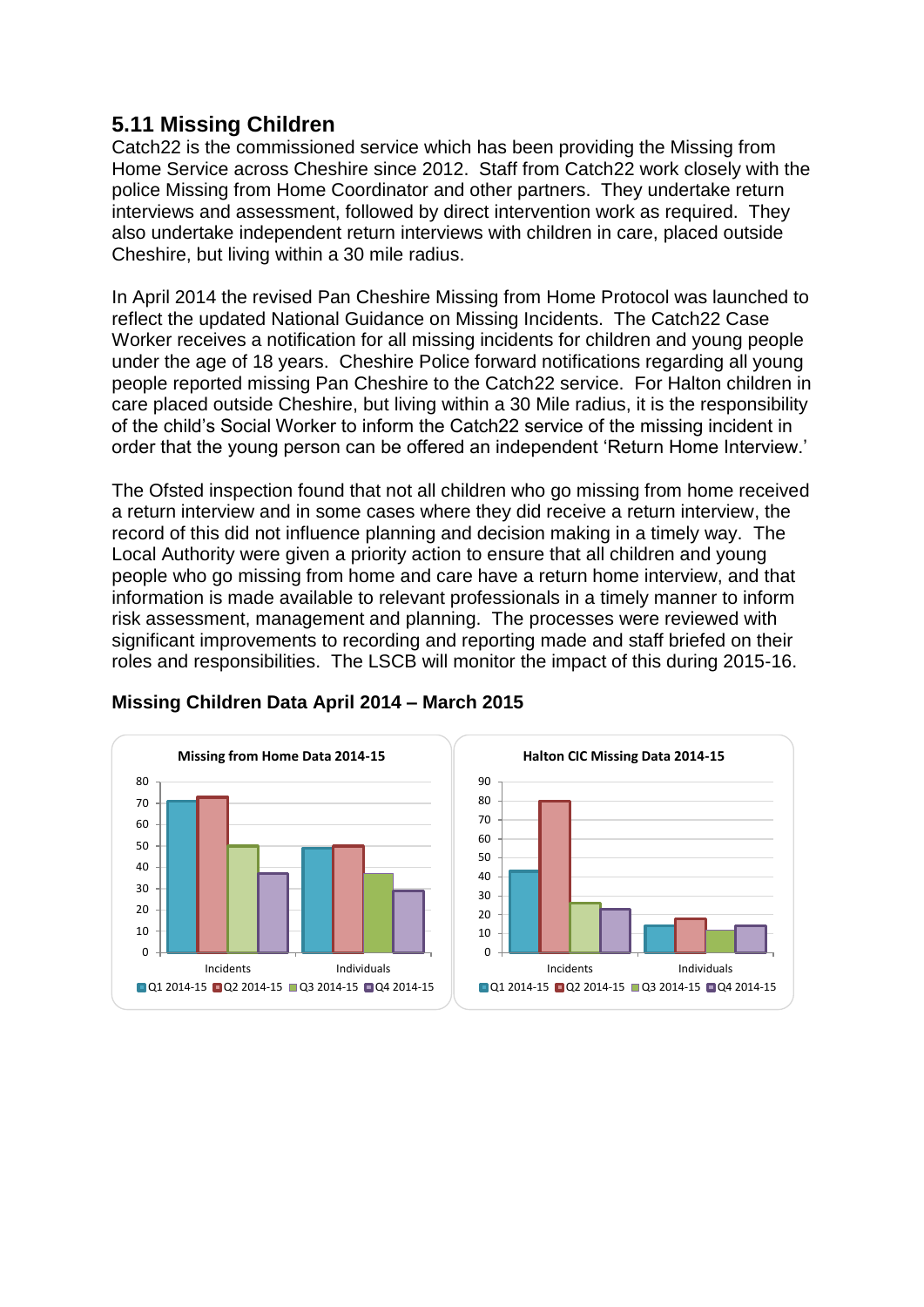

Of the children reported missing 45% were male and 55% female. The average age Pan Cheshire was 15.4 years; the average age in Halton was 14.5 years. Halton missing children being on average younger than those in the other areas of Cheshire has been a consistent trend seen over previous years.

188 individuals accounted for 835 missing episodes. 65% were missing from home which was an increase from 50% the previous year. This can be attributed to the change in the Pan Cheshire Missing from Home Protocol. Those children missing from care were most likely to go missing multiple times.

The reasons reported for the missing incidents are often different depending on the young person's situation. For young people living at home, the main reasons for missing incidents were family conflict and peer pressure from friends/associates. For young people that were in the care of Halton the main reason was visiting family and friends and also associating with other young people, from home and in the care of other local authorities that go missing. There has been an increase in young people talking about the use of legal highs within the last quarter of the year with the commissioned drug and alcohol service for young people, YoungAddaction, undertaking work to address.

## **5.12 Child Sexual Exploitation (CSE)**

Sexual exploitation can happen to boys and girls from any background. Any child under the age of 18 may find themselves in a situation that makes them vulnerable to CSE. Perpetrators can be male or female, adults or other young people.

Halton is part of the Pan Cheshire approach to tackling CSE. A Strategic Group consisting of the chairs of each LSCB Sub Group, the Lead Commissioner for the CSE and Missing Service, Police and NHS England (Cheshire & Merseyside) has developed a Pan-Cheshire multi-agency CSE Strategy which all 4 LSCBs and partners have ratified and agreed to work under. All 4 Cheshire local authorities use the CSE screening tool and procedures developed by the Strategic Group to ensure a common approach to the assessment of the risk of CSE. This consistent approach supports partner agencies who operate across local authority boundaries.

All four LSCBs in Cheshire work together to address the risks in relation to CSE. Each LSCB informs the work of, and is informed by, the Pan Cheshire CSE, Missing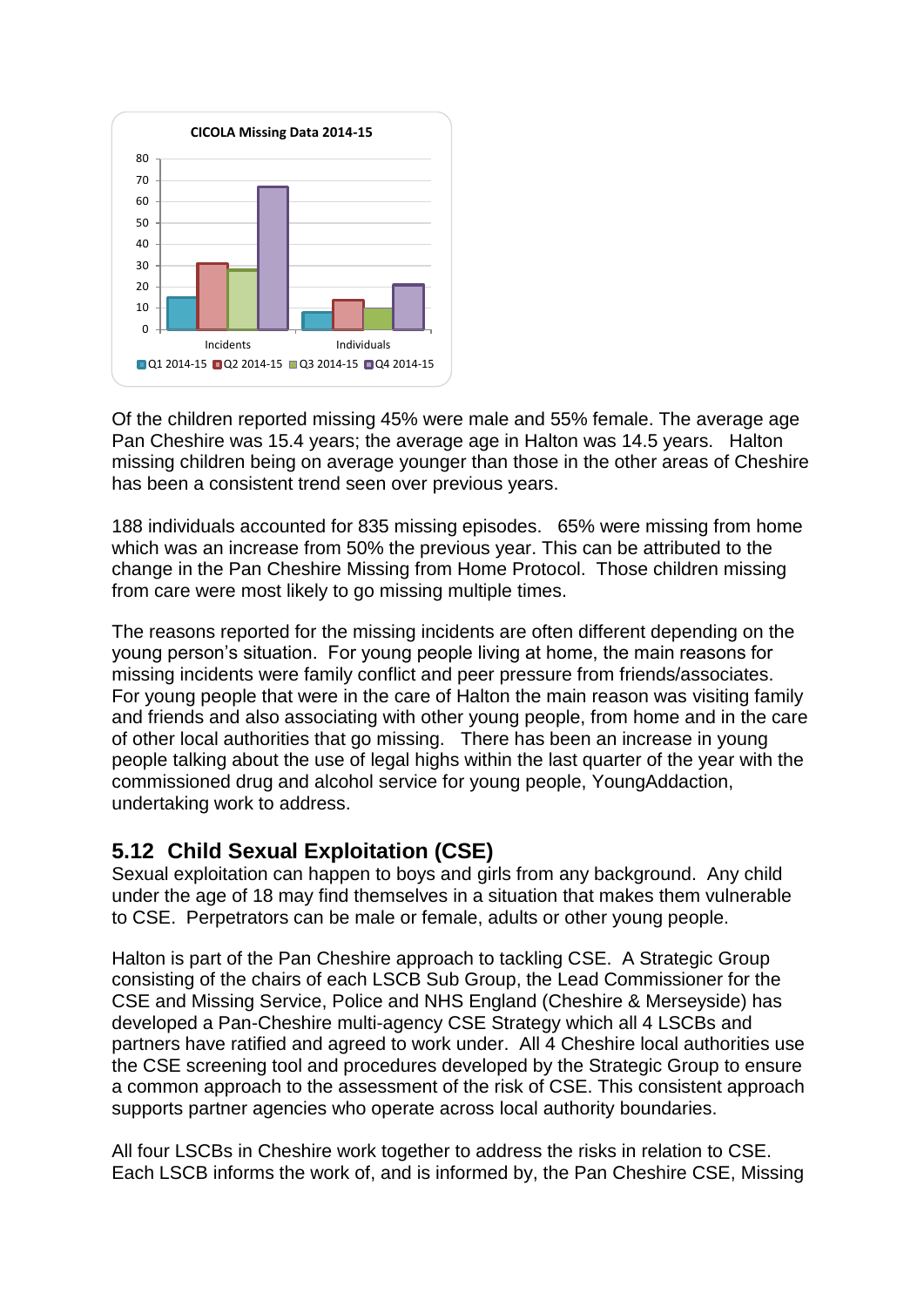and Trafficked Children Strategic Group. During 2014-15 the Pan Cheshire Strategic Group was chaired by Cheshire Police. However, at the request of the Chief Constable and Police & Crime Commissioner chairing arrangements for 2015-16 have been handed over to Halton Borough Council's Chief Executive on behalf of his Cheshire colleagues. An annual summit on CSE takes place between Cheshire Police & Crime Commissioner and the 4 LSCB Independent Chairs.

During 2014-15 the Strategic Group has:

- Reviewed the Pan Cheshire CSE policy
- Reviewed the CSE screening tool
- Promoted the 'Know and See' campaign
- Developed a Pan Cheshire multi-agency Communication Strategy
- Led on a communication plan targeting key groups including children and families
- Promoted training
- Looked at the 4 LSCB Operational Groups to promote consistency and **improvements**
- Considered data collection systems for implementation from 2015 onwards

Publication of Professor Alex Jay's report on CSE in Rotherham led to local MPs, elected members and the Police and Crime Commissioner seeking assurances from each local authority in Cheshire that CSE was being addressed in their area and that children were not being failed by the agencies which should be protecting them. As many LSCB partner agencies work across more than one borough, the LSCBs proposed to undertake an internal audit of CSE cases and a review of organisational practice using the same template. In Halton the outcome of the case audits and organisational review were reported to the LSCB in November 2014. The outcome was subsequently reported to elected members and the Police and Crime Commissioner in December 2014, with further development work taking place at a CSE Thematic meeting of the LSCB in January 2015.

The case audit and organisational review provided significant learning in relation to how agencies flagged those children and young people identified at risk of CSE. This informed changes implemented across Halton whereby the multi-agency CSE Team are now the central point which determines whether a child should be flagged as being at risk of CSE and when the flag should be removed. Partners are informed of this by the CSE Team. This has led to more robust and consistent reporting and recording.

Learning was also identified in relation to use of the CSE screening tool across partners which led to a thematic audit of CSE screening tools in January 2015. This has informed revision of the screening tool on a Pan-Cheshire basis and informed the CSE Basic Awareness training. There is an expectation that any referrals to Children's Social Care Contact and Referral Team (CART) in relation to CSE are accompanied by a completed CSE screening tool which should be shared with other agencies involved. The CSE Team has reported improvements in the quality of the screening tools submitted by a range of partners. Anonymised good practice examples are being used to further develop the quality of screening tools completed across partner agencies.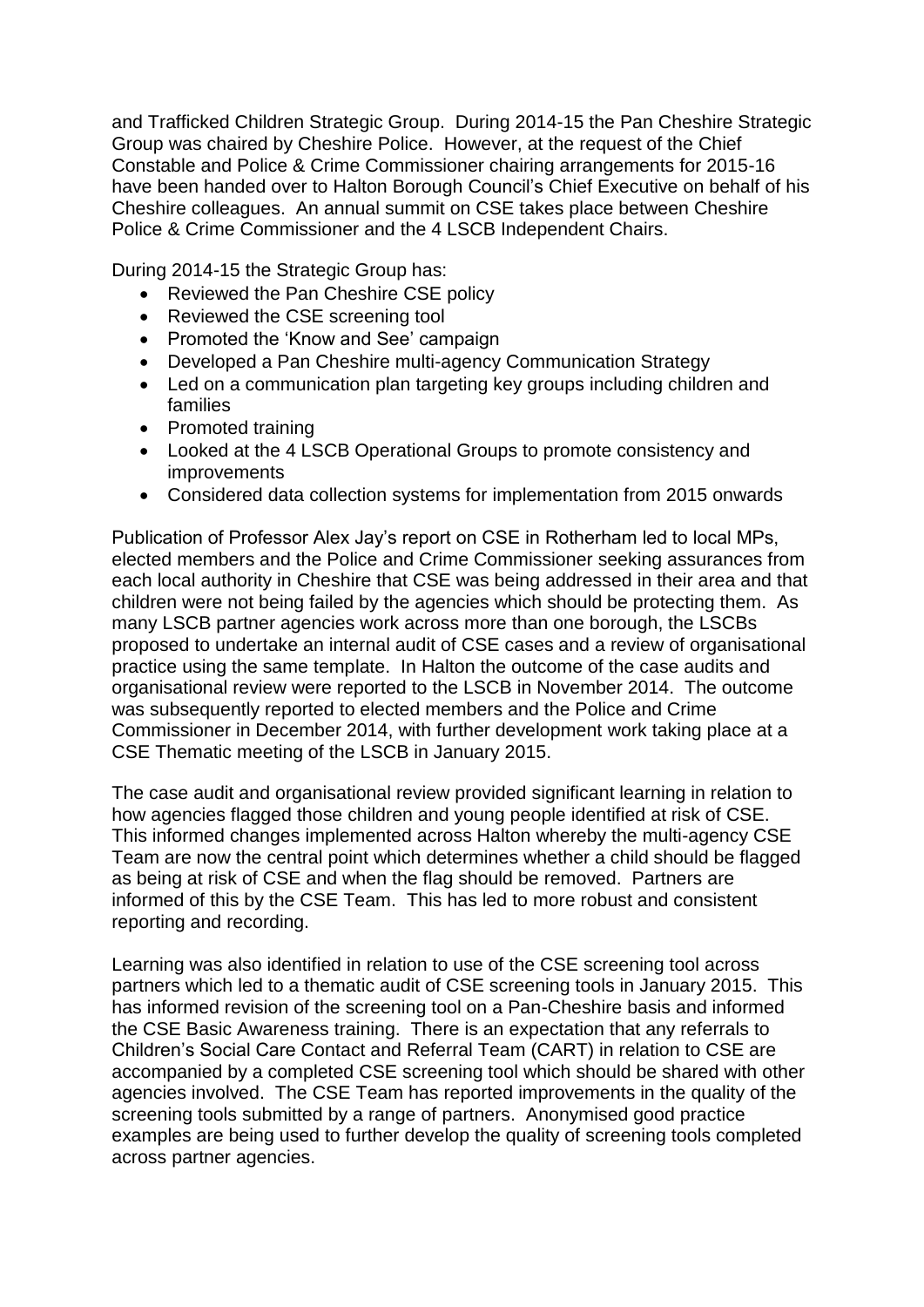Findings and recommendations from the case audits and organisational review have been incorporated into the Pan Cheshire CSE Multi-Agency Strategy 2015-17 which can be viewed on the HSCB website: [http://haltonsafeguarding.co.uk/wp](http://haltonsafeguarding.co.uk/wp-content/uploads/2014/01/Pan-Cheshire-CSE-Strategy-2015-17.pdf)[content/uploads/2014/01/Pan-Cheshire-CSE-Strategy-2015-17.pdf](http://haltonsafeguarding.co.uk/wp-content/uploads/2014/01/Pan-Cheshire-CSE-Strategy-2015-17.pdf)

#### CSE Awareness Raising:

During 2014-15 HSCB coordinated local awareness raising under the Pan Cheshire CSE communications plan. Key recipients were targeted as follows: October/November 2014 – Schools and education: this included performances of "Risking It All" to Yr. 9 & 10 pupils supported by staff from Catch22, YoungAddaction and the Young Person's Domestic Abuse and Sexual Violence Advocate. The Behaviour and Attendance Service wrote to 59 parents and pupils accessing home tuition or receiving elective home education, providing information about CSE and a link to other sources of information. Home Tutors were also briefed on CSE.

November 2014 - Residential Children's Homes and Foster Carers: this included a performance of "Risking It All" hosted by Riverside College for children in care, including those placed in Halton from other local authorities, and staff from independent children's homes and foster care agencies in Halton supported by staff from Catch22, YoungAddaction and the Young Person's Domestic Abuse and Sexual Violence Advocate. Awareness raising was also disseminated via the Children's Provider Forum where CSE is a standing agenda item.

January 2015 - Young people, parents and general public: the website <http://www.knowandsee.co.uk/> was up-dated and publicised via graphics on buses and taxis in the borough. Partners used social media to promote the website; a banner was displayed outside HBC Municipal Buildings in Widnes; and staff displayed stickers in their vehicles.

February 2015 - Hotels and taxi drivers: licensed premises received a range of information materials to display in both staff and public areas, along with briefings from Catch22. All taxi drivers licensed in the borough were written to and received awareness raising materials to display in their vehicles.

18<sup>th</sup> March 2015 – National CSE Awareness Day: HSCB, Catch22 and Cheshire Police used their twitter accounts to tweet "helping hands" and signposting to "know and see" on national CSE day. Catch22 undertook sessions with young people at risk of CSE to develop awareness raising resources.

Further detail of CSE work in Halton is set out in the section on the CSE, Missing and Trafficked Children Sub Group.

#### **5.13 Domestic Abuse**

A high percentage of referrals are received about domestic abuse. Following challenge from the LSCB regarding a need for services to support families, Core Assets were commissioned to deliver the Domestic Abuse Family Service in November 2013. The service provides information, advice and direct support to families in a variety of ways. It works directly with parents to reduce the impact of domestic abuse on parenting capacity, helping them to understand and address the impact on the child's behaviour, both individually and in groups. It gives children and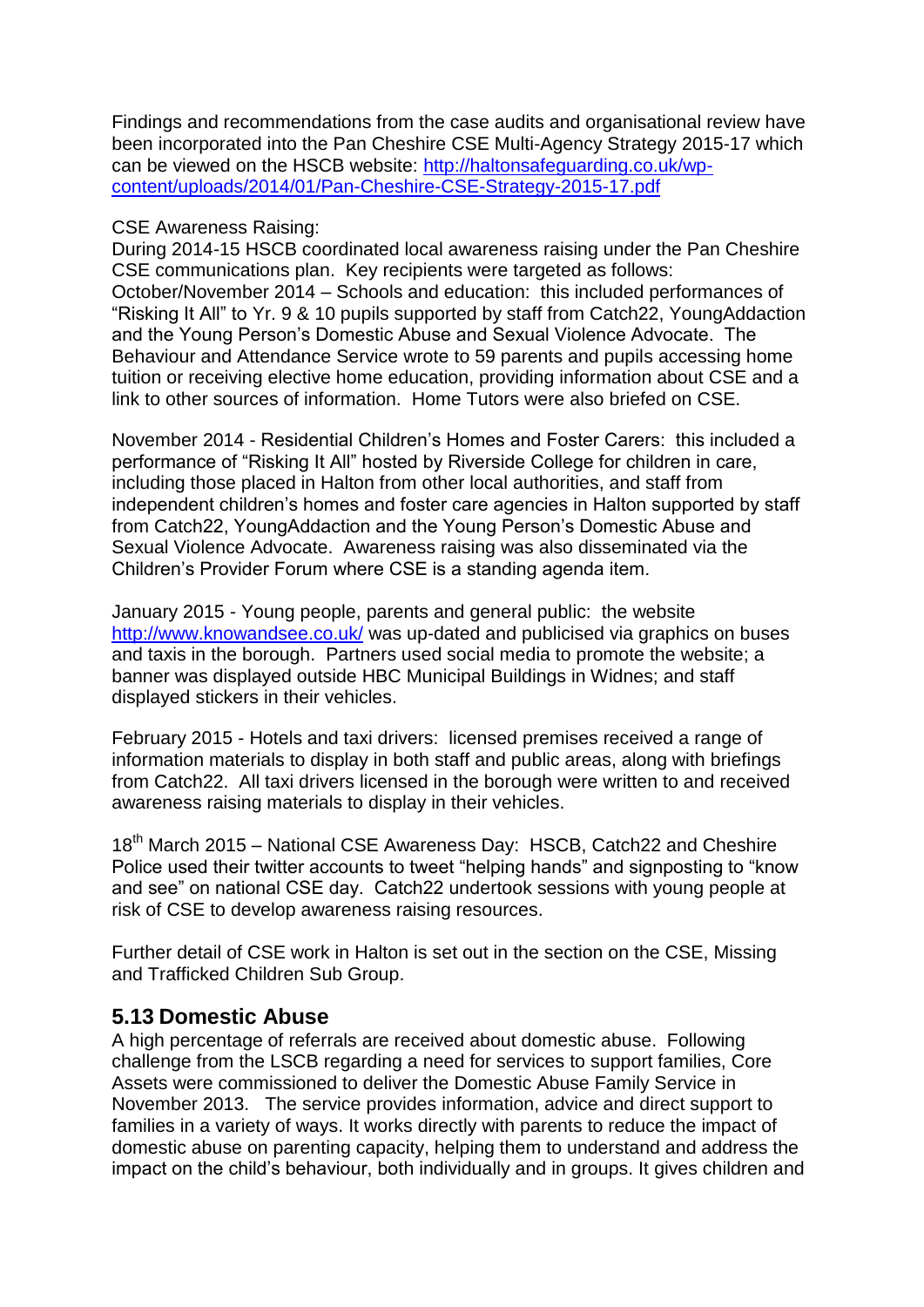young people who have lived, or are living with domestic abuse, opportunities to share their feelings in a safe environment, through an Art Therapy service as well as within Child Safety Planning work. The service also supports Children's Social Care with the Cheshire and Merseyside Local Authority Pre-Proceedings Protocol.

During 2014-15 the service has been working at capacity and has had to stop receiving referrals at times. This led to a review of the service to work only with families open to Children's Social Care at a pre-proceedings level. This change offered more scope to staff from the service attending meetings and becoming more integrated in the multi-agency work with the family.

The service provides evidence of the impact of its work. After one to one support all children reported that they felt safer, and that their home was a better and safer place to live.

The LSCB also supported the Operation Encompass pilot in Widnes. Four neighbourhoods in each of the Cheshire local authorities were identified to take part in the pilot. The purpose of Operation Encompass was to safeguard and support children and young people who have been involved in a domestic abuse incident. Following any such incident, the Police contacted a trained member of staff at school who would then offer appropriate support to the child. The pilot has been evaluated and will be rolled out across Cheshire during 2015-16.

Although schools were receiving notification of domestic abuse incidents in a timely manner, in some cases this was in advance of Children's Social Care which led to a delay in assessing and managing risk to safeguard children. This is a priority action following the Ofsted Inspection and as a result the LSCB will be monitoring timescales for the police referring these incidents to Children's Social Care.

## **6. The Work of the Sub Groups**

#### **6.1 Scrutiny and Performance Sub Group**

The role of this Sub Group is central to the monitoring and evaluation function of the LSCB. The Sub Group oversees actions from a programme of audit activity across the Levels of Need Framework including the Common Assessment Framework, Child in Need and Child Protection Plans, Children in Care and Care Leavers.

During 2014-15 the LSCB coordinated three Multi-Agency audits and from this good practice and areas for improvement were identified.

Areas of good practice identified and reported back to frontline staff included:

- Evidence of the voice of the child being heard and impacting on practice.
- Good multi-agency communication and working.
- Individual agencies working hard to address issues within their areas of specialism.

Areas for improvement included:

- Lack of evidence of use of escalation processes and demonstrating effective challenge.
- Fyidence of drift in cases.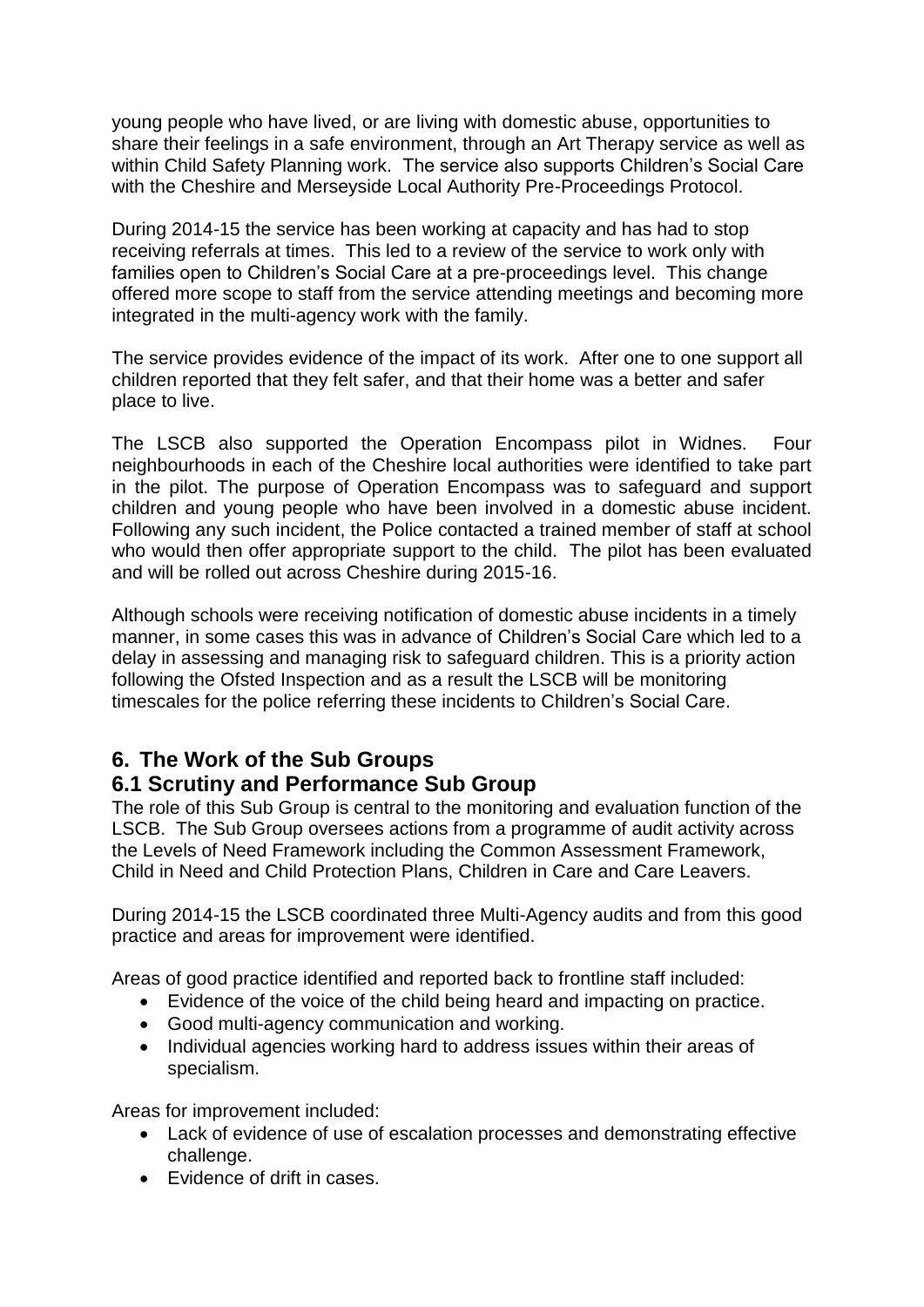Evidence of supervision within case records not consistently shown across agencies.

In addition, recommendations were made regarding improvements in the audit process:

- The need to proactively engage children and families in the audit process to ensure that their views influence practice.
- Training for the multi-agency audit group to ensure consistent grading of cases.

An action plan is in place to address learning identified from the audit process which is overseen by the Scrutiny & Performance Sub Group. In addition, the audit programme for 2015 will revisit previous themes and recommendations to evidence impact.

Appointment to the vacant Quality Assurance Officer post in a joint arrangement with Cheshire West & Chester LSCB has enabled the Sub Group to develop the LSCB Performance Framework, including additional reporting on indicators from Board partners. In addition, the Quality Assurance Officer has developed a reporting schedule for partner agencies to present the findings and progress against recommendations identified from undertaking safeguarding related audits.

Key Achievements:

- Undertaking Section 11 audits of LSCB partner agencies to demonstrate the effectiveness of their safeguarding arrangements
- 100% return on S175/157 audits of schools to demonstrate the effectiveness of their safeguarding arrangements.

Priorities for 2015-16 include:

- Reporting from partner agencies on safeguarding audit activity and its impact.
- Revision of the audit process in line with areas of improvement identified in the Ofsted inspection report.
- Revise audit process themed on specific areas to revisit previous learning to measure progress.
- Scrutiny of effectiveness of the Early Intervention Model as it becomes embedded.
- Scrutiny of impact of the Neglect Strategy.

### **6.2 Child Sexual Exploitation, Missing and Trafficked Children Sub Group**

During 2014-15 the Child Sexual Exploitation and Missing Sub Group broadened its scope to include oversight of child Trafficking. This recognises the potential links between these vulnerable groups. Further work is to be undertaken in 2015-16 to develop the understanding of child Trafficking in the local area, alongside the work of the Pan-Cheshire Strategic Group.

Key achievements: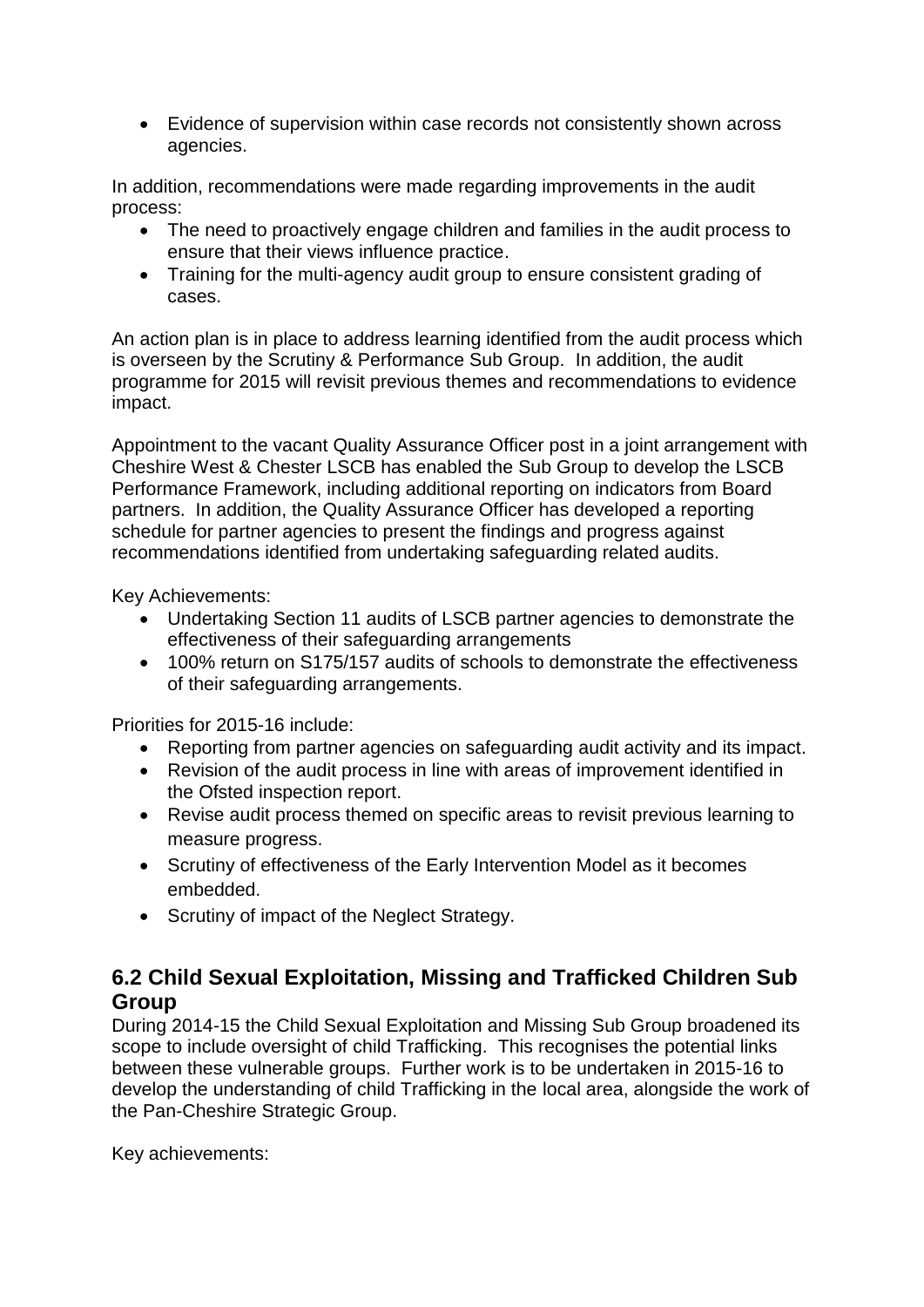- Developing an Advanced CSE course for practitioners working with young people identified as being at risk of, or suffering from, CSE for roll out in 2015- 16.
- Engagement in the targeted Pan-Cheshire CSE awareness raising campaigns and activity on national CSE awareness day.
- Targeted activity to raise awareness of CSE amongst parents and carers.
- Roll out "Risking It All" interactive theatre presentation to all Year 9 & 10 pupils across Halton.
- Revision of the Pan-Cheshire Missing from Home and Care Protocol leading to more detailed reporting to the Sub Group.

Priorities for 2015-16 include:

- Developing the Sub Group Work Plan to include Trafficking.
- Ensuring that missing children receive a return interview under the Pan Cheshire protocol and evidencing how this informs their plan.
- Evaluating impact of the multi-agency CSE Team.
- Longer term support for young people who have been sexually exploited and their transition to Adult Services.
- Raising awareness across a younger age range of healthy relationships.

## **6.3 Health Sub Group**

The newly established Health Sub Group further developed during 2014-15. Health partners feel that the Sub Group is beneficial and have engaged in development and oversight of the Sub Group Work Plan. Membership broadened during the year to include Public Health in recognition of their key role as commissioners alongside NHS Halton CCG.

Key Achievements:

- Review of functions and appointment of a Named GP.
- Improvement in completion of health assessments for children in care to timescale.
- Developing links between School Health and GP Practices.

Priorities for 2015-16:

- Reporting and Safeguarding Assurance to the Board.
- Ensuring senior engagement across all health providers.
- Audit for assurance across providers.
- Reporting on provider key performance indicators.
- Neglect and early intervention, ensuring all early assessment and interventions are recognised and are effective.
- Submission of conference reports and information (GP attendance).

## **6.4 Learning & Development Sub Group**

The Learning & Development Sub Group jointly sits under both the Safeguarding Adults Board and the LSCB. The Sub Group coordinates a joint Safeguarding Training Needs Analysis, and considers opportunities to jointly deliver training.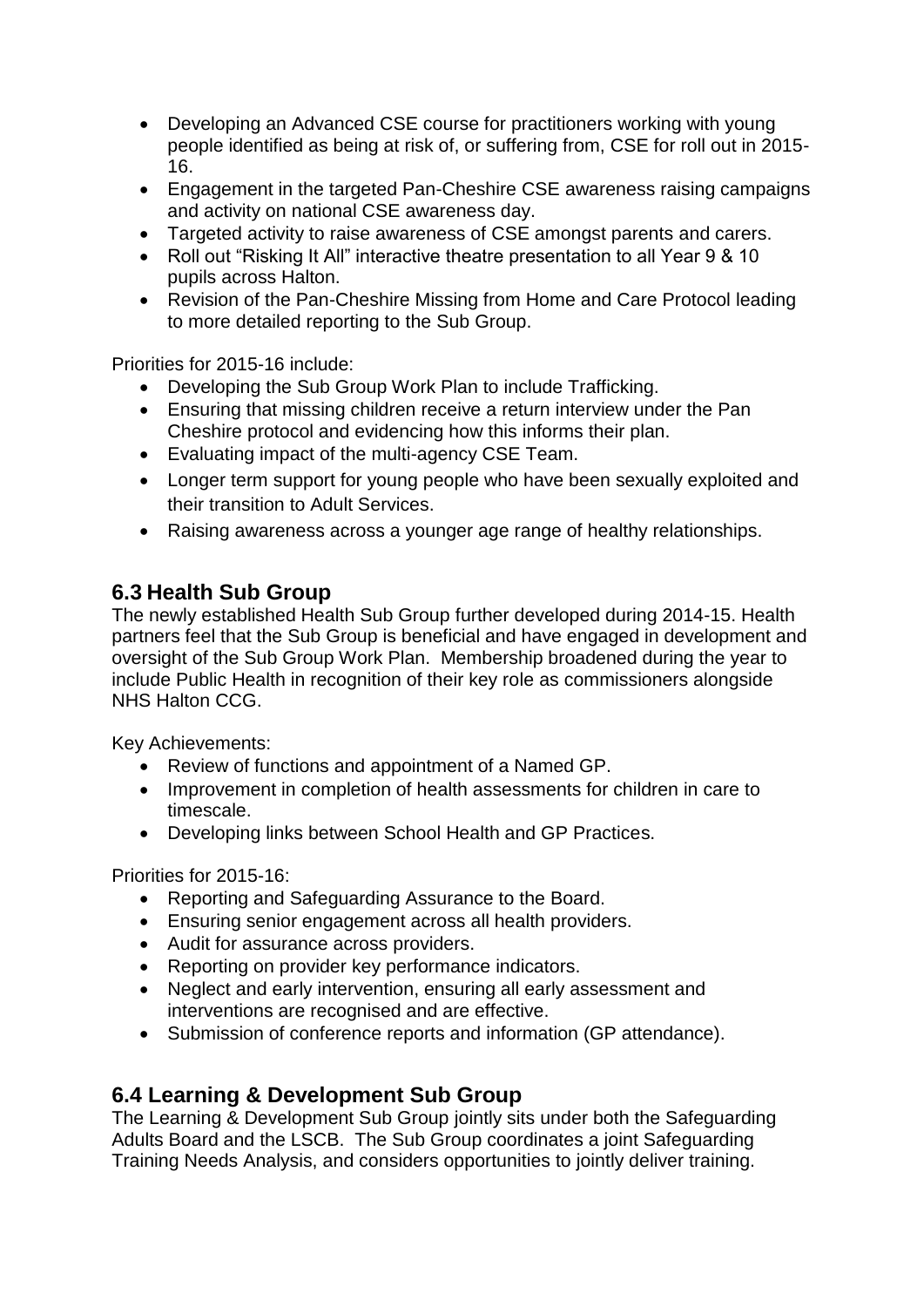The Sub Group oversees the LSCB Training Programme and the evaluation of the impact of training on improved outcomes for service users. Examples of this can be seen in the Training Activity section of this report.

Key achievements:

- Developing a Learning and Improvement Framework specific to Halton
- Working across Cheshire to develop training opportunities which include delivery of Female Genital Mutilation workshops and developing a Pan-Cheshire Advanced CSE course, delivery of which will commence in May 2015.
- Broadening impact evaluation of training to include all courses Delivery of Crucial Crew – safeguarding workshops delivered by a range of partners including Police, Fire & Rescue Service, School Health and Road Safety - to 1500 Year 5 pupils from all Halton's primary schools.

Priorities for 2015-16 include:

- Improving attendance from staff from the two Probation service agencies and Cheshire Fire & Rescue Service on HSCB training.
- Develop the HSCB Training Pool.
- Revising core programme courses and introducing targeted workshops on key aspects of the safeguarding process to improve practice.
- Roll out of the Neglect and Graded Care Profile training.

## **6.5 Training Activity 2014-15**

The LSCB has a responsibility to ensure that appropriate safeguarding training is available to the workforce across the borough. It does this by undertaking an annual Training Needs Analysis; quality assuring single agency safeguarding training packages; and delivering multi-agency training. This work is led by the Learning & Development Sub Group.

The 2013-14 training programme saw 23 courses delivered with 854 places accessed. The LSCB also promoted a range of local and national e-learning.

#### **Overall Agency Attendance on HSCB Courses 2014-15:**

Between 1<sup>st</sup> April 2014 and 31<sup>st</sup> of March 2015 10 different courses were offered in the HSCB Training Programme. Delivery ranged from e-learning to two day face to face courses. The graph below indicates the overall distribution of training places by agency and across sectors.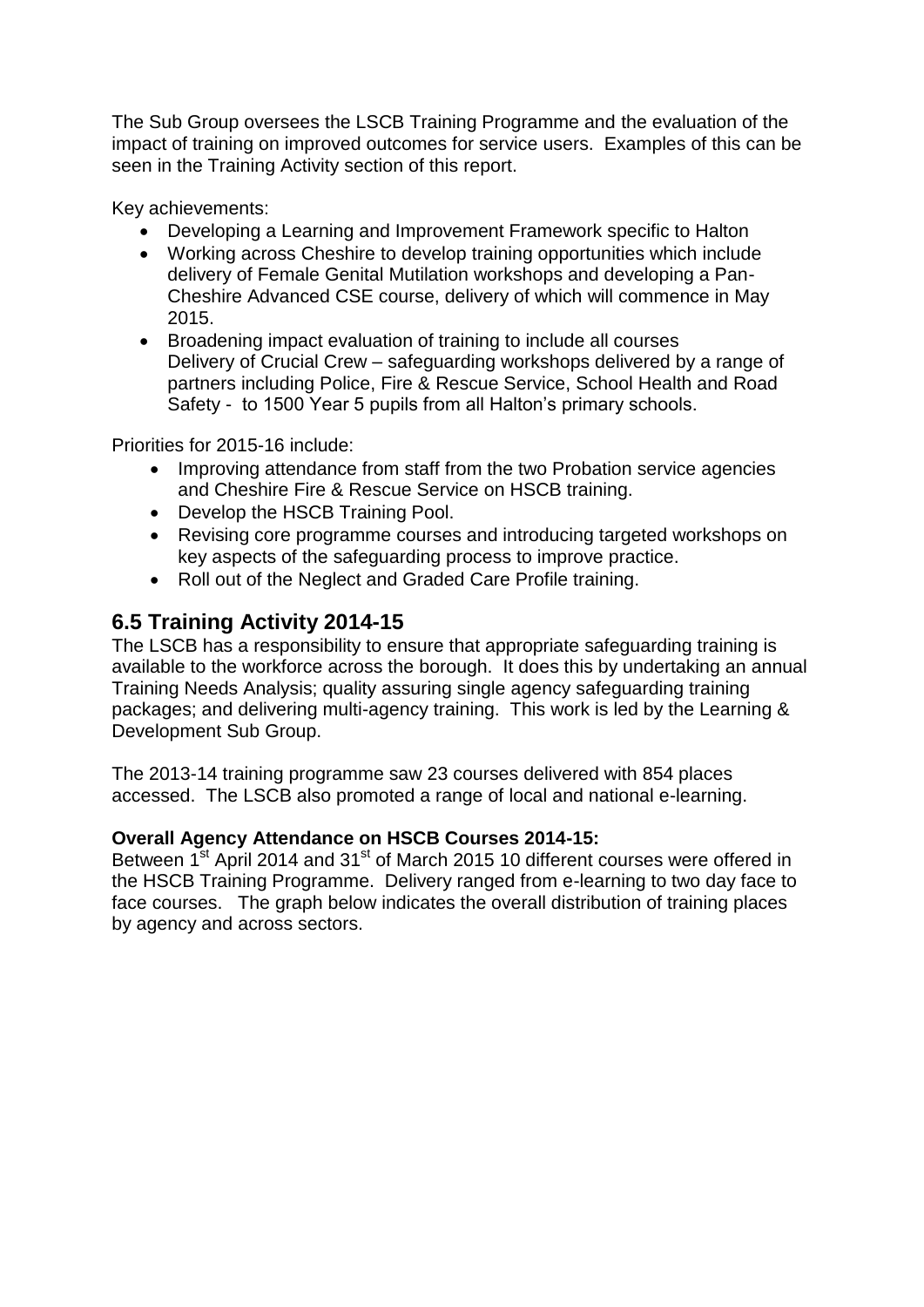

All courses are subject to immediate post course evaluation which is collated and used to develop delivery of future courses. In addition members of the Learning & Development Sub Group undertake post course impact evaluation telephone interviews with a sample of participants. The telephone interviews provide an opportunity for reflective interviews with course participants in order to identify how learning has made a difference to their day to day practice with children and families. In 2014-15 all courses were evaluated in this way for the first time.

Examples of how training had made a difference to practice include:

- A Support Worker who identified that a young person had a significantly older boyfriend, and subsequently completed a CSE screening tool which they would have not considered if they had not attended training.
- A Social Worker who identified a counselling service for a child following the resources provided on the Domestic Abuse training.
- A Teacher who felt prepared and informed by the training when they attended their first Child Protection Conference which lead to better information sharing to safeguard the child.
- An Early Help Worker who was working with a family where a young person went missing from home. They were able to provide the family with the correct process to follow which lead to a multi-agency approach and the missing child being found safe and well.
- An Educational & Child Psychologist who advised a school to open a CAF for a vulnerable child which led to additional needs being identified and reassessment with a view to move up to Child in Need.
- An Early Years Worker who was able to give a parent information about, and support them through, the Child Protection process, as well as providing time to the child to ensure their emotional needs were being met.

The Board recruited to the vacant Learning & Development Officer post in a joint arrangement with Cheshire West & Chester LSCB. In addition, we have also appointed a Training Administrator under the joint arrangements. These are interim arrangements until March 2016 which allows both Boards to benefit from joint training initiatives and streamlining of learning and development processes.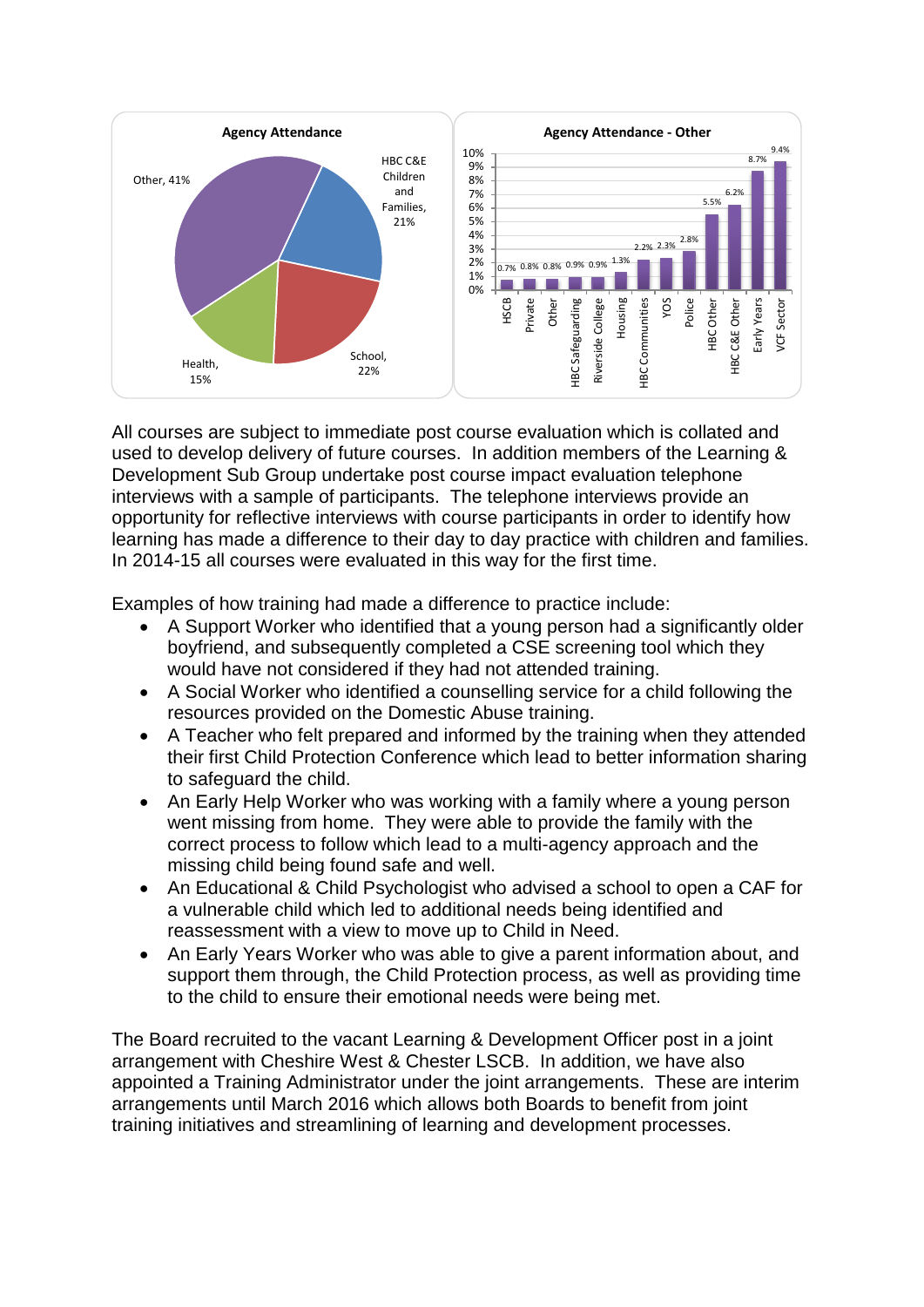## **6.6 Safer Workforce Sub Group**

The Safer Workforce Sub Group also reports to both Safeguarding Boards in Halton.

The Sub Group achieved the following in 2014-15:

- Trained staff to deliver the Safer Recruitment Consortium course and rolled out the revised training to schools.
- Developed guidance for schools on the Disqualification by Association legislation.
- Revised the Local Authority Designated Officer (LADO) Procedures.

However, despite the work undertaken during the previous year to refresh the Sub Group, it became apparent that it was not operating effectively. Therefore it was agreed with the Safeguarding Adults Board that the Safer Workforce Sub Group would merge with the Learning & Development Sub Group. A Chair has been identified and the Sub Group will develop terms of reference and membership prior to setting work plan priorities that will be overseen by both Safeguarding Boards.

### **6.7 Local Authority Designated Officer (LADO)**

Each local authority has a Designated Officer (LADO). The LADO must be informed of all allegations relating to adults who work with children whether they are a paid member of staff, foster carer or volunteer, where there is concern or an allegation that the person has:

- Behaved in a way that has harmed, or may have harmed, a child.
- Possibly committed a criminal offence against or related to a child; or
- Behaved towards a child or children in a way that indicates they may pose a risk of harm to children.

The LADO's role includes providing advice and guidance to employers and voluntary agencies; management and oversight of individual cases; monitoring the progress of cases to ensure that they are dealt with as quickly as possible, consistent with a thorough and fair process. This is part of the process of ensuring that safer workforce practices are in place to safeguard children from individuals and practices which may be harmful. This process also safeguards staff by ensuring that malicious or unsubstantiated allegations are thoroughly investigated and resolved in a timely manner.

Inclusion of schools in the Disqualification by Association legislation led to an increase in calls for advice due to lack of guidance from the Department for Education (DfE) and lack of advice from Ofsted on managing cases. In Halton the LADO, Safeguarding Children in Education Officer and HBC Human Resources worked together to issue guidance to schools. This was circulated to all schools in Halton, as was the revised DfE guidance.

A consultation form was introduced this year which agencies complete where they are seeking advice from the LADO. This ensures that the employer and LADO have the same information recorded. 67 contact forms were sent to the LADO in 2014-15. Of these 30 were dealt with as allegations that resulted in strategy meetings, this compares with 39 in the previous year.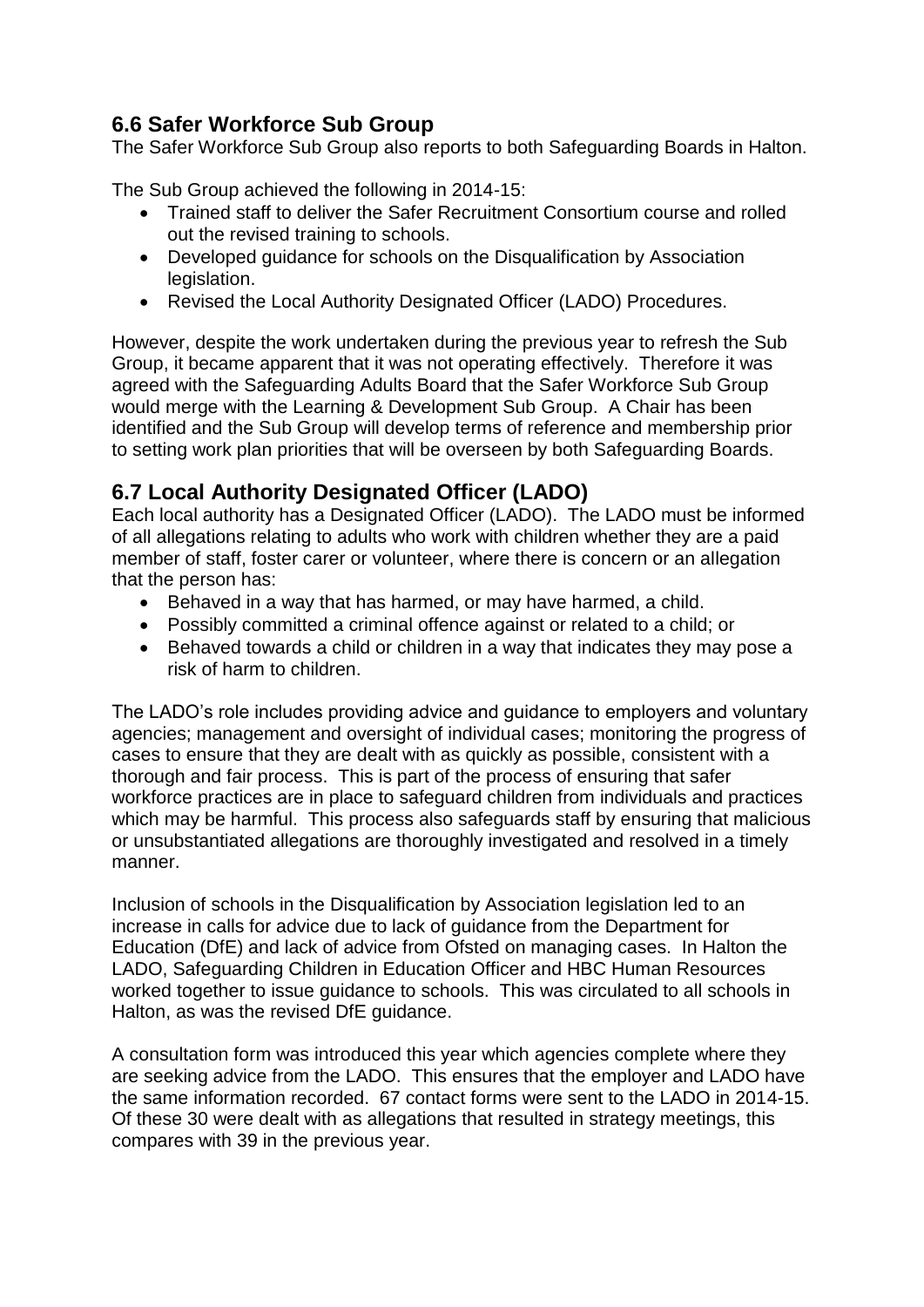Those that did not progress to strategy meeting were mainly complaints regarding restraints rather than allegations of assault. The LADO encourages such contacts in order to ensure that a potential assault does not get overlooked. There has also been an increase in retracted allegations. This mainly relates to children in care. In such cases the LADO expects the placing authority Social Worker to visit the child to ensure that the retraction has not been coerced by the setting.

90 multi-agency staff attended the annual LADO briefing in April 2015. The briefing was supported by a local High School who presented a case study on their experiences of the process. Next year's briefing will consider previous public enquiries and Serious Case Reviews which focus upon developing safe environments for children.

The Ofsted inspection identified the LADO as a strength in Halton advising that partner agencies were confident with the role of the LADO. The inspection identified that the LADO should report on how quickly strategy meetings are convened from point of referral. A new dataset has been developed to ensure that this is included in future reporting.

In March 2015 revisions to the LADO role were published in *Working Together to Safeguard Children*. The LADO is now referred to as the Designated Officer; and the referral pathway can be determined by the Local Authority. As there is good awareness of the term LADO across the region, it has been agreed in the North West that the role will still be referred to as LADO. The process for referral also remains the same in Halton.

#### **6.8 Policy & Procedures Sub Group**

The Pan Cheshire Policy & Procedures Sub Group revised the multi-agency safeguarding children procedures which were produced as a web enabled manual. This ensured that they were easier to navigate, and provided access to procedures, guidance and research all in one place.

Sub Group attendance was inconsistent during the year which impacted upon identification of work plan priorities whereby Pan-Cheshire guidance could be developed as a more efficient use of resources. The 4 Cheshire LSCB Business Managers will be working with the Sub Group Chair to address this.

#### **6.9 Child Death Overview Panel (CDOP)**

All Boards have a statutory requirement to review the circumstances of the deaths of every child under the age of 18 years, who normally reside in the borough. This is in order to identify any potentially preventable child deaths.

Preventable child deaths are defined as those in which "modifiable factors" may have contributed to the death. These are factors which, if changed, could help to reduce the risk of injury or death in other children, although we cannot say that they would have prevented this particular child from dying.

The Board recognises that the death of a child is a tragedy. Enquiries should keep an appropriate balance between forensic and medical requirements and supporting the family at a difficult time. The objective of the review is not to allocate blame, but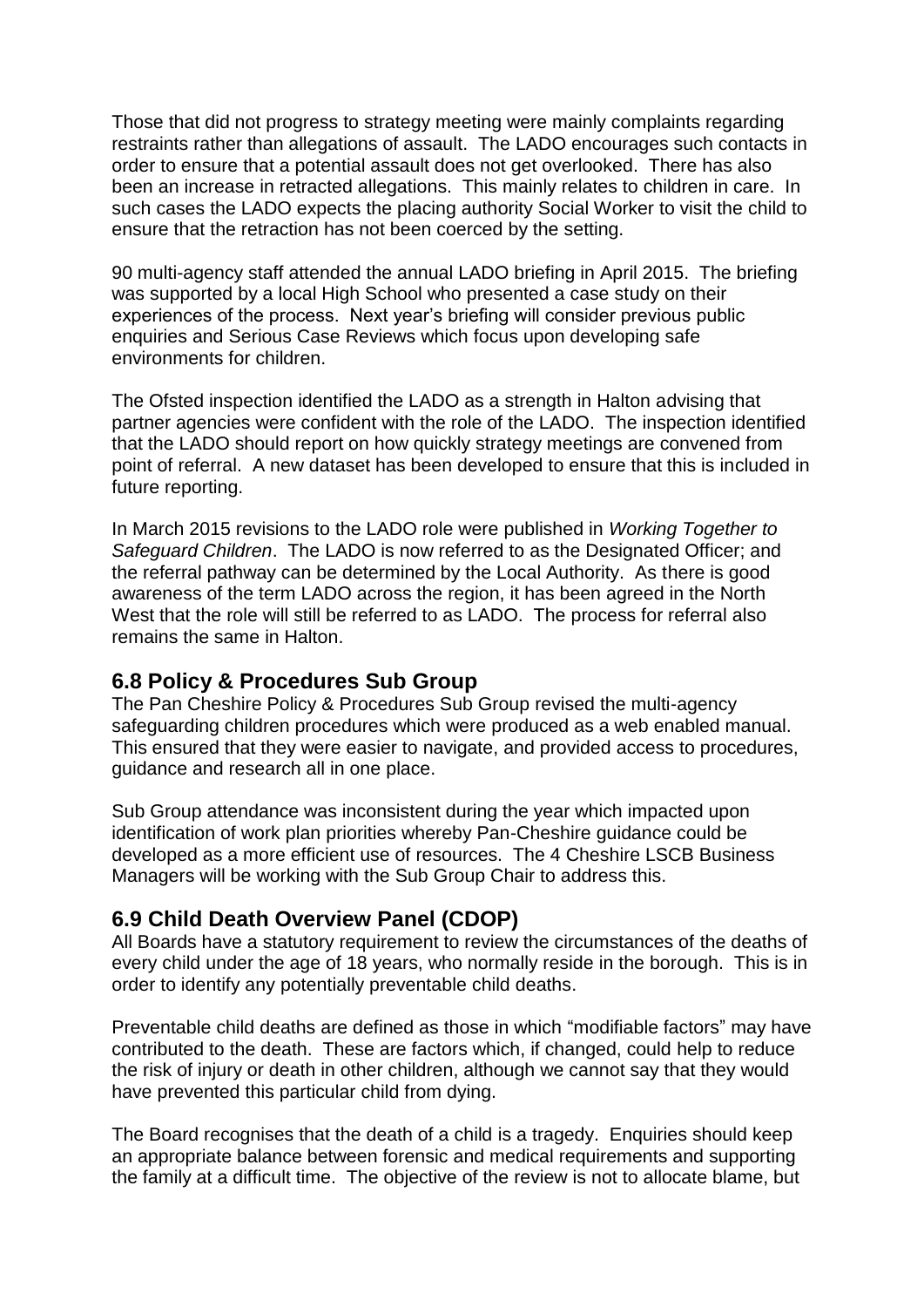to learn lessons. The purpose of the review is to help prevent further such child deaths. Professionals supporting parents and family members during this time assure them of this, explaining the process and providing leaflets to support their understanding.

The number of all child deaths up to the age of 18 is low in each LSCB area across Cheshire. This means that it is difficult for individual LSCBs to identify trends and factors affecting the child death rate from such a low number in their area. A Pan Cheshire CDOP was therefore formed in April 2013 in order to bring together an understanding of recommendations and learning from child deaths across Cheshire. Unfortunately the CDOP Chair stepped down suddenly in October 2014 which affected the reporting arrangements from the panel to the LSCBs. Interim cover was provided by Halton Public Health. As the Directors of Public Health were unable to sustain the consistent commitment required to chair the panel, they have provided financial support to the LSCBs to part fund an Independent Chair. An Independent Chair has been appointed to the CDOP for 2015-16. This will ensure the leadership, appropriate scrutiny and reporting required to ensure that the CDOP meets its functions on behalf of the Cheshire LSCBs.

The CDOP Protocol was reviewed during the year to reflect changes in *Working Together to Safeguard Children* 2015 and to strengthen reporting to the LSCBs on local information including trends and themes. The Independent Chair of the CDOP has been given a clear remit to ensure robust reporting to the LSCBs during 2015- 16.

The Pan Cheshire CDOP Annual Report is published on the LSCB's website.

## **7. LSCB Challenge**

The LSCB has provided challenge in respect of a number of issues over the year. This has included:

- The LSCB asked the Emotional Health & Wellbeing of Young People Board and Director of Public Health to provide assurance that Halton's Mental Health Strategy was robust in addressing locally identified need and service demands in relation to children; and requested assurance of commissioning arrangements for Tier 2 and Tier 3 Child & Adolescent Mental Health Service (CAMHS) provision. The Chair of the Emotional Health & Wellbeing of Young People Board and Public Health commissioners attended the LSCB Executive to present their response.
- The Executive challenged delay in presentation of the Health of Children in Care Annual Report which was impacting upon the LSCB undertaking its business. The Executive also challenged delay in presentation of a Serious Untoward Incident (SUI) Report from 5 Boroughs Partnership. Both of these challenges resulted in the development of an Information Sharing Protocol between Health partners and the LSCB.
- GPs raised concern regarding the lack of dialogue between themselves and School Health with the LSCB Chair. This was addressed via the Health Sub Group. Contact details for School Health staff were provided to all GP Practices, as well as the role of School Health being discussed via safeguarding training for GPs.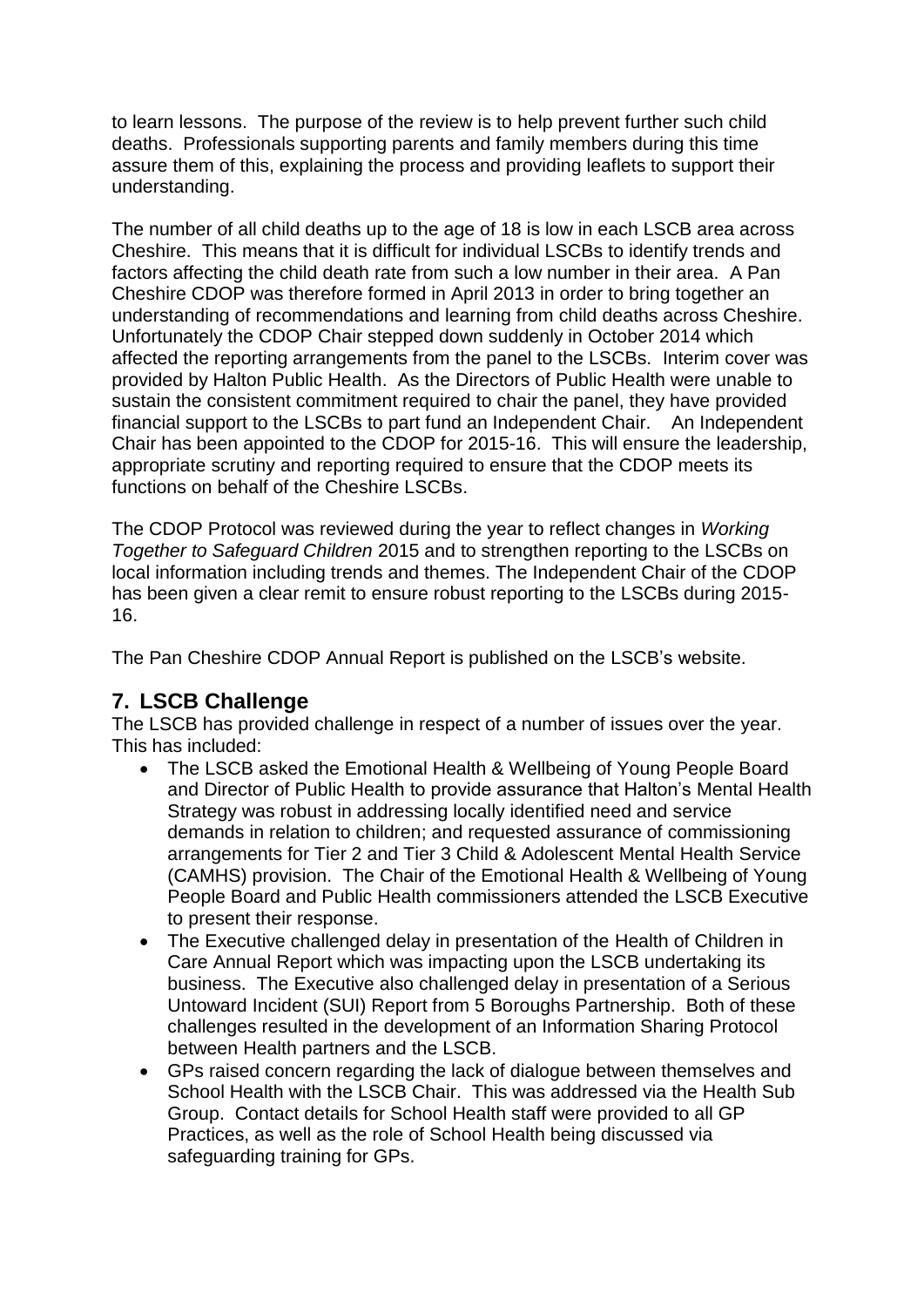## **8. Learning and Improvement**

During this period the Critical Incident Panel made a recommendation to the Independent Chair for the Board to commence one Serious Case Review and to commence one lower level multi-agency Practice Learning Review. Both recommendations were endorsed by the Independent Chair. Independent Reviewers have been appointed to undertake both reviews. Both reviews will conclude and report their findings to the Board in 2015-16. The LSCB disseminated learning from national Serious Case Reviews by embedding learning across a range of courses and via the LSCB's newsletters. A link to the NSPCC case review portal is also provided via the Serious Case Review page of the LSCB's website.

An audit schedule including the CAF, Children & Families Services and the Multi-Agency practice audits continued. One of the Children & Families Services' audits was cancelled as it was due to take place at the same time as Ofsted announced an inspection of Halton. The learning from the audit schedule and the cases tracked during the Ofsted inspection has been used to inform practice.

## **9.0 Key Priorities 2015-16:**

The LSCB's five strategic priorities are set out in our Business Plan 2015-17. In addition the Board has an improvement plan in place to meet the nine actions identified from Ofsted's review of the LSCB. The nine areas for improvement identified from Ofsted's review of the effectiveness of the LSCB are:

- i. Ensure that the Board's annual safeguarding report is published immediately.
- ii. Ensure that all partner agencies attend Board meetings regularly and are active participants in the work of the HSCB.
- iii. Work with pan-Cheshire partner LSCBs to ensure that a chairperson for the Pan-Cheshire Child Death Overview Panel is appointed as soon as possible to ensure that the panel's work does not lose momentum.
- iv. Establish effective information sharing arrangements with health partners to ensure that their own internal processes do not create delays in the work of the Board.
- v. Ensure that actions identified at Board meetings are followed through systematically to hold all partners to account for the work they do on behalf of the Board.
- vi. Establish an effective working partnership with local faith-based organisations, utilising the role of the appropriate Board members to engage with the wider community.
- vii. Ensure that relevant staff from all partner agencies attend regular multiagency training events to maximise opportunities for learning to support professional development.
- viii. Ensure that all partner agencies have a good understanding of private fostering arrangements and that effective processes are in place to promote the notification and understanding of private fostering arrangements across the partnership.
- ix. Put in place opportunities for children and young people to inform the work of the Board.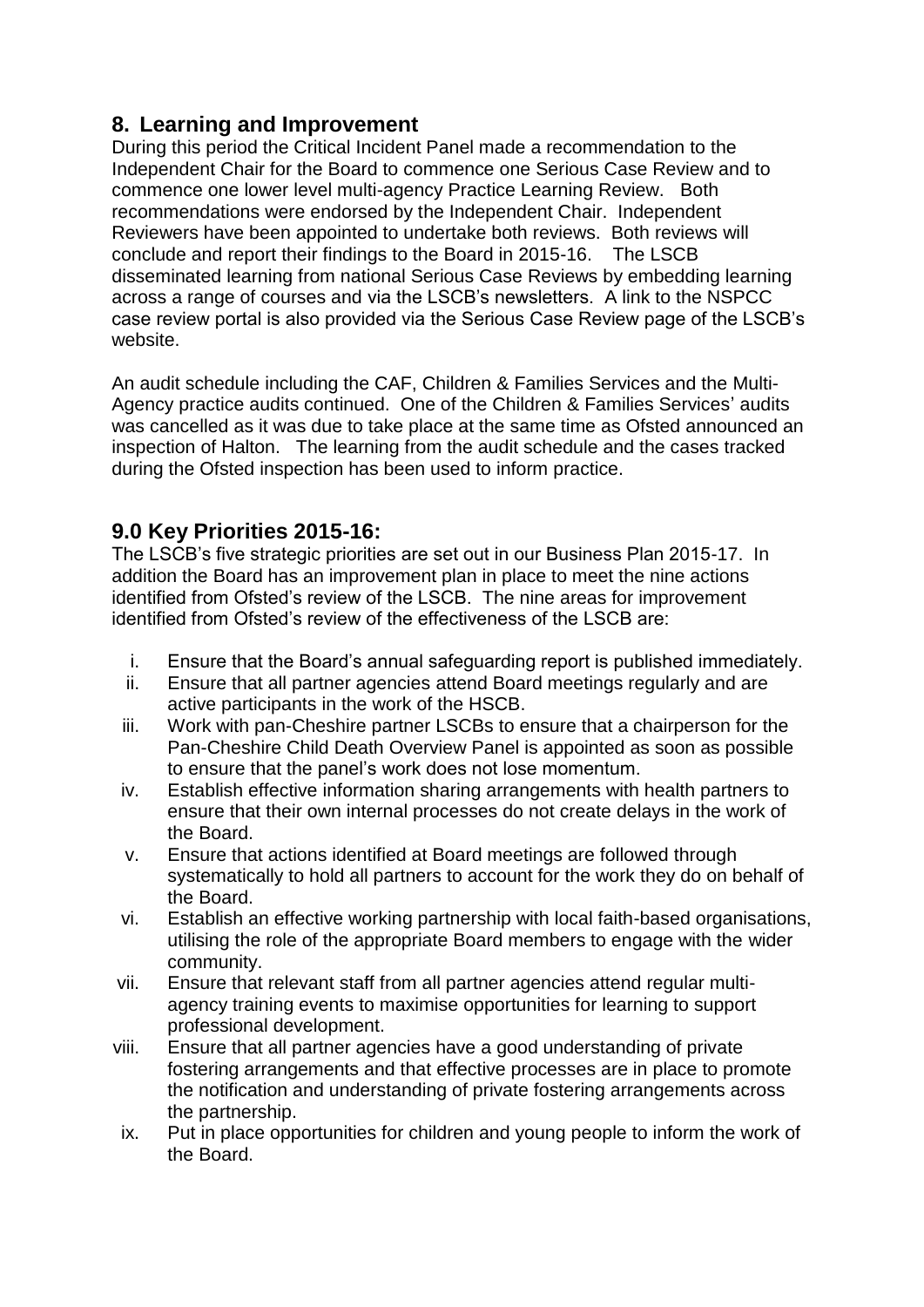Oversight of the LSCB's improvement plan is undertaken by the HSCB Executive.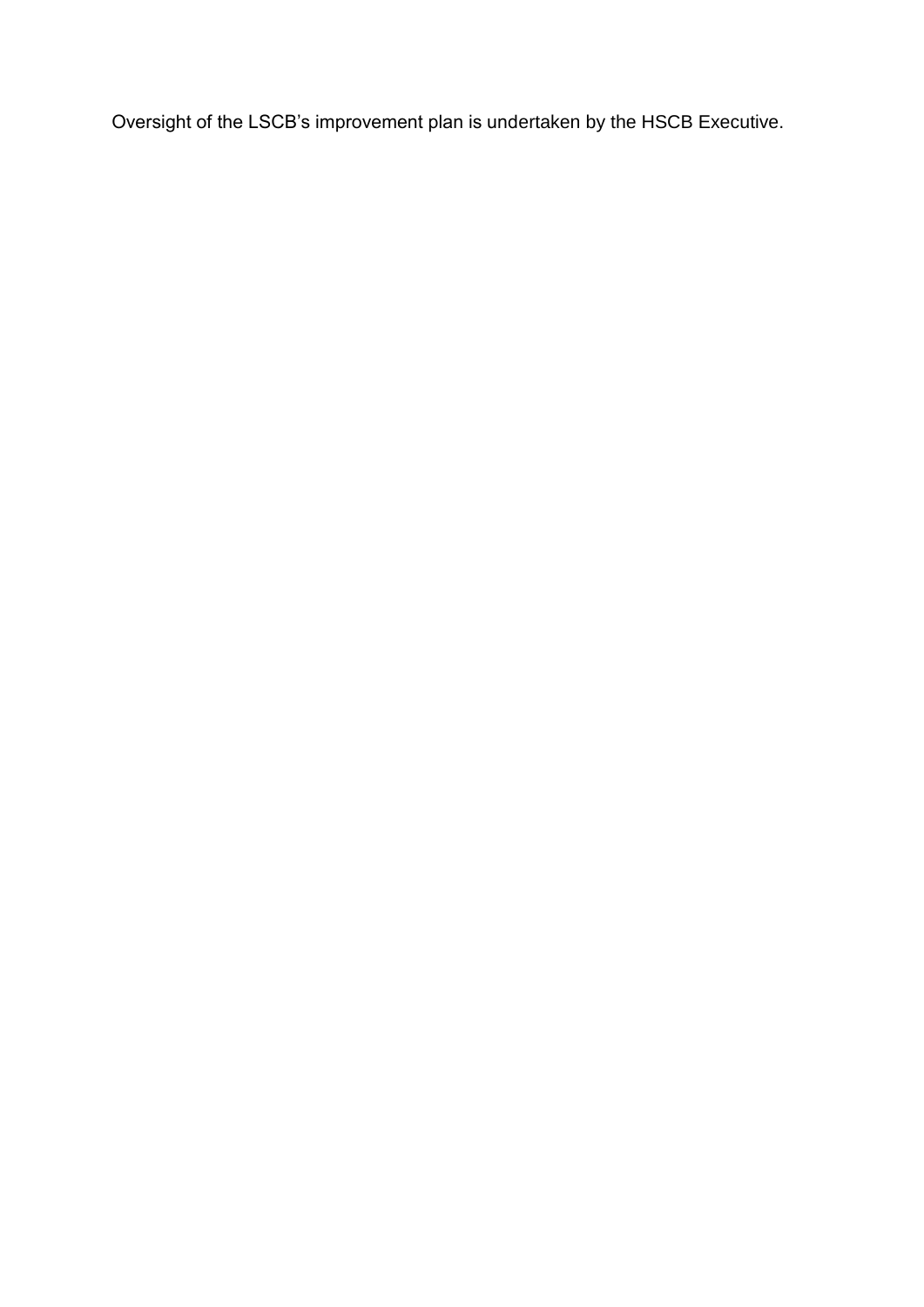## **HSCB Business Plan 2015-17**

| 1.0 |                                                                                                                                                                                                                                                                                               | Identify and prevent children suffering harm                                                                                                                                                                                                                                                                                                                                                                                                                                                              |                                              |                          |                  |
|-----|-----------------------------------------------------------------------------------------------------------------------------------------------------------------------------------------------------------------------------------------------------------------------------------------------|-----------------------------------------------------------------------------------------------------------------------------------------------------------------------------------------------------------------------------------------------------------------------------------------------------------------------------------------------------------------------------------------------------------------------------------------------------------------------------------------------------------|----------------------------------------------|--------------------------|------------------|
|     | Outcome                                                                                                                                                                                                                                                                                       | Performance Measurement                                                                                                                                                                                                                                                                                                                                                                                                                                                                                   | Lead                                         | Key Milestones in year 1 | <b>Timescale</b> |
| 1.1 | Ensure that all<br>partner agencies<br>have an appropriate<br>understanding of<br>private fostering<br>arrangements and<br>that effective<br>processes are in<br>place to promote the<br>notification and<br>understanding of<br>private fostering<br>arrangements across<br>the partnership. | Reports from the Private<br>Fostering task Group evidence<br>the impact of the<br>Communication Plan and<br>notifications provided by staff<br>across multi-agency partners<br>with arrangements identified at<br>the earliest opportunity and<br>notifications reported to<br>Children's Social Care.<br><b>Private Fostering Annual</b><br>Report evidences that partners<br>have effective processes in<br>place to identify, record and<br>provide notification of private<br>fostering arrangements. | <b>HSCB</b><br>Executive                     |                          | <b>July 2016</b> |
| 1.2 | Work with pan-<br>Cheshire partner<br><b>LSCBs to ensure</b><br>effective operation of<br>Pan-Cheshire Child<br><b>Death Overview</b><br>Panel.                                                                                                                                               | Quarterly and annual reports<br>from the Pan Cheshire Child<br>Death Overview Panel (CDOP)<br>inform the Board of learning,<br>trends and themes from child<br>death reviews, and measure<br>the impact of any publicity<br>campaigns undertaken by<br>CDOP.                                                                                                                                                                                                                                              | <b>HSCB Chair</b><br>and Business<br>Manager |                          | March 2016       |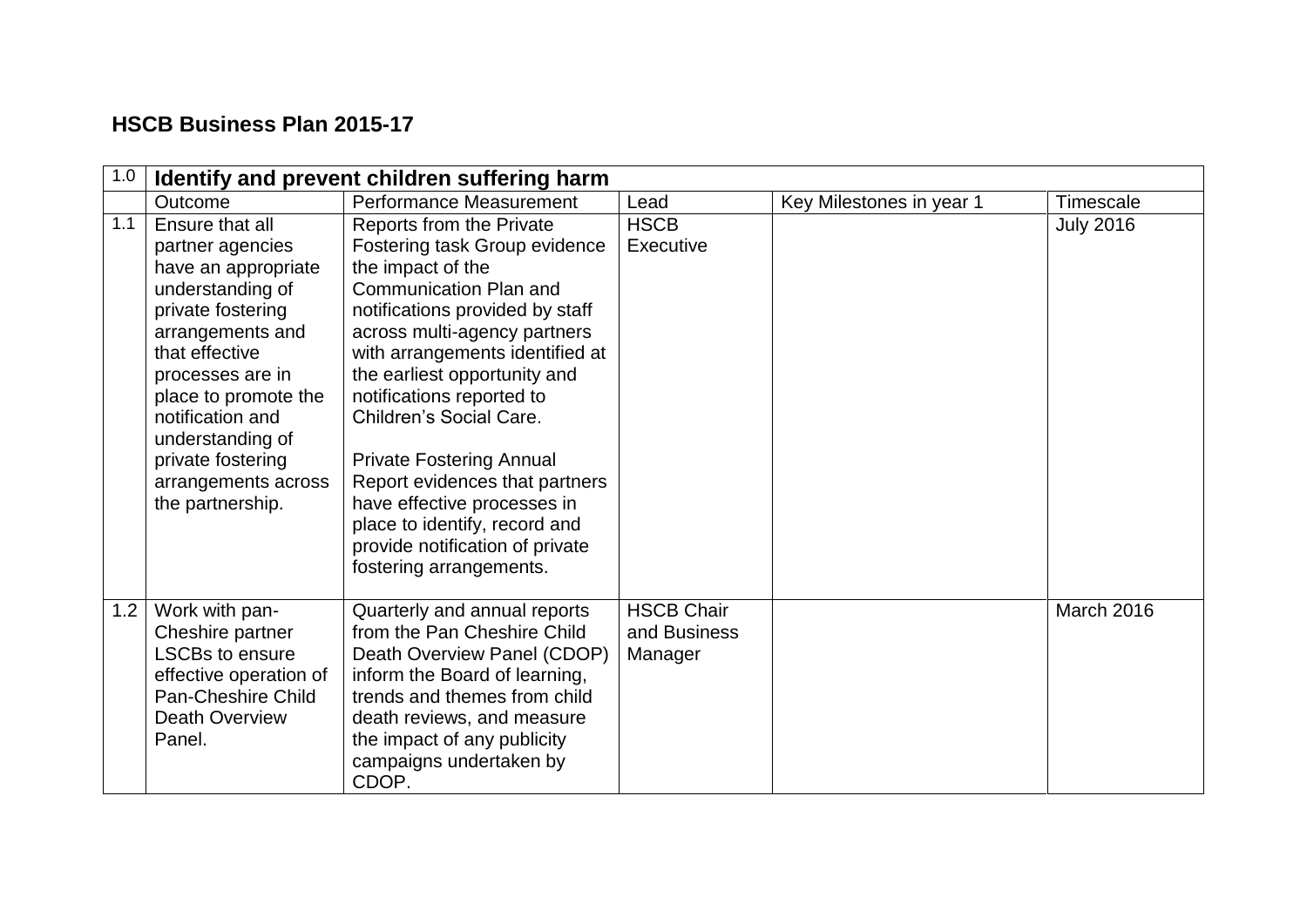| 2.0 |                                                                                                                                                                                                                                  | Protect children who are suffering or at risk of suffering harm                                                                                                                                                        |                                                                                                          |                          |                |
|-----|----------------------------------------------------------------------------------------------------------------------------------------------------------------------------------------------------------------------------------|------------------------------------------------------------------------------------------------------------------------------------------------------------------------------------------------------------------------|----------------------------------------------------------------------------------------------------------|--------------------------|----------------|
|     | Outcome                                                                                                                                                                                                                          | Performance Measurement                                                                                                                                                                                                | Lead                                                                                                     | Key Milestones in year 1 | Timescale      |
| 2.1 | Reduce the<br>emotional and<br>physical impact of<br>harm including the<br>risk of sexual<br>exploitation, missing<br>and trafficking on our<br>most vulnerable<br>children's health and<br>development.                         | Audits provide evidence that<br>staff across the multi-agency<br>partnership have provided well<br>timed, good quality<br>involvement and practice with<br>the outcome that children were<br>effectively safeguarded.  | CSE, Missing<br>and Trafficked<br><b>Children Sub</b><br>Group<br>Scrutiny &<br>Performance<br>Sub Group |                          | March 2016     |
|     |                                                                                                                                                                                                                                  | Quarterly performance<br>reporting against the CSE and<br><b>Missing Children datasets</b><br>provide evidence of activity<br>across the multi-agency<br>partnership which has<br>effectively safeguarded<br>children. |                                                                                                          |                          |                |
| 2.2 | Children and young<br>people who go<br>missing from home or<br>care have a return<br>interview, and that<br>information is made<br>available to relevant<br>professionals in a<br>timely manner to<br>inform risk<br>assessment, | Quarterly performance<br>reporting provides evidence<br>that return interviews are<br>taking place; audits evidence<br>that the return interviews are<br>informing risk assessment,<br>management and planning.        | CSE, Missing<br>and Trafficked<br><b>Children Sub</b><br>Group                                           |                          | September 2015 |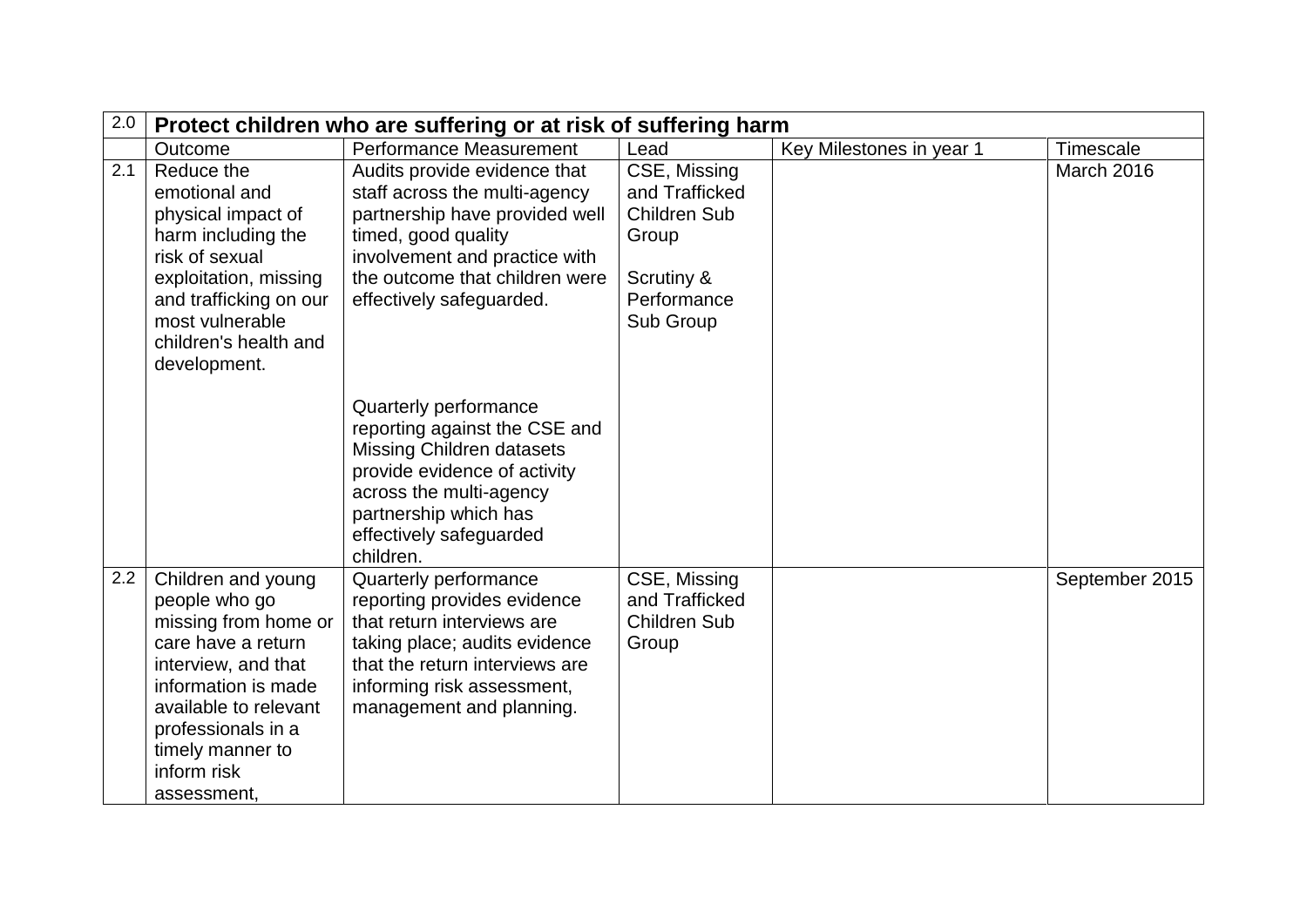| management and          |                                                                                                                                                                                                                                                                                                                                                                               |                                                                                                                                                                                                                                                                                                                                                                                                                                                                                                                                                                                  |                                                                                                                                                                                                |                                                                                                  |
|-------------------------|-------------------------------------------------------------------------------------------------------------------------------------------------------------------------------------------------------------------------------------------------------------------------------------------------------------------------------------------------------------------------------|----------------------------------------------------------------------------------------------------------------------------------------------------------------------------------------------------------------------------------------------------------------------------------------------------------------------------------------------------------------------------------------------------------------------------------------------------------------------------------------------------------------------------------------------------------------------------------|------------------------------------------------------------------------------------------------------------------------------------------------------------------------------------------------|--------------------------------------------------------------------------------------------------|
|                         | Audits evidence that core                                                                                                                                                                                                                                                                                                                                                     |                                                                                                                                                                                                                                                                                                                                                                                                                                                                                                                                                                                  |                                                                                                                                                                                                | March 2016                                                                                       |
|                         |                                                                                                                                                                                                                                                                                                                                                                               | and                                                                                                                                                                                                                                                                                                                                                                                                                                                                                                                                                                              |                                                                                                                                                                                                |                                                                                                  |
| <b>Child Protection</b> | actions on outcomes                                                                                                                                                                                                                                                                                                                                                           |                                                                                                                                                                                                                                                                                                                                                                                                                                                                                                                                                                                  |                                                                                                                                                                                                |                                                                                                  |
| Plans have improved     | demonstrating the impact of                                                                                                                                                                                                                                                                                                                                                   | Sub Group                                                                                                                                                                                                                                                                                                                                                                                                                                                                                                                                                                        |                                                                                                                                                                                                |                                                                                                  |
| outcomes supported      | revised guidance and multi-                                                                                                                                                                                                                                                                                                                                                   |                                                                                                                                                                                                                                                                                                                                                                                                                                                                                                                                                                                  |                                                                                                                                                                                                |                                                                                                  |
| by the consistency of   | agency training on professional                                                                                                                                                                                                                                                                                                                                               | Scrutiny &                                                                                                                                                                                                                                                                                                                                                                                                                                                                                                                                                                       |                                                                                                                                                                                                |                                                                                                  |
| core groups in          | practice.                                                                                                                                                                                                                                                                                                                                                                     | Performance                                                                                                                                                                                                                                                                                                                                                                                                                                                                                                                                                                      |                                                                                                                                                                                                |                                                                                                  |
|                         |                                                                                                                                                                                                                                                                                                                                                                               | Sub Group                                                                                                                                                                                                                                                                                                                                                                                                                                                                                                                                                                        |                                                                                                                                                                                                |                                                                                                  |
|                         |                                                                                                                                                                                                                                                                                                                                                                               |                                                                                                                                                                                                                                                                                                                                                                                                                                                                                                                                                                                  |                                                                                                                                                                                                |                                                                                                  |
|                         |                                                                                                                                                                                                                                                                                                                                                                               |                                                                                                                                                                                                                                                                                                                                                                                                                                                                                                                                                                                  |                                                                                                                                                                                                |                                                                                                  |
|                         |                                                                                                                                                                                                                                                                                                                                                                               |                                                                                                                                                                                                                                                                                                                                                                                                                                                                                                                                                                                  |                                                                                                                                                                                                | March 2016                                                                                       |
|                         |                                                                                                                                                                                                                                                                                                                                                                               |                                                                                                                                                                                                                                                                                                                                                                                                                                                                                                                                                                                  |                                                                                                                                                                                                |                                                                                                  |
|                         |                                                                                                                                                                                                                                                                                                                                                                               |                                                                                                                                                                                                                                                                                                                                                                                                                                                                                                                                                                                  |                                                                                                                                                                                                |                                                                                                  |
|                         |                                                                                                                                                                                                                                                                                                                                                                               |                                                                                                                                                                                                                                                                                                                                                                                                                                                                                                                                                                                  |                                                                                                                                                                                                |                                                                                                  |
|                         |                                                                                                                                                                                                                                                                                                                                                                               |                                                                                                                                                                                                                                                                                                                                                                                                                                                                                                                                                                                  |                                                                                                                                                                                                |                                                                                                  |
|                         |                                                                                                                                                                                                                                                                                                                                                                               |                                                                                                                                                                                                                                                                                                                                                                                                                                                                                                                                                                                  |                                                                                                                                                                                                |                                                                                                  |
|                         |                                                                                                                                                                                                                                                                                                                                                                               |                                                                                                                                                                                                                                                                                                                                                                                                                                                                                                                                                                                  |                                                                                                                                                                                                |                                                                                                  |
|                         |                                                                                                                                                                                                                                                                                                                                                                               |                                                                                                                                                                                                                                                                                                                                                                                                                                                                                                                                                                                  |                                                                                                                                                                                                |                                                                                                  |
|                         |                                                                                                                                                                                                                                                                                                                                                                               |                                                                                                                                                                                                                                                                                                                                                                                                                                                                                                                                                                                  |                                                                                                                                                                                                |                                                                                                  |
|                         |                                                                                                                                                                                                                                                                                                                                                                               |                                                                                                                                                                                                                                                                                                                                                                                                                                                                                                                                                                                  |                                                                                                                                                                                                | Timescale                                                                                        |
|                         |                                                                                                                                                                                                                                                                                                                                                                               |                                                                                                                                                                                                                                                                                                                                                                                                                                                                                                                                                                                  |                                                                                                                                                                                                | <b>June 2016</b>                                                                                 |
|                         |                                                                                                                                                                                                                                                                                                                                                                               |                                                                                                                                                                                                                                                                                                                                                                                                                                                                                                                                                                                  |                                                                                                                                                                                                |                                                                                                  |
|                         |                                                                                                                                                                                                                                                                                                                                                                               |                                                                                                                                                                                                                                                                                                                                                                                                                                                                                                                                                                                  |                                                                                                                                                                                                |                                                                                                  |
|                         |                                                                                                                                                                                                                                                                                                                                                                               |                                                                                                                                                                                                                                                                                                                                                                                                                                                                                                                                                                                  |                                                                                                                                                                                                |                                                                                                  |
|                         |                                                                                                                                                                                                                                                                                                                                                                               |                                                                                                                                                                                                                                                                                                                                                                                                                                                                                                                                                                                  |                                                                                                                                                                                                |                                                                                                  |
|                         |                                                                                                                                                                                                                                                                                                                                                                               |                                                                                                                                                                                                                                                                                                                                                                                                                                                                                                                                                                                  |                                                                                                                                                                                                |                                                                                                  |
|                         |                                                                                                                                                                                                                                                                                                                                                                               |                                                                                                                                                                                                                                                                                                                                                                                                                                                                                                                                                                                  |                                                                                                                                                                                                |                                                                                                  |
|                         |                                                                                                                                                                                                                                                                                                                                                                               |                                                                                                                                                                                                                                                                                                                                                                                                                                                                                                                                                                                  |                                                                                                                                                                                                |                                                                                                  |
|                         |                                                                                                                                                                                                                                                                                                                                                                               |                                                                                                                                                                                                                                                                                                                                                                                                                                                                                                                                                                                  |                                                                                                                                                                                                | <b>March 2016</b>                                                                                |
|                         | planning.<br>Children and young<br>people subject of<br>analysing the impact<br>of actions on<br>intended outcomes.<br>Children and young<br>people at risk of harm<br>are protected by<br>strategy discussions<br>with SMART actions<br>and contingencies<br>recorded.<br>Outcome<br>Early Intervention<br>meets the needs of<br>children and families.<br>There is a prompt | groups analyse the impact of<br>Audits evidence that strategy<br>discussions have SMART<br>actions and contingencies<br>recorded demonstrating the<br>impact of revised guidance and<br>multi-agency training on<br>professional practice.<br><b>Performance Measurement</b><br>Audits and quarterly<br>performance reporting provide<br>evidence that staff across the<br>multi-agency partnership have<br>provided well timed, good<br>quality involvement and<br>practice with the outcome that<br>children received effective<br>early intervention.<br>Audits and quarterly | Safer Workforce<br>Development<br>Safer Workforce<br>and<br>Development<br>Sub Group<br>Scrutiny &<br>Performance<br>Sub Group<br>Lead<br>Scrutiny &<br>Performance<br>Sub Group<br>Scrutiny & | Ensure that children are receiving effective early help and support.<br>Key Milestones in year 1 |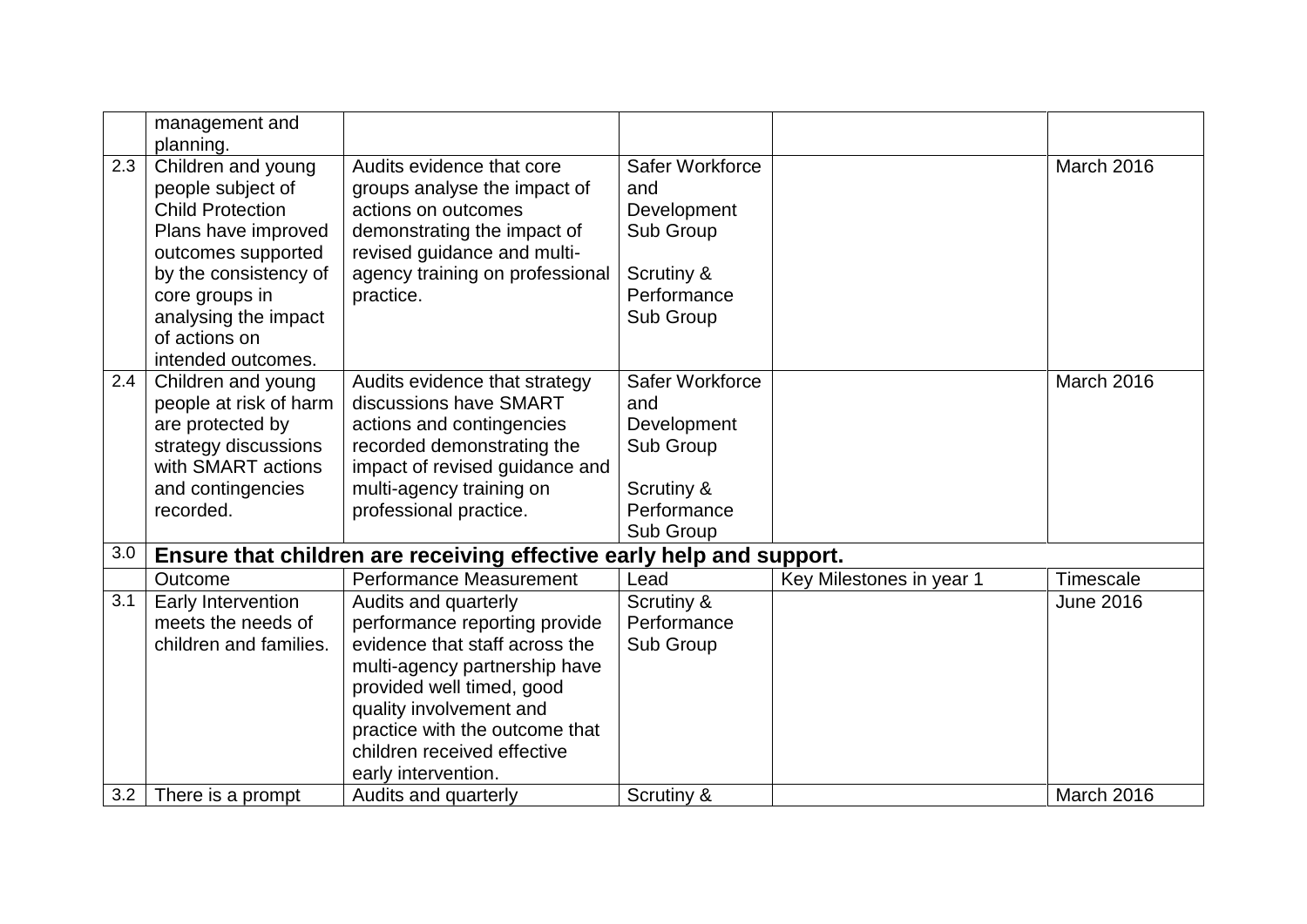|     | and assured            | performance activity show how                                                                  | Performance              |                          |                  |
|-----|------------------------|------------------------------------------------------------------------------------------------|--------------------------|--------------------------|------------------|
|     | response when          | integrated front door                                                                          | Sub Group                |                          |                  |
|     | referrals are made or  | arrangements improve                                                                           |                          |                          |                  |
|     | new information is     | information sharing and ensure                                                                 |                          |                          |                  |
|     | received about child   | that referrals are dealt with                                                                  |                          |                          |                  |
|     | care concerns.         | within timescales.                                                                             |                          |                          |                  |
| 4.0 |                        | Support the development of a safe and informed workforce, including volunteers                 |                          |                          |                  |
|     | Outcome                | Performance Measurement                                                                        | Lead                     | Key Milestones in year 1 | Timescale        |
| 4.1 | Ensure that relevant   | <b>HSCB Learning &amp;</b>                                                                     | Safer Workforce          |                          | May 2016         |
|     | staff from all partner | <b>Development Activity Reports</b>                                                            | and                      |                          |                  |
|     | agencies attend        | evidence that staff across                                                                     | Development              |                          |                  |
|     | regular multi-agency   | multi-agency partners attend                                                                   | Sub Group                |                          |                  |
|     | training to maximise   | multi-agency safeguarding                                                                      |                          |                          |                  |
|     | opportunities for      | training and provide evidence                                                                  |                          |                          |                  |
|     | learning to support    | of the impact of training on                                                                   |                          |                          |                  |
|     | professional           | outcomes for children and                                                                      |                          |                          |                  |
|     | development.           | families.                                                                                      |                          |                          |                  |
|     |                        |                                                                                                |                          |                          |                  |
| 4.2 | The workforce is       | Audits evidence a link between                                                                 | Scrutiny &               |                          | <b>July 2016</b> |
|     | informing learning     | quality assurance and                                                                          | Performance              |                          |                  |
|     | and improvement.       | feedback from the workforce.                                                                   | Sub Group                |                          |                  |
|     |                        |                                                                                                |                          |                          |                  |
|     |                        |                                                                                                | <b>Critical Incident</b> |                          |                  |
|     |                        |                                                                                                | Panel                    |                          |                  |
| 5.0 |                        | Participation and Engagement with Children and Young People, their Families and Communities in |                          |                          |                  |
|     |                        | developing and raising awareness of Safeguarding.                                              |                          |                          |                  |
|     | Outcome                | Performance Measurement                                                                        | Lead                     | Key Milestones in year 1 | Timescale        |
| 5.1 | There are              | Business Plan evidences a link                                                                 | Lay Members              |                          | September 2016   |
|     | opportunities for      | between priorities and                                                                         |                          |                          |                  |
|     | children and young     | engagement work with children                                                                  | <b>HSCB Business</b>     |                          |                  |
|     | people to inform the   | and young people.                                                                              | Manager                  |                          |                  |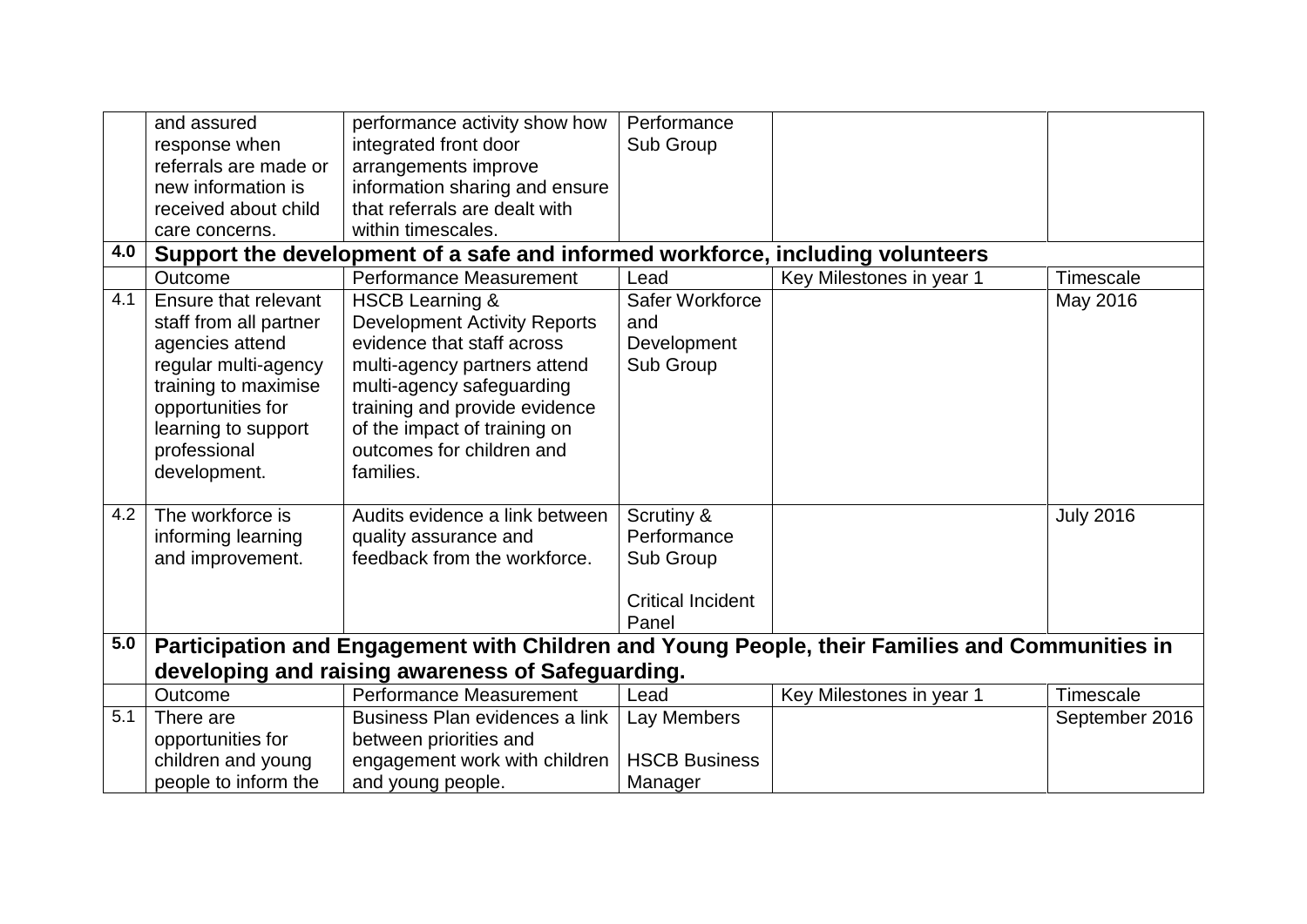|     | LSCB's work.                                                                                                                                                                                                                                         |                                                                                                                                     |                                                                             |                |
|-----|------------------------------------------------------------------------------------------------------------------------------------------------------------------------------------------------------------------------------------------------------|-------------------------------------------------------------------------------------------------------------------------------------|-----------------------------------------------------------------------------|----------------|
| 5.2 | The views of children,<br>young people and<br>families are<br>contributing to<br>learning and best<br>practice.                                                                                                                                      | Audits evidence a link between<br>quality assurance and<br>feedback from children, young<br>people and families.                    | Scrutiny &<br>Performance<br>Sub Group<br><b>Critical Incident</b><br>Panel | March 2017     |
| 5.3 | Parents, carers and<br>the public have an<br>improved<br>understanding of the<br>work of the LSCB<br>and safeguarding in<br>Halton.                                                                                                                  | <b>LSCB Communications Plan</b><br>implemented.                                                                                     | Lay Members<br>Learning &<br>Development<br>Sub Group                       | September 2016 |
| 5.4 | The workforce has an<br>improved<br>understanding of the<br>LSCB.                                                                                                                                                                                    | <b>LSCB Communications Plan</b><br>implemented.                                                                                     | Learning &<br>Development<br>Sub Group                                      | March 2016     |
| 5.6 | An effective working<br>partnership is<br>established with local<br>faith-based<br>organisations to<br>improve their<br>understanding of the<br>LSCB and provide<br>opportunities for faith-<br>based organisations<br>to inform the LSCB's<br>work. | <b>LSCB Communications Plan</b><br>implemented.<br><b>Faith Sector Safeguarding</b><br>Forum in place and Work Plan<br>implemented. | <b>Faith Sector</b><br>Safeguarding<br>Forum                                | October 2016   |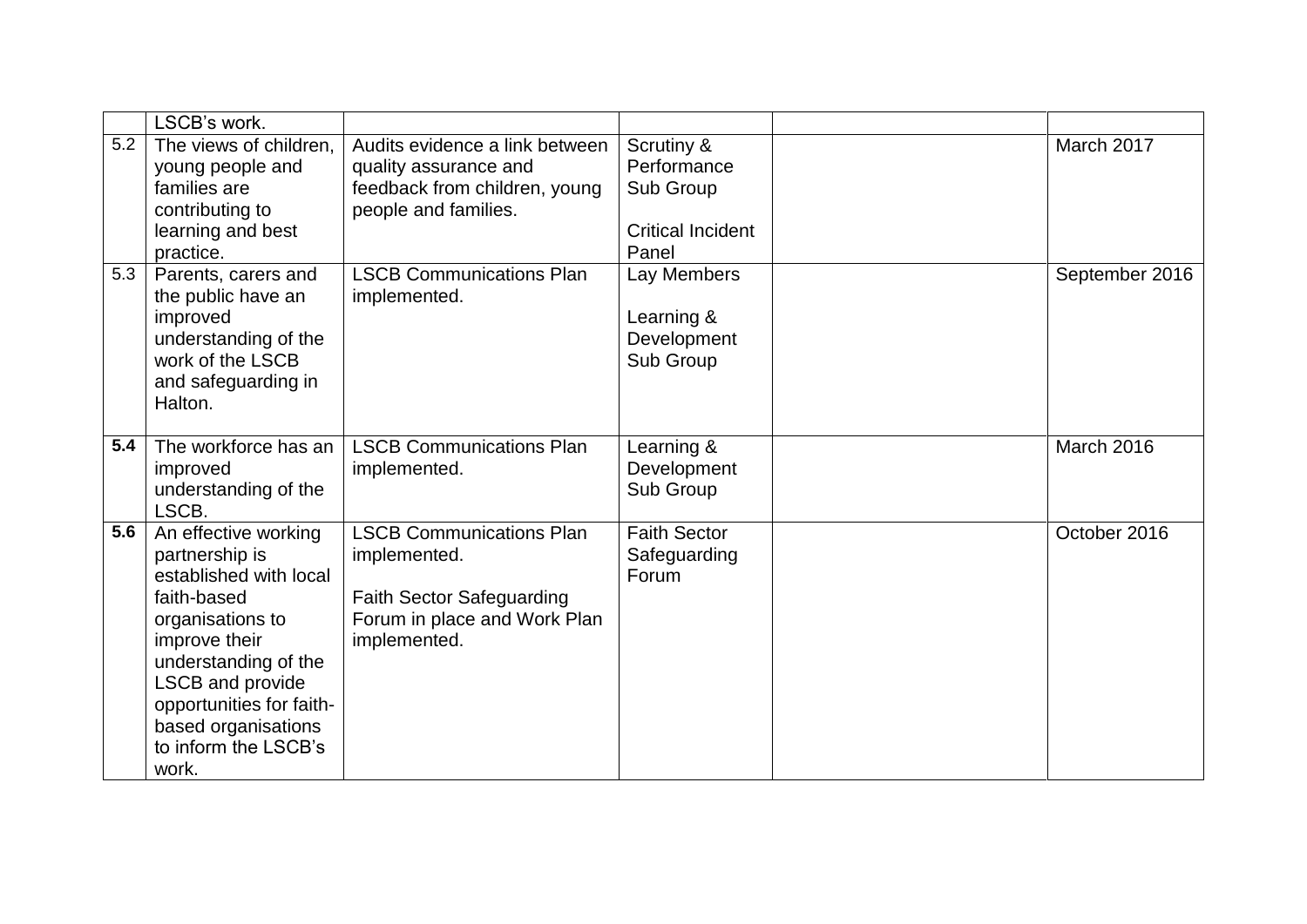## **10.0 Budget Information**

| <b>Income 2014-15</b>                    |          |
|------------------------------------------|----------|
| HBC - Children & Enterprise Directorate  | 45, 817  |
| <b>HBC - Schools</b>                     | 29,000   |
| <b>NHS Halton Clinical Commissioning</b> | 45, 817  |
| Group                                    |          |
| <b>Cheshire Constabulary</b>             | 20,000   |
| <b>Cafcass NW</b>                        | 550      |
| Carry Forward 2013-14                    | 137, 206 |
| <b>Total Income:</b>                     | 298, 888 |
|                                          |          |
| <b>Expenditure 2014-15</b>               |          |
| <b>Staffing</b>                          |          |

| Staffing                       | 126,366 |
|--------------------------------|---------|
| <b>Multi-Agency Training</b>   | 10,761  |
| <b>Supplies &amp; Services</b> | 120,591 |
| <b>Support Services</b>        | 13,980  |
| Premises                       | 3,820   |
| Total:                         | 275,518 |
| Carry Forward 2015-16:         |         |
|                                | 49,650  |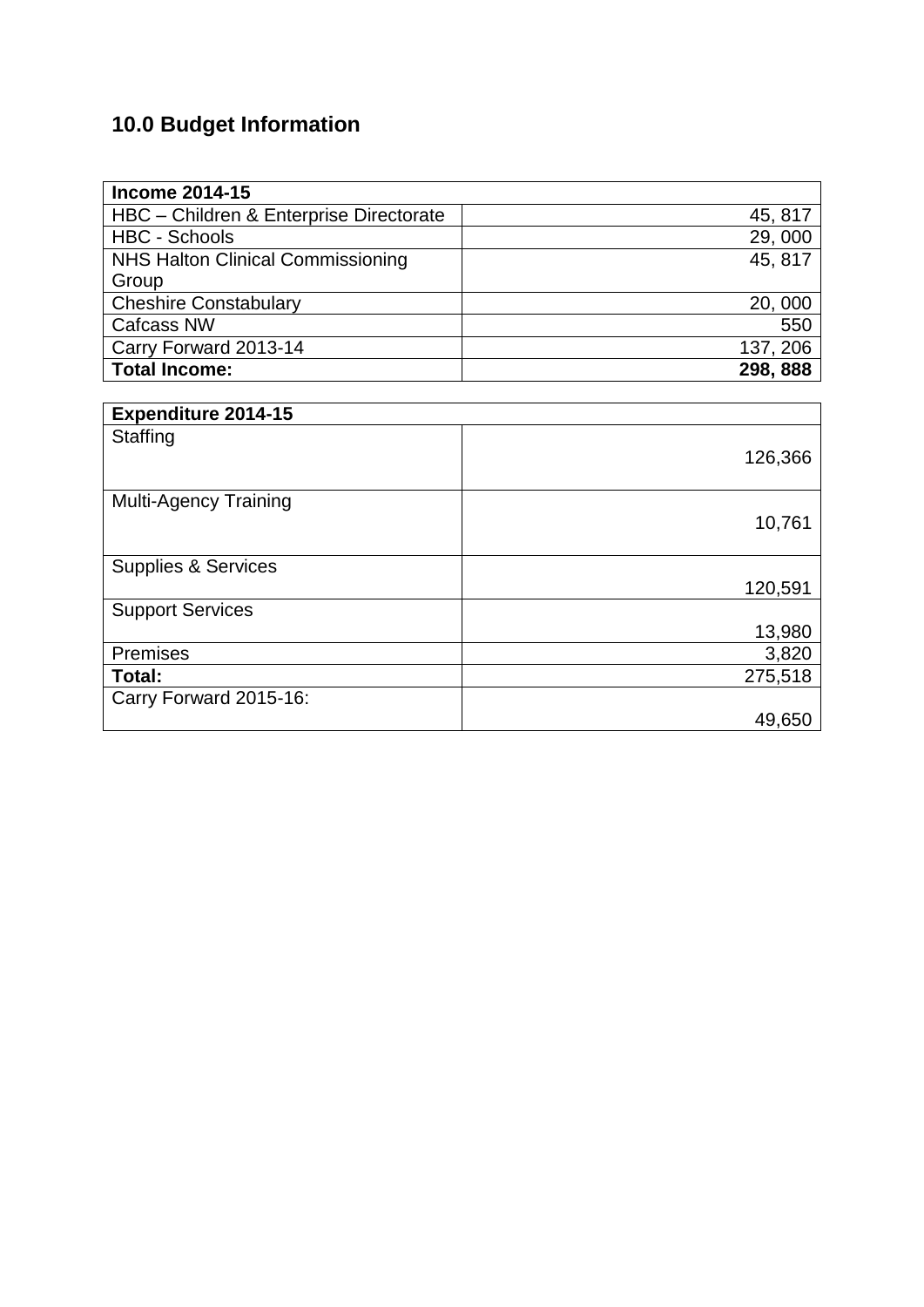## **Appendix A Halton Safeguarding Children Board Membership & Attendance 2014-2015**

|                                     |                                                                                        |                    |              |              |              | <b>Meetings 2014-2015</b> |                 |
|-------------------------------------|----------------------------------------------------------------------------------------|--------------------|--------------|--------------|--------------|---------------------------|-----------------|
|                                     | <b>Attendance Log</b>                                                                  | Attendance<br>$\%$ | 08.07.2014   | 04.09.2014   | 16.09.2014   | 09.12.2014                | ဖာ<br>31.03.201 |
| Independent                         | Richard Strachan, Independent Chair                                                    | 100%               | $\checkmark$ | $\checkmark$ | $\checkmark$ | $\checkmark$              | ✓               |
| and<br>Overseeing<br><b>Members</b> | Cllr Ged Philbin, Lead Member Children & Young<br>People (Participant Observer)        | 40%                | $\checkmark$ | D            | D            | D                         | $\checkmark$    |
| <b>Lay Members</b>                  | Marjorie Constantine, Lay Member                                                       | 100%               | ✓            | $\checkmark$ | $\checkmark$ | ✓                         |                 |
|                                     | Gerald Meehan, Strategic Director, Children &<br>Enterprise                            | 100%               | ✓            | $\checkmark$ | $\checkmark$ | ✓                         |                 |
|                                     | Steve Nyakatawa, Operational Director, Learning<br>& Achievement                       | 80%                | ✓            |              | D            | ✓                         | R               |
| Local<br><b>Authority</b>           | Tracey Coffey, Operational Director, Children &<br>Families                            | 100%               | ✓            | $\checkmark$ | $\checkmark$ | $\checkmark$              | ✓               |
|                                     | Paula St Aubyn, Divisional Manager,<br>Safeguarding Quality & Assurance, HBC           | 100%               |              | R            | R            |                           |                 |
|                                     | Lindsay Smith, Divisional Manager, Mental Health,<br><b>Communities Directorate</b>    | 80%                | A            |              | $\checkmark$ | ✓                         |                 |
|                                     | Eileen O'Meara, Director of Public Health                                              | 80%                | $\checkmark$ | D            | ✓            | ✓                         | R               |
| <b>Health</b>                       | Suprio Bhattacharyya, Designated Doctor for<br>Child Protection, Bridgewater Community | 75%                | A            |              | $\checkmark$ | ✓                         |                 |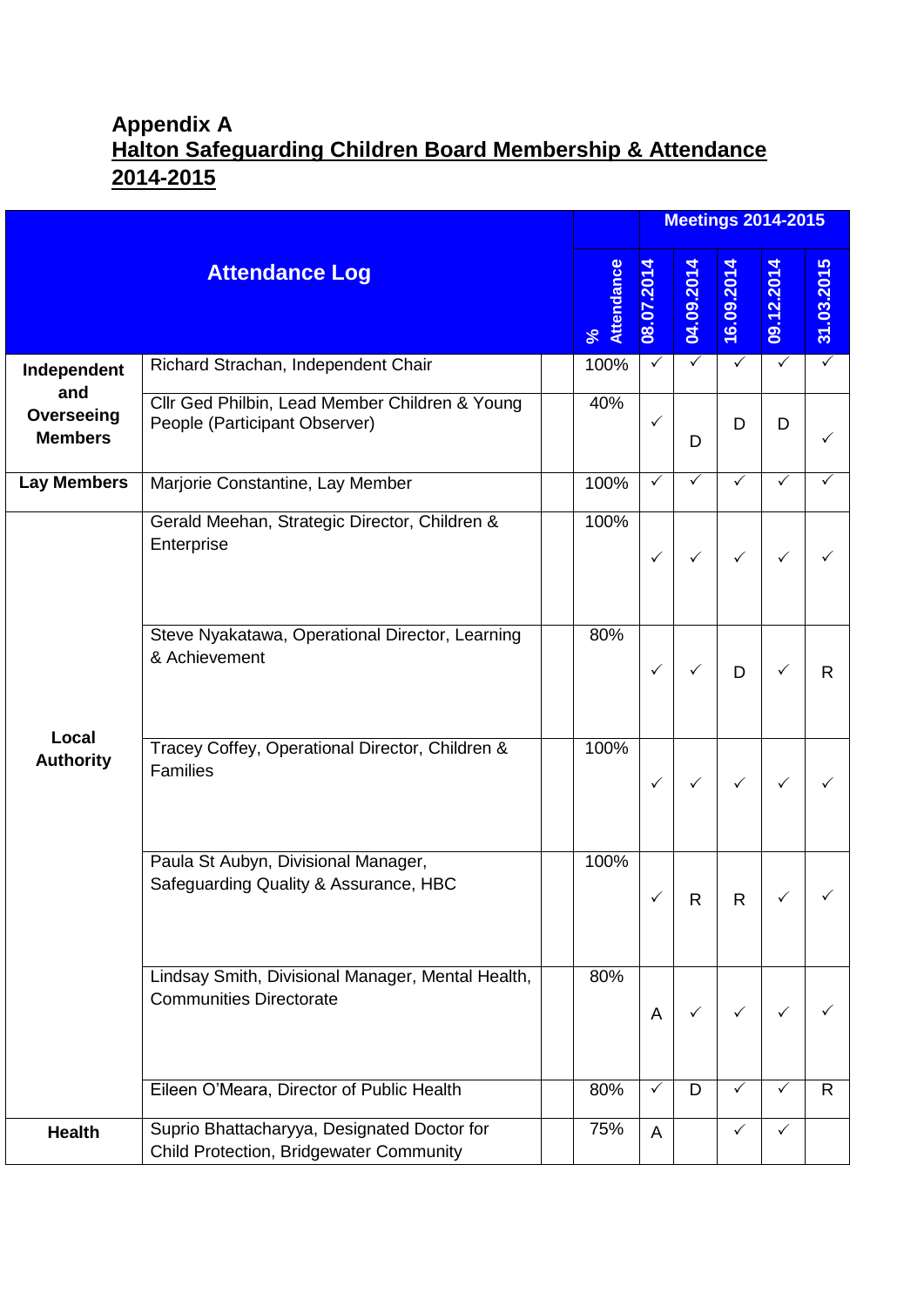|                                   |                                                                                                              |                    |               |              |                | <b>Meetings 2014-2015</b> |              |
|-----------------------------------|--------------------------------------------------------------------------------------------------------------|--------------------|---------------|--------------|----------------|---------------------------|--------------|
|                                   | <b>Attendance Log</b>                                                                                        | Attendance<br>$\%$ | 08.07.2014    | 04.09.2014   | 16.09.2014     | 09.12.2014                | 31.03.2015   |
|                                   | <b>Healthcare Trust</b>                                                                                      |                    |               | $\mathsf{R}$ |                |                           |              |
|                                   | Kate Fallon, CEO, Bridgewater Community<br><b>Healthcare Trust</b>                                           | 80%                | $\checkmark$  | A            | ✓              | $\mathsf{R}$              | $\mathsf{R}$ |
|                                   | Lisa Cooper, Deputy Director, Quality &<br>Safeguarding, NHS England North (Cheshire &<br>Merseyside)        | 20%                | ✓<br>$^\star$ | $A^*$        | $A^*$          | $\mathsf{A}^\star$        | A            |
|                                   | Gary O'Hare, Clinical Lead Children's<br>Safeguarding, Halton CCG                                            | 60%                | $\checkmark$  | D            | $\checkmark$   | A                         |              |
|                                   | Ann Dunne, Designated Nurse, Safeguarding<br>Children, Halton CCG                                            | 100%               | $\checkmark$  | ✓            | $\mathsf{R}$   | $\mathsf{R}$              | $\mathsf{R}$ |
|                                   | Jan Snoddon, Chief Nurse, Halton CCG                                                                         | 80%                | ✓             | A            | D              | $\checkmark$              |              |
| <b>Police</b>                     | Martin Cleworth, Superintendent Northern BCU,<br><b>Cheshire Police</b>                                      | 60%                | ✓             | A            | R              | $\checkmark$              | A            |
|                                   | Nigel Wenham, Detective Superintendent,<br><b>Cheshire Police</b>                                            | 80%                | A             | ✓            | $\checkmark$   | $\checkmark$              | ✓            |
| <b>Criminal</b><br><b>Justice</b> | Donna Yates, Assistant Chief Executive, Cheshire<br>& Greater Manchester Community Rehabilitation<br>Company | 60%                | $\checkmark$  | A            | $\checkmark$   | A                         | $\mathsf{R}$ |
| <b>Services</b>                   | Chris Gwenlan, Risk and Practice Development                                                                 | 50%                |               |              | $\sqrt{\star}$ | $\checkmark^{\star}$      |              |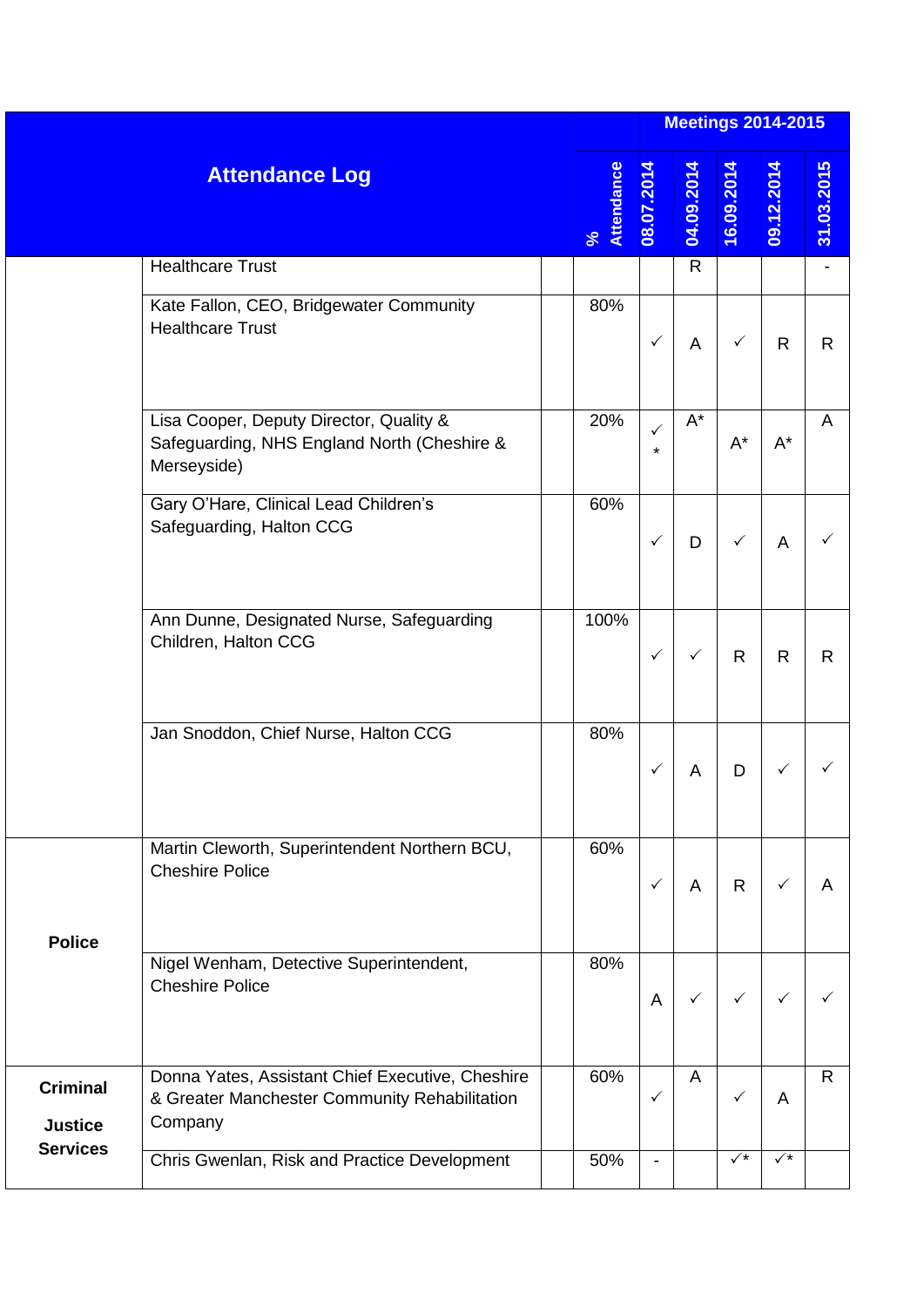|                                       |                                                                                |  |                    |                         |              |              | <b>Meetings 2014-2015</b> |              |
|---------------------------------------|--------------------------------------------------------------------------------|--|--------------------|-------------------------|--------------|--------------|---------------------------|--------------|
| <b>Attendance Log</b>                 |                                                                                |  | Attendance<br>$\%$ | 08.07.2014              | 04.09.2014   | 16.09.2014   | 09.12.2014                | 31.03.2015   |
|                                       | Manager,, Probation NPS                                                        |  |                    |                         | $D^*$        |              |                           | A            |
|                                       | Gareth Jones, Head of Service, CWHW YOS                                        |  | 80%                | A                       | ✓            | ✓            | ✓                         | ✓            |
| <b>CAFCASS</b>                        | Tom Cheadle, Service Manager                                                   |  | 80%                | $\checkmark$            | D            | ✓            | ✓                         | ✓            |
| <b>Schools and</b><br><b>Colleges</b> | Dee Denton, Head Teacher, Lunts Heath Primary,<br>Primary Headteacher Rep      |  | 80%                | $\checkmark$            | A            | ✓            | $\checkmark$              | ✓            |
|                                       | Andrew Keeley, Headteacher, St Chad's,<br>Secondary Headteacher Representative |  | 75%                | ✓                       | A            | $\mathsf{R}$ | $\checkmark$              |              |
|                                       | Joanne Tringham, Halton Association Governors<br>Rep                           |  | 66%                | $\checkmark$            | A            | ✓            |                           |              |
|                                       | Paula Mitchell, Programme Manager, Riverside<br>College                        |  | 80%                | $\checkmark$            | A            |              |                           |              |
| <b>VCF Sector</b>                     | Donna Wells, Service Manager Young Addaction,<br><b>Voluntary Sector Rep</b>   |  | 60%                | $\checkmark$<br>$\star$ | $A^*$        | $A^*$        | $\checkmark^*$            |              |
| <b>HSCB</b>                           | Tracey Holyhead, Business Manager                                              |  | 100%               | $\checkmark$            | $\checkmark$ | $\checkmark$ | $\checkmark$              | $\checkmark$ |

Key:

A – denotes apologies received, but no-one attended in their place.

R – denotes a representative attended in their place.

D – denotes no apologies received and no-one attended in their place.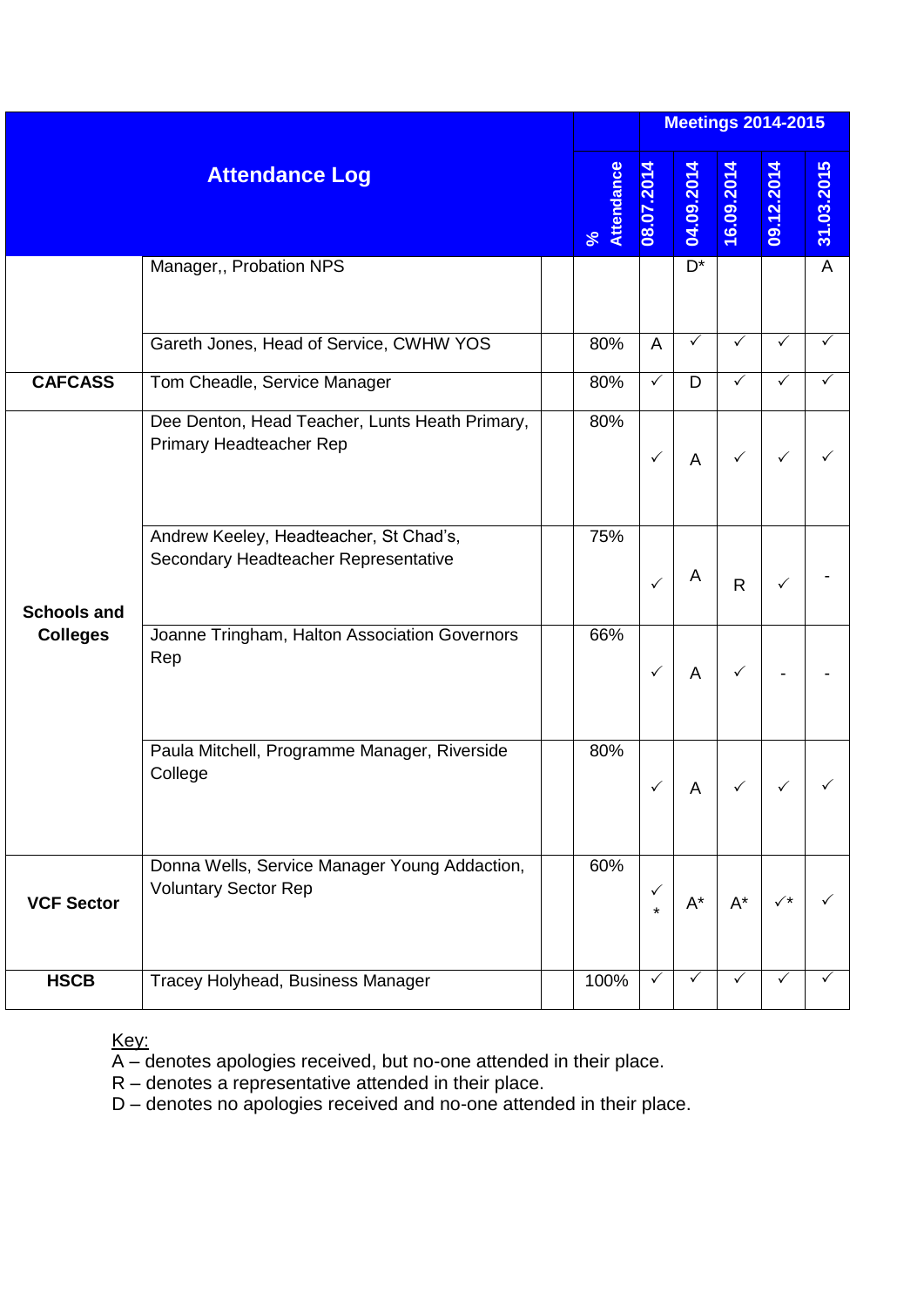#### **Appendix B Halton Levels of Need Framework**

The Halton Levels of Need Framework aims to support agencies to meet the needs of children, young people and their families to ensure the best possible outcomes. It aims to assist practitioners and managers in assessing and identifying a child's level of additional needs and how best to respond in order to meet those needs as early as possible to prevent needs escalating further.

Halton Levels of Need Framework was revised and launched in April 2013. The framework sets out three levels of additional needs above Universal Services that captures the full range of additional needs as they present. Universal Services remain at the heart of all work with children, young people and their families and are in place for all whether additional needs present themselves or not.

The fundamental relationship between Universal Services and the three levels of additional needs is captured in the diagram below:



The key principles of the Framework include:

- Safeguarding runs throughout all levels.
- Provide early help and support at the first possible stage and meet needs at the lowest possible level.
- The focus is on Halton's more vulnerable groups and directing service responses at preventing vulnerability.
- Builds on existing good multi-agency working and formalises shared responsibility for meeting all needs.
- Supports work of all agencies and is equally applicable to all agencies.
- Flexible and fluid, allows free movement between levels as additional needs increase or reduce.
- Clear and understandable
- Focus on the needs of the child and family to ensure the best outcomes for all.